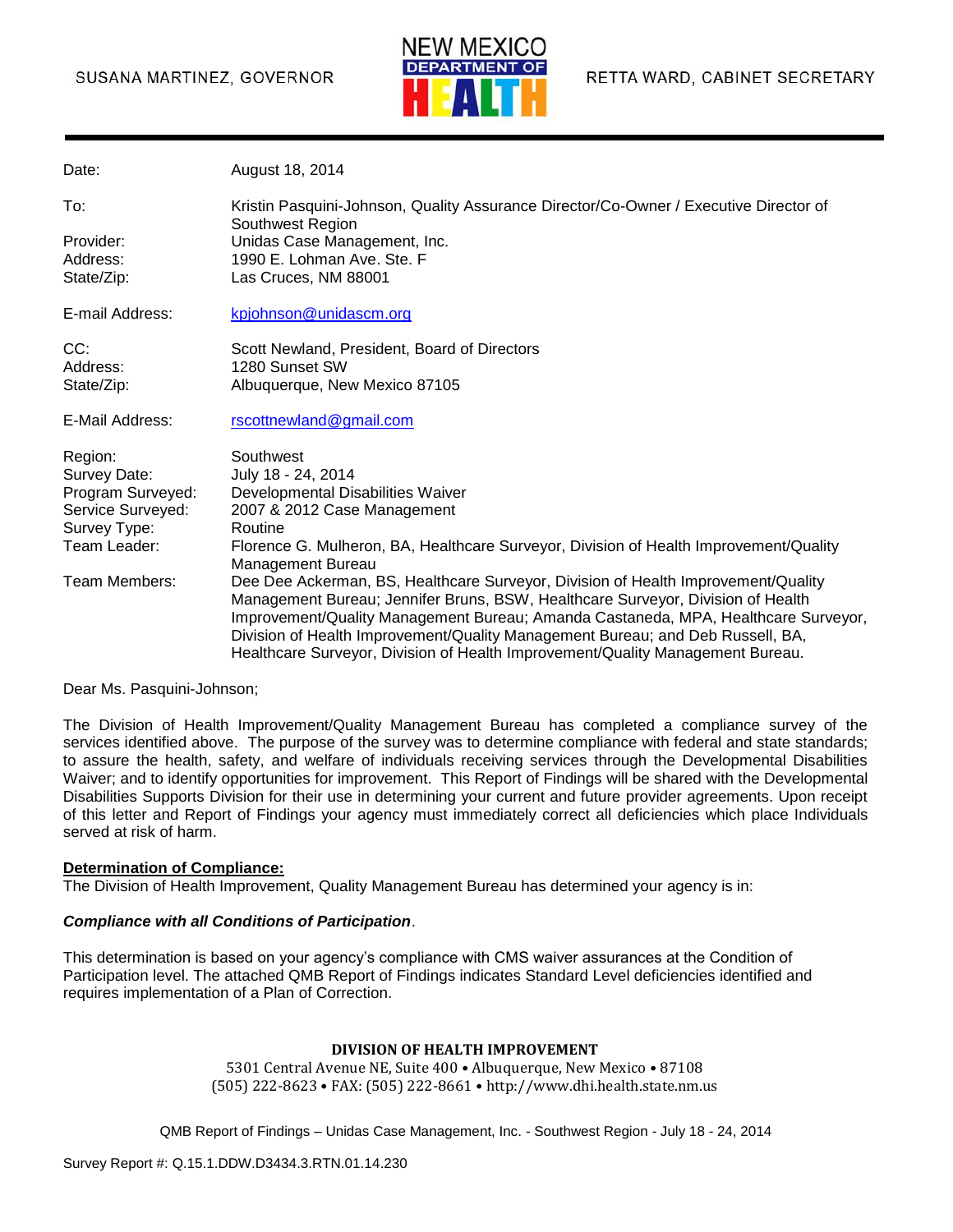#### **Plan of Correction:**

The attached Report of Findings identifies the Standard Level and/or Condition of Participation deficiencies found during your agency's compliance review. You are required to complete and implement a Plan of Correction. Your agency has a total of 45 business days (10 business days to submit your POC for approval and 35 days to implement your *approved* Plan of Correction) from the receipt of this letter.

#### **Submission of your Plan of Correction:**

Please submit your agency's Plan of Correction in the space on the two right columns of the Report of Findings. *(See attachment "A" for additional guidance in completing the Plan of Correction)*.

Within 10 business days of receipt of this letter your agency Plan of Correction must be submitted to the parties below:

**1. Quality Management Bureau, Attention: Plan of Correction Coordinator 5301 Central Ave. NE Suite 400 Albuquerque, NM 87108**

#### **2. Developmental Disabilities Supports Division Regional Office for region of service surveyed**

Upon notification from QMB that your *Plan of Correction has been approved*, you must implement all remedies and corrective actions to come into compliance. If your Plan of Correction is denied, you must resubmit a revised plan as soon as possible for approval, as your POC approval and all remedies must be completed within 45 business days of the receipt of this letter.

Failure to submit your POC within the allotted 10 business days or complete and implement your Plan of Correction within the total 45 business days allowed may result in the imposition of a \$200 per day Civil Monetary Penalty until it is received, completed and/or implemented.

#### **Request for Informal Reconsideration of Findings (IRF):**

If you disagree with a finding of deficient practice, you have 10 business days upon receipt of this notice to request an IRF. Submit your request for an IRF in writing to:

> QMB Deputy Bureau Chief 5301 Central Ave NE Suite #400 Albuquerque, NM 87108 Attention: IRF request

See Attachment "C" for additional guidance in completing the request for Informal Reconsideration of Findings. The request for an IRF will not delay the implementation of your Plan of Correction which must be completed within 45 total business days (10 business days to submit your POC for approval and 35 days to implement your *approved* Plan of Correction). Providers may not appeal the nature or interpretation of the standard or regulation, the team composition or sampling methodology. If the IRF approves the modification or removal of a finding, you will be advised of any changes.

Please call the Plan of Correction Coordinator at 505-231-7436 if you have questions about the Report of Findings or Plan of Correction. Thank you for your cooperation and for the work you perform.

Sincerely,

Florence G. Mulheron, BA

Florence G. Mulheron, BA Team Lead/Healthcare Surveyor Division of Health Improvement Quality Management Bureau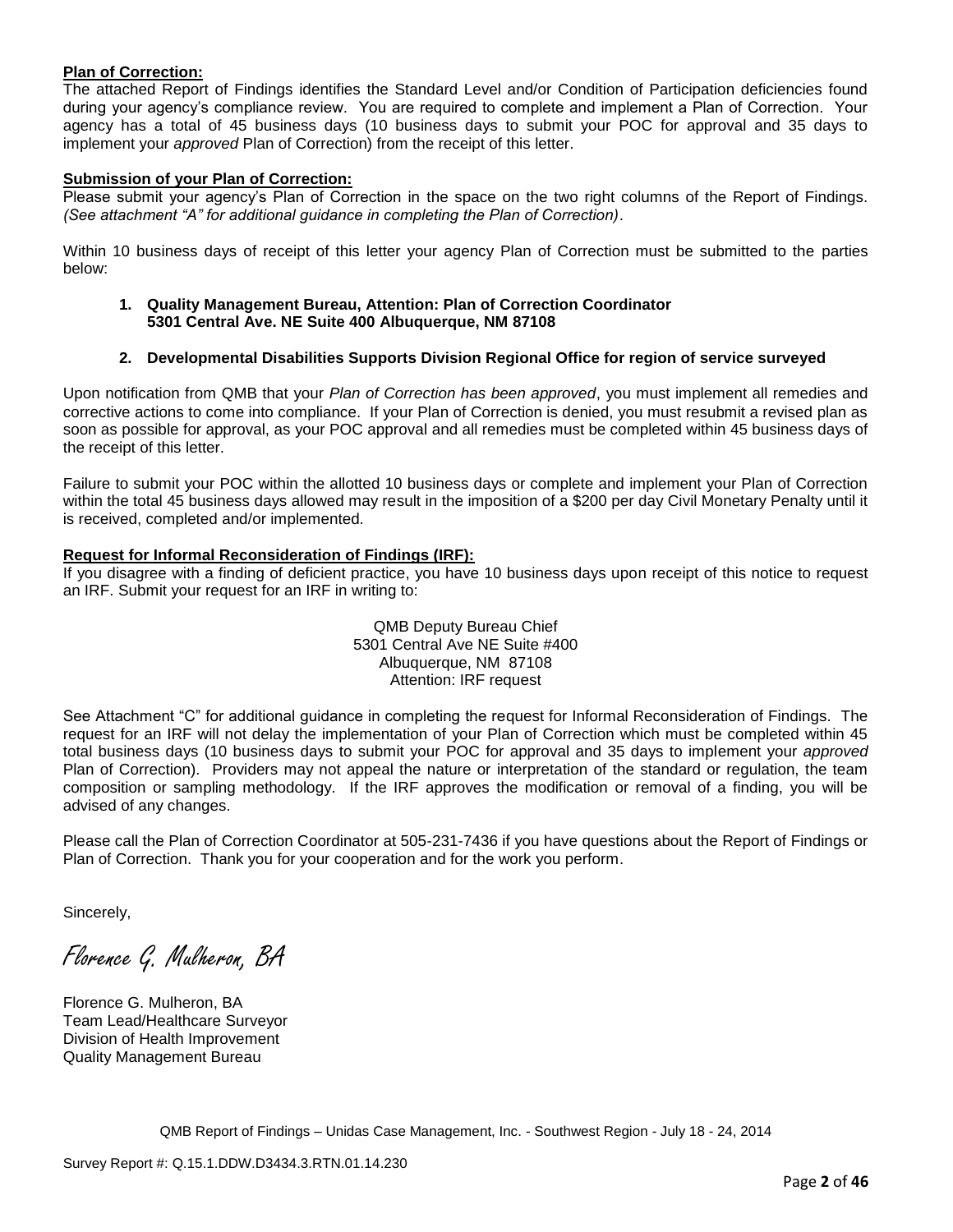| <b>Survey Process Employed:</b>                        |                    |                                                                                                                                                                                            |
|--------------------------------------------------------|--------------------|--------------------------------------------------------------------------------------------------------------------------------------------------------------------------------------------|
| <b>Entrance Conference Date:</b>                       | July 21, 2014      |                                                                                                                                                                                            |
| Present:                                               |                    | Unidas Case Management, Inc.<br>Kristin Pasquini-Johnson, Quality Assurance Director/Co-Owner /<br>Executive Director of Southwest Region (via telephone)<br>Norma Reyes, Case Manager     |
|                                                        | DOH/DHI/QMB        | Florence G. Mulheron, BA Team Lead/Healthcare Surveyor<br>Jennifer Bruns, BSW, Healthcare Surveyor<br>Amanda Castaneda, Healthcare Surveyor                                                |
| <b>Exit Conference Date:</b>                           | July 24, 2014      |                                                                                                                                                                                            |
| Present:                                               |                    | Unidas Case Management, Inc.<br>Kristin Pasquini-Johnson, Quality Assurance Director/Co-Owner /<br>Executive Director of Southwest Region (via telephone)<br>Tiffany Price, Case Manager   |
|                                                        | <b>DOH/DHI/QMB</b> | Florence G. Mulheron, BA, Team Lead/Healthcare Surveyor<br>Jennifer Bruns, BSW, Healthcare Surveyor<br>Amanda Castaneda, MPA, Healthcare Surveyor<br>Deb Russell, BA, Health Care Surveyor |
|                                                        |                    | <b>DDSD - Southwest Regional Office</b><br>Jeana Caruthers, Southwest Regional Director                                                                                                    |
| <b>Administrative Locations Visited</b>                | Number:            | 1                                                                                                                                                                                          |
| <b>Total Sample Size</b>                               | Number:            | 24<br>1 - Jackson Class Members<br>23 - Non-Jackson Class Members                                                                                                                          |
| Persons Served Records Reviewed                        | Number:            | 24                                                                                                                                                                                         |
| Total Number of Secondary Freedom of Choices Reviewed: |                    | Number:<br>109                                                                                                                                                                             |
| Case Managers Interviewed                              | Number:            | 3                                                                                                                                                                                          |
| Case Mgt Personnel Records Reviewed                    | Number:            | 6                                                                                                                                                                                          |
| <b>Administrative Files Reviewed</b>                   |                    |                                                                                                                                                                                            |

- Medicaid Billing/Reimbursement Records for all Services Provided
- Accreditation Records
- Individual Medical and Program Case Files, including, but not limited to:
	- o Individual Service Plans
		- o Progress on Identified Outcomes
		- o Healthcare Plans
		- o Medical Emergency Response Plans
		- o Therapy Evaluations and Plans
		- o Healthcare Documentation Regarding Appointments and Required Follow-Up
		- o Other Required Health Information
- Internal Incident Management Reports and System Process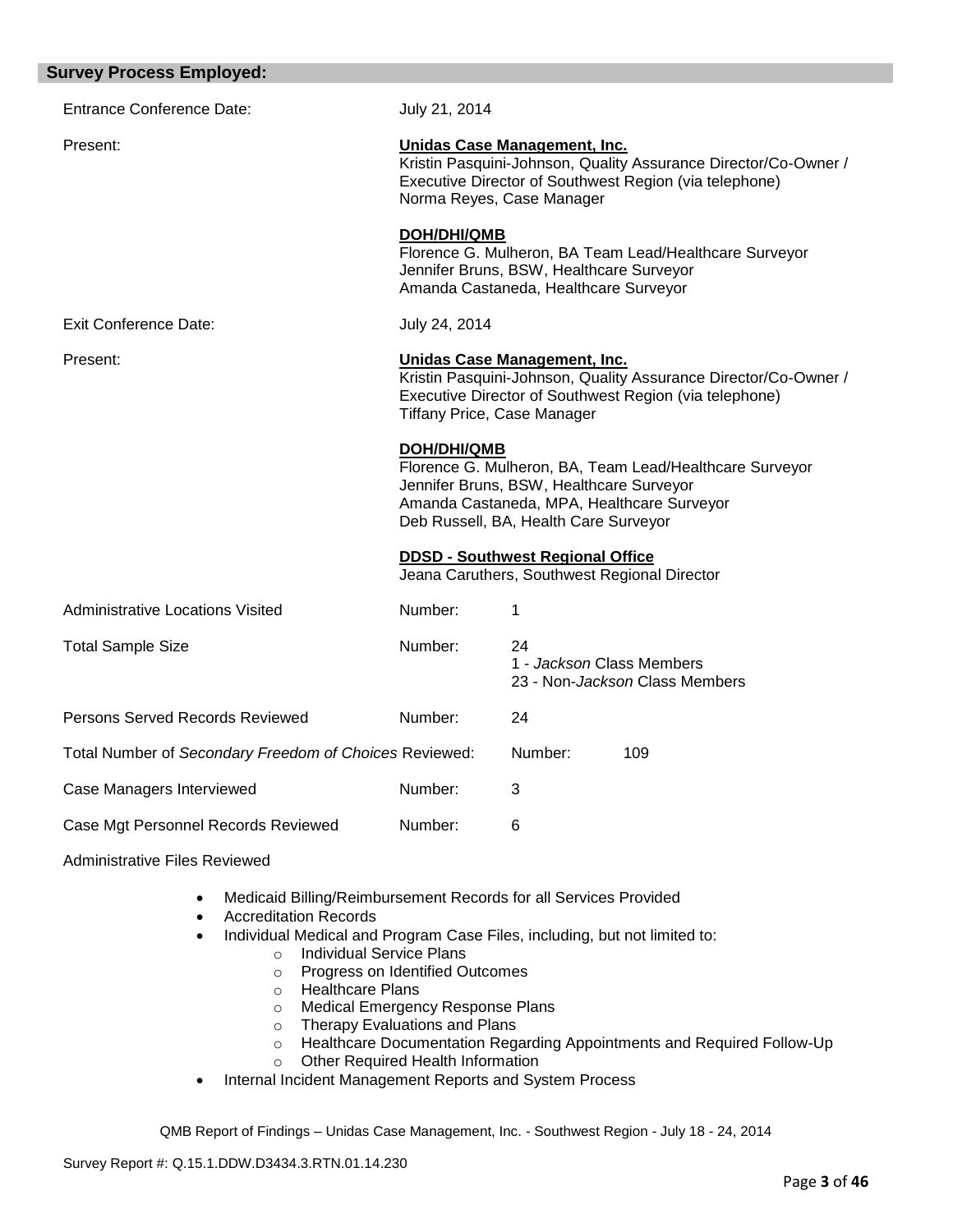- Personnel Files
- Staff Training Records, Including Competency Interviews with Staff
- Agency Policy and Procedure Manual
- Caregiver Criminal History Screening Records
- Consolidated Online Registry/Employee Abuse Registry
- Quality Assurance / Improvement Plan
- CC: Distribution List: DOH Division of Health Improvement
	- DOH Developmental Disabilities Supports Division
	- DOH Office of Internal Audit
	- HSD Medical Assistance Division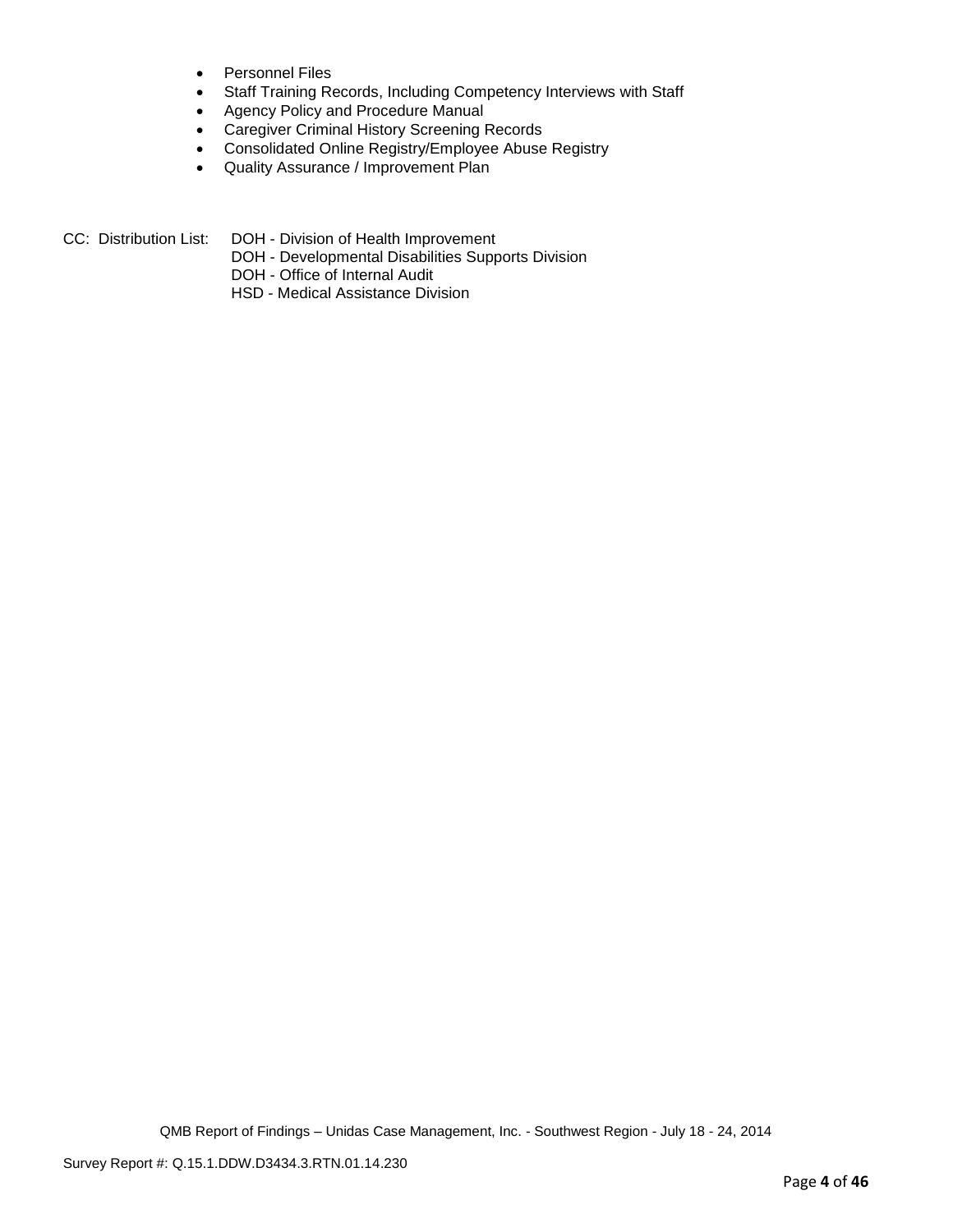## **Attachment A**

## **Provider Instructions for Completing the QMB Plan of Correction (POC) Process**

#### *Introduction:*

After a QMB Compliance Survey, your QMB Report of Findings will be sent to you via e-mail.

Each provider must develop and implement a Plan of Correction (POC) that identifies specific quality assurance and quality improvement activities the agency will implement to correct deficiencies and prevent continued deficiencies and non-compliance.

Agencies must submit their Plan of Correction within ten (10) business days from the date you receive the QMB Report of Findings. (Providers who do not submit a POC within 10 business days may be referred to the Internal Review Committee [IRC] for possible actions or sanctions).

Agencies must fully implement their approved Plan of Correction within 45 business days (10 business days to submit your POC for approval and 35 days to implement your approved Plan of Correction) from the date they receive the QMB Report of Findings (Providers who fail to complete a POC within the 45 business days allowed will be referred to the IRC for possible actions or sanctions.)

If you have questions about the Plan of Correction process, call the Plan of Correction Coordinator at 505- 231-7436 or email at **Anthony.Fragua@state.nm.us.** Requests for technical assistance must be requested through your Regional DDSD Office.

The POC process cannot resolve disputes regarding findings. If you wish to dispute a finding on the official Report of Findings, you must file an Informal Reconsideration of Findings (IRF) request within ten (10) business days of receiving your report. Please note that you must still submit a POC for findings that are in question (see Attachment "C").

## *Instructions for Completing Agency POC:*

#### *Required Content*

Your Plan of Correction should provide a step-by-step description of the methods to correct each deficient practice to prevent recurrence and information that ensures the regulation cited is in compliance. The remedies noted in your POC are expected to be added to your Agency's required, annual Quality Assurance Plan.

If a deficiency has already been corrected, the plan should state how it was corrected, the completion date (date the correction was accomplished), and how possible recurrence of the deficiency will be prevented.

#### *The Plan of Correction must address the six required Center for Medicare and Medicaid Services (CMS) core elements to address each deficiency cited in the Report of Findings:*

- 1. How the specific and realistic corrective action will be accomplished for individuals found to have been affected by the deficient practice.
- 2. How the agency will identify other individuals who have the potential to be affected by the same deficient practice, and how the agency will act to protect individuals in similar situations.
- 3. What QA measures will be put into place or systemic changes made to ensure that the deficient practice will not recur
- 4. Indicate how the agency plans to monitor its performance to make sure that solutions are sustained. The agency must develop a QA plan for ensuring that correction is achieved and sustained. This QA plan must be implemented, and the corrective action evaluated for its effectiveness. The plan of correction is integrated into the agency quality assurance system; and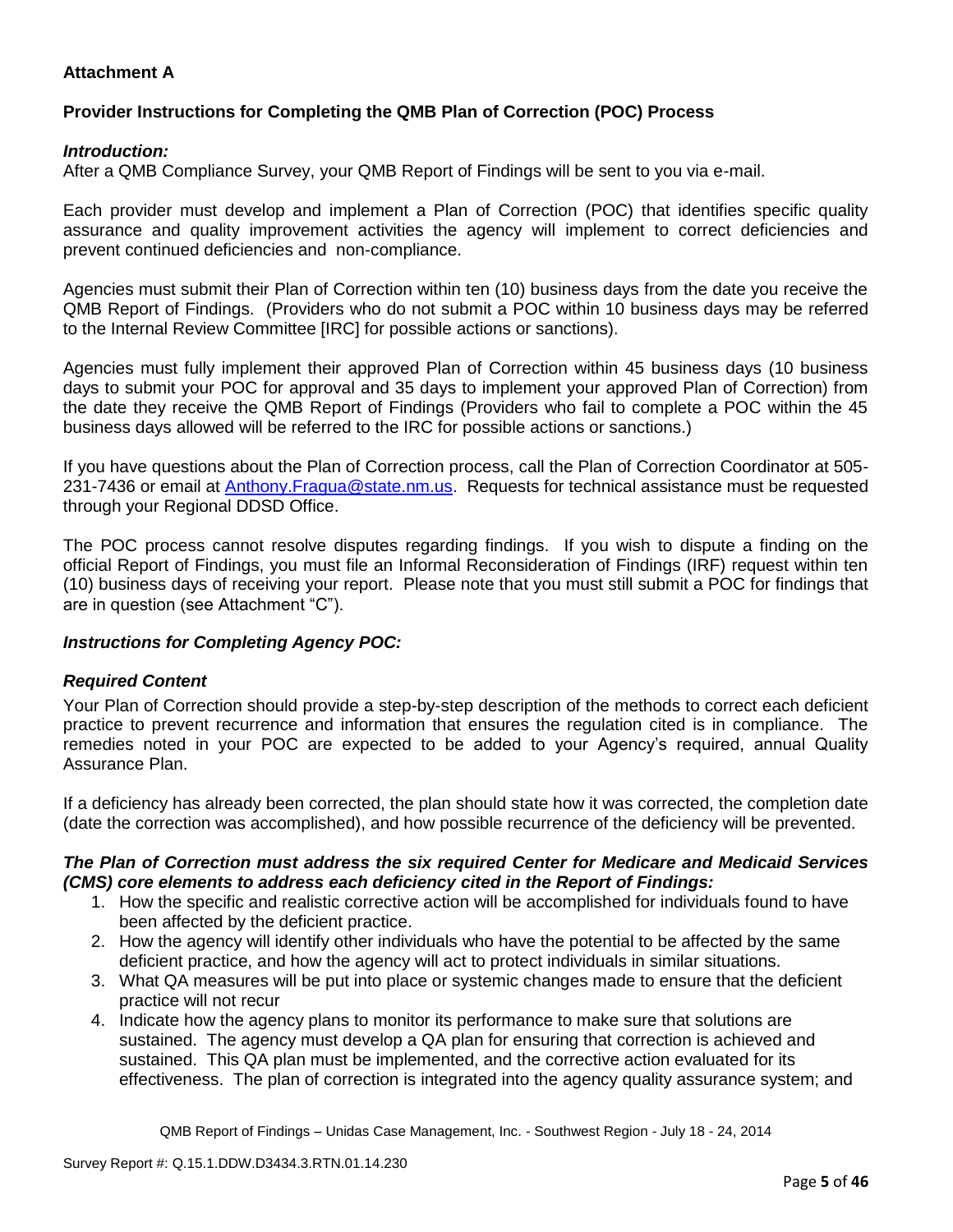- 5. Include dates when corrective action will be completed. The corrective action completion dates must be acceptable to the State.
- 6. The POC must be signed and dated by the agency director or other authorized official.

*The following details should be considered when developing your Plan of Correction:*

- Details about how and when Consumer, Personnel and Residential files are audited by Agency personnel to ensure they contain required documents;
- Information about how Medication Administration Records are reviewed to verify they contain all required information before they are distributed, as they are being used, and after they are completed;
- Your processes for ensuring that all staff are trained in Core Competencies, Abuse, Neglect and Exploitation Reporting, and Individual-Specific service requirements, etc;
- How accuracy in Billing/Reimbursement documentation is assured;
- How health, safety is assured;
- For Case Management Providers, how Individual Specific Plans are reviewed to verify they meet requirements, how the timeliness of LOC packet submissions and consumer visits are tracked;
- Your process for gathering, analyzing and responding to Quality data indicators; and,
- Details about Quality Targets in various areas, current status, analyses about why targets were not met, and remedies implemented.

*Note:* **Instruction or in-service of staff alone may not be a sufficient plan of correction.** This is a good first step toward correction, but additional steps must be taken to ensure the deficiency is corrected and will not recur.

## *Completion Dates*

- The plan of correction must include a **completion date** (entered in the far right-hand column) for each finding. Be sure the date is **realistic** in the amount of time your Agency will need to correct the deficiency; not to exceed 45 total business days.
- Direct care issues should be corrected immediately and monitored appropriately.
- Some deficiencies may require a staged plan to accomplish total correction.
- Deficiencies requiring replacement of equipment, etc., may require more time to accomplish correction but should show reasonable time frames.

## *Initial Submission of the Plan of Correction Requirements*

- 1. The Plan of Correction must be completed on the official QMB Survey Report of Findings/Plan of Correction Form and received by QMB within ten (10) business days from the date you received the report of findings.
- 2. For questions about the POC process, call the POC Coordinator, Anthony Fragua at 505-231-7436 for assistance.
- 3. For Technical Assistance (TA) in developing or implementing your POC, contact your Regional DDSD Office.
- 4. Submit your POC to Anthony Fragua, POC Coordinator in any of the following ways:
	- a. Electronically at Anthony.Fragua@state.nm.us *(preferred method)*
	- b. Fax to 505-222-8661, or
	- c. Mail to POC Coordinator, 5301 Central Avenue NE, Suite 400, Albuquerque, NM 87108
- 5. Do not submit supporting documentation (evidence of compliance) to QMB until after your POC has been approved by the QMB.
- 6. QMB will notify you when your POC has been "approved" or "denied."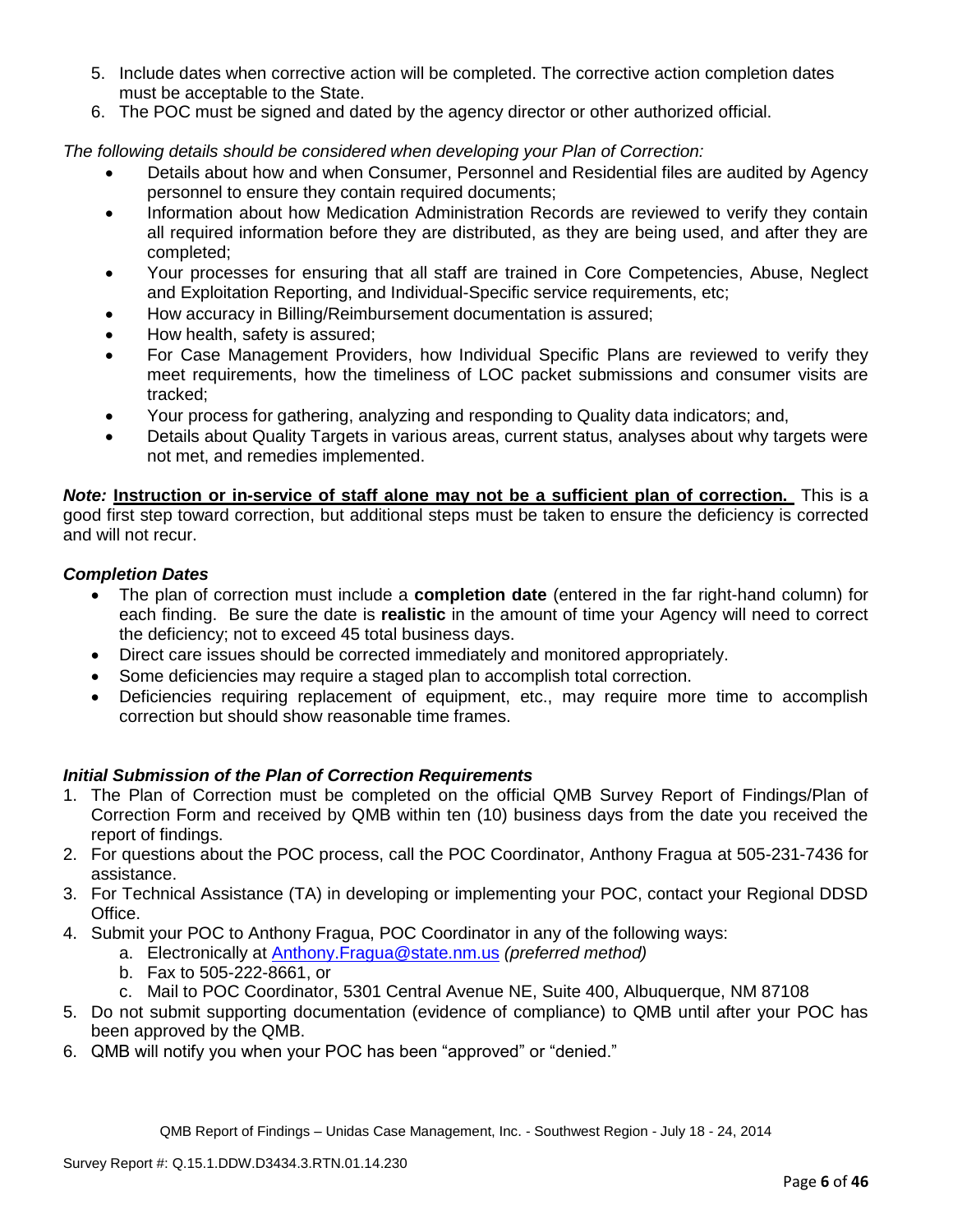- a. During this time, whether your POC is "approved," or "denied," you will have a maximum of 45 business days from the date of receipt of your Report of Findings to correct all survey deficiencies.
- b. If your POC is denied, it must be revised and resubmitted as soon as possible, as the 45 business day limit is in effect.
- c. If your POC is denied a second time your agency may be referred to the Internal Review Committee.
- d. You will receive written confirmation when your POC has been approved by QMB and a final deadline for completion of your POC.
- e. Please note that all POC correspondence will be sent electronically unless otherwise requested.
- 7. Failure to submit your POC within 10 business days without prior approval of an extension by QMB will result in a referral to the Internal Review Committee and the possible implementation of monetary penalties and/or sanctions.

## *POC Document Submission Requirements*

Once your POC has been approved by the QMB Plan of Correction Coordinator you must submit copies of documents as evidence that all deficiencies have been corrected, as follows.

- 1. Your internal documents are due within a *maximum* of 45 business days of receipt of your Report of Findings.
- 2. It is preferred that you submit your documents via USPS or other carrier (scanned and saved to CD/DVD disc, flash drive, etc.). If the documents do not contain protected Health information (PHI) the preferred method is that you submit your documents electronically (scanned and attached to e-mails).
- 3. All submitted documents *must be annotated*; please be sure the tag numbers and Identification numbers are indicated on each document submitted. Documents which are not annotated with the Tag number and Identification number may not be accepted.
- 4. Do not submit original documents; Please provide copies or scanned electronic files for evidence. Originals must be maintained in the agency file(s) per DDSD Standards.
- 5. In lieu of some documents, you may submit copies of file or home audit forms that clearly indicate cited deficiencies have been corrected, other attestations of correction must be approved by the Plan of Correction Coordinator prior to their submission.
- 6. When billing deficiencies are cited, you must provide documentation to justify billing and/or void and adjust forms submitted to Xerox State Healthcare, LLC. for the deficiencies cited in the Report of Findings. In addition to this, we ask that you submit:
	- a. Evidence of an internal audit of billing/reimbursement conducted for a sample of individuals and timeframes of your choosing to verify POC implementation;
	- b. Copies of "void and adjust" forms submitted to Xerox State Healthcare, LLC. to correct all unjustified units identified and submitted for payment during your internal audit.

Revisions, Modifications or Extensions to your Plan of Correction (post QMB approval) must be made in writing and submitted to the Plan of Correction Coordinator, prior to the due date and are approved on a case-by-case basis. No changes may be made to your POC or the timeframes for implementation without written approval of the POC Coordinator.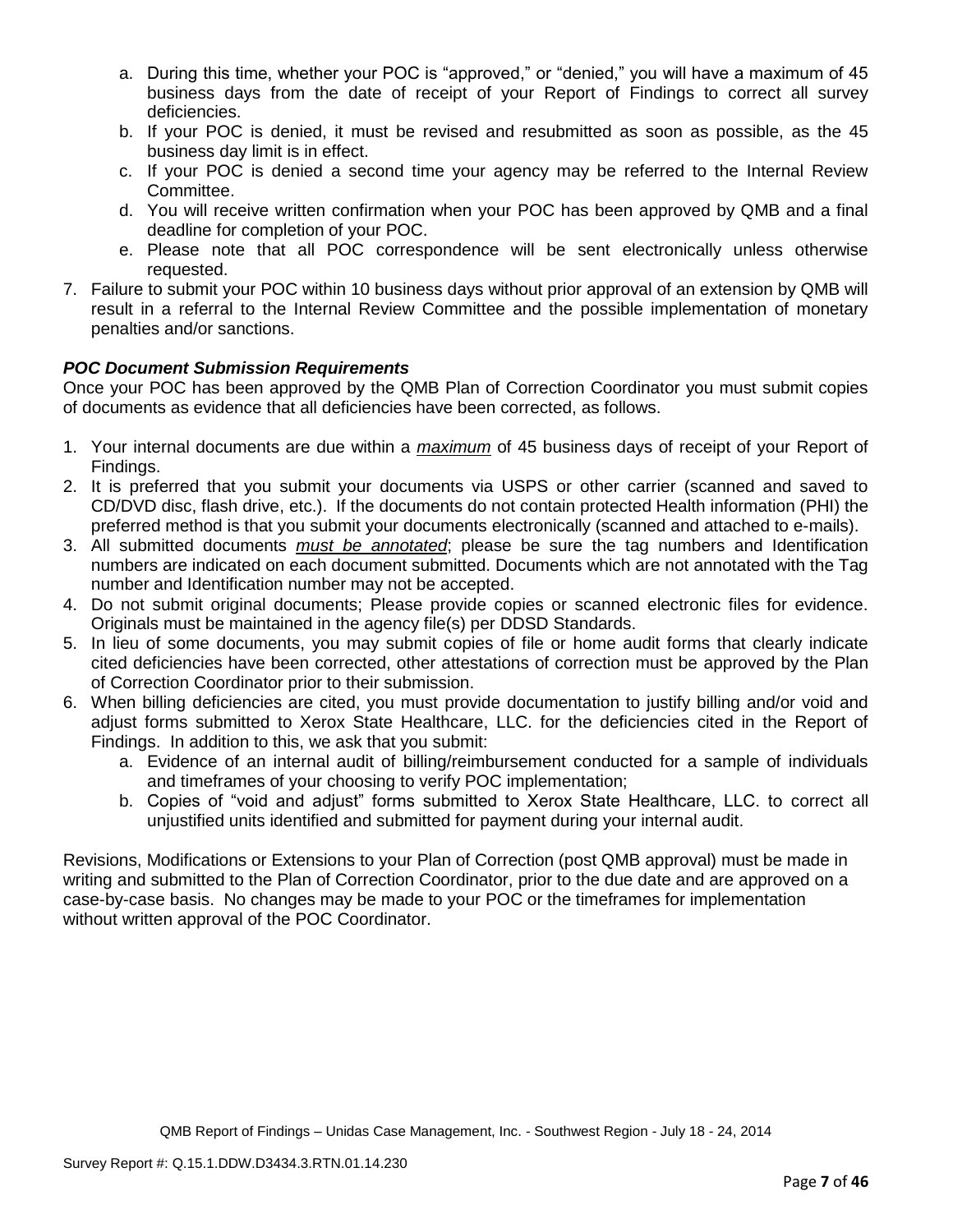## **Department of Health, Division of Health Improvement QMB Determination of Compliance Process**

The Division of Health Improvement, Quality Management Bureau (QMB) surveys compliance of the Developmental Disabilities Waiver (DDW) standards and state and federal regulations. QMB has grouped the CMS assurances into five Service Domains: Level of Care; Plan of Care; Qualified Providers; Health, Welfare and Safety; and Administrative Oversight (note that Administrative Oversight listed in this document is not the same as the CMS assurance of Administrative Authority. Used in this context it is related to the agency's operational policies and procedures, Quality Management system and Medicaid billing and reimbursement processes.)

The QMB Determination of Compliance process is based on provider compliance or non-compliance with standards and regulations identified in the QMB Report of Findings. All deficiencies (non-compliance with standards and regulations) are identified and cited as either a Standard level deficiency or a Condition of Participation level deficiency in the QMB Reports of Findings. All deficiencies require corrective action when non-compliance is identified.

Within the QMB Service Domains there are fundamental regulations, standards, or policies with which a provider must be in essential compliance in order to ensure the health and welfare of individuals served known as Conditions of Participation (CoPs).

The Determination of Compliance for each service type is based on a provider's compliance with CoPs in three (3) Service Domains.

Case Management Services:

- Level of Care
- Plan of Care
- Qualified Providers

Community Inclusion Supports/ Living Supports:

- Qualified Provider
- Plan of Care
- Health, Welfare and Safety

# **Conditions of Participation (CoPs)**

A CoP is an identified fundamental regulation, standard, or policy with which a provider must be in compliance in order to ensure the health and welfare of individuals served. CoPs are based on the Centers for Medicare and Medicaid Services, Home and Community-Based Waiver required assurances. A provider must be in compliance with CoPs to participate as a waiver provider.

QMB surveyors use professional judgment when reviewing the critical elements of each standard and regulation to determine when non-compliance with a standard level deficiency rises to the level of a CoP out of compliance. Only some deficiencies can rise to the level of a CoP. (See the next section for a list of CoPs.) The QMB survey team analyzes the relevant finding in terms of scope, actual harm or potential for harm, unique situations, patterns of performance, and other factors to determine if there is the potential for a negative outcome which would rise to the level of a CoP. A Standard level deficiency becomes a CoP out of compliance when the team's analysis establishes that there is an identified potential for significant harm or actual harm. It is then cited as a CoP out of compliance. If the deficiency does not rise to the level of a CoP out of compliance, it is cited as a Standard Level Deficiency.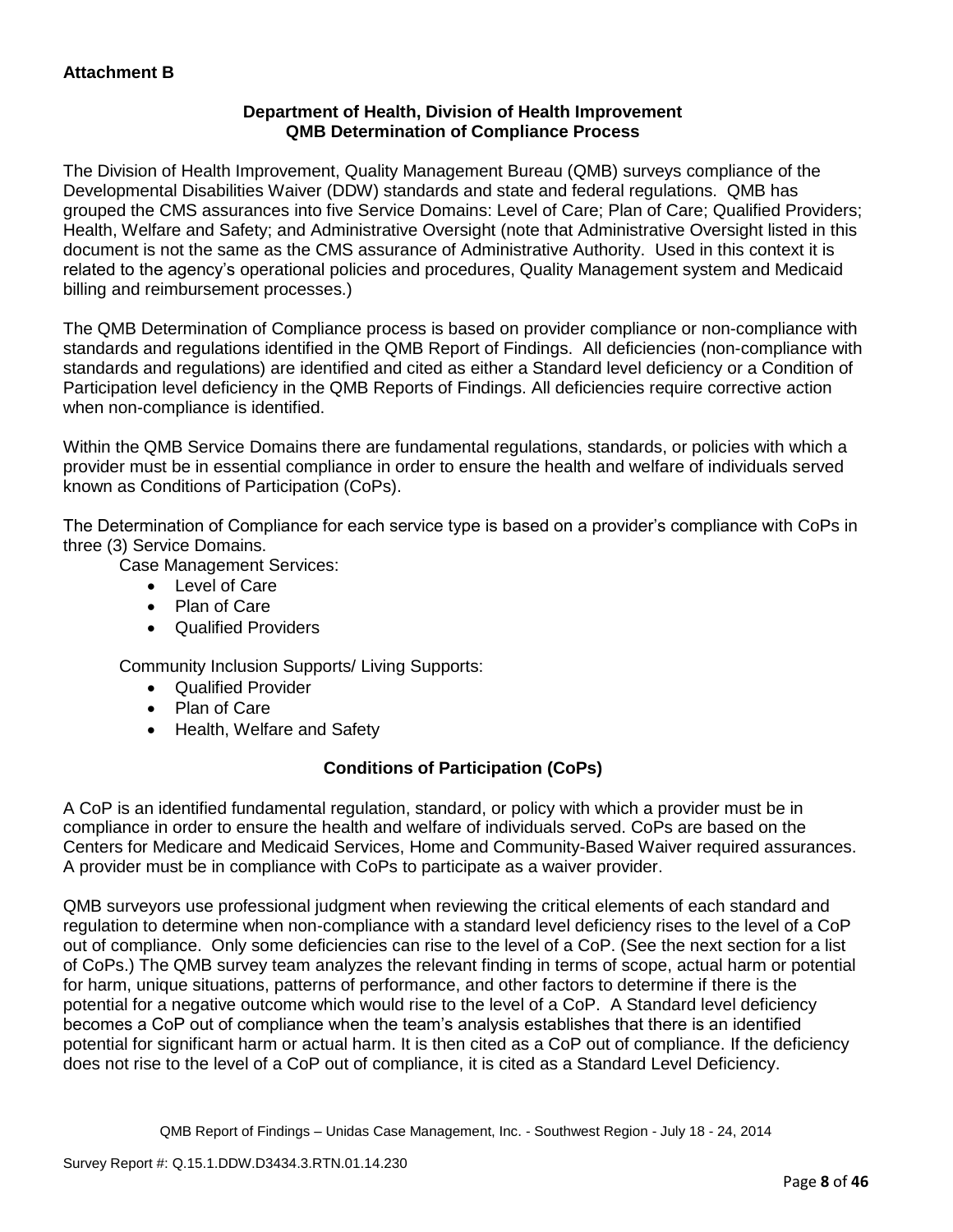The Division of Health Improvement (DHI) and the Developmental Disabilities Supports Division (DDSD) collaborated to revise the current Conditions of Participation (CoPs). There are seven Conditions of Participation in which providers must be in compliance.

## **CoPs and Service Domains for Case Management Supports are as follows:**

## **Service Domain: Level of Care**

- Condition of Participation:
- 1. **Level of Care**: The Case Manager shall complete all required elements of the Long Term Care Assessment Abstract (LTCAA) to ensure ongoing eligibility for waiver services.

## **Service Domain: Plan of Care**

Condition of Participation:

2. **Individual Service Plan (ISP) Creation and Development**: Each individual shall have an ISP. The ISP shall be developed in accordance with DDSD regulations and standards and is updated at least annually or when warranted by changes in the individual's needs.

Condition of Participation:

3. **ISP Monitoring and Evaluation:** The Case Manager shall ensure the health and welfare of the individual through monitoring the implementation of ISP desired outcomes.

## **CoPs and Service Domain for ALL Service Providers is as follows:**

## **Service Domain: Qualified Providers**

- Condition of Participation:
- 4. **Qualified Providers**: Agencies shall ensure support staff has completed criminal background screening and all mandated trainings as required by the DDSD.

## **CoPs and Service Domains for Living Supports and Inclusion Supports are as follows:**

#### **Service Domain: Plan of Care**

Condition of Participation:

5. **ISP Implementation**: Services provided shall be consistent with the components of the ISP and implemented to achieve desired outcomes.

## **Service Domain: Health, Welfare and Safety**

Condition of Participation:

6. **Individual Health, Safety and Welfare: (Safety)** Individuals have the right to live and work in a safe environment.

Condition of Participation:

7. **Individual Health, Safety and Welfare (Healthcare Oversight)**: The provider shall support individuals to access needed healthcare services in a timely manner. Nursing, healthcare services and healthcare oversight shall be available and provided as needed to address individuals' health, safety and welfare..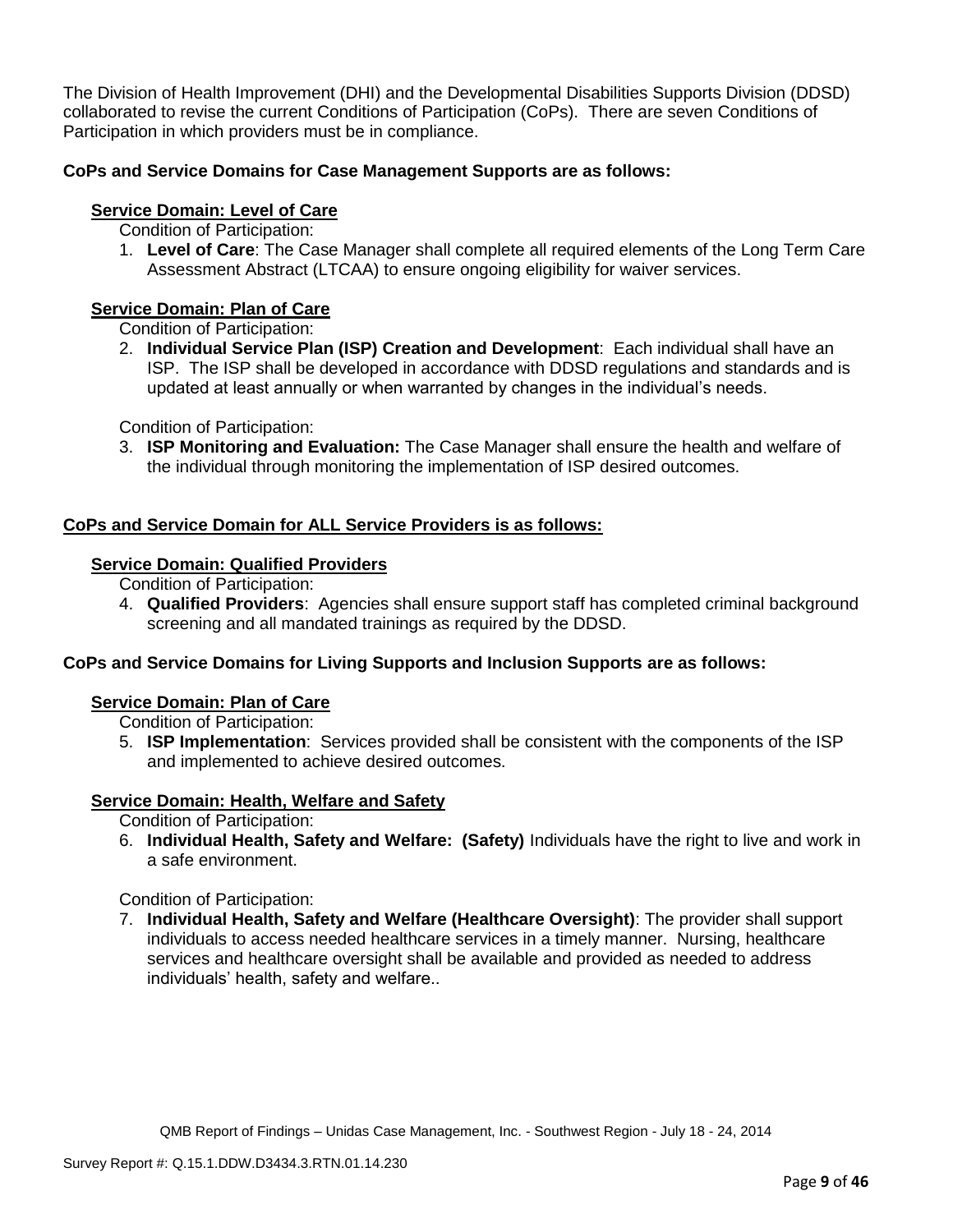#### **QMB Determinations of Compliance**

#### Compliance with Conditions of Participation

The QMB determination of *Compliance with Conditions of Participation* indicates that a provider is in compliance with all Conditions of Participation, (CoP). The agency has obtained a level of compliance such that there is a minimal potential for harm to individuals' health and safety. To qualify for a determination of Compliance with Conditions of Participation, the provider must be in compliance with all Conditions of Participation in all relevant Service Domains. The agency may also have Standard level deficiencies (deficiencies which are not at the condition level) out of compliance in any of the Service Domains.

#### Partial-Compliance with Conditions of Participation

The QMB determination of *Partial-Compliance with Conditions of Participation* indicates that a provider is out of compliance with Conditions of Participation in one (1) to two (2) Service Domains. The agency may have one or more Condition level tags within a Service Domain. This partialcompliance, if not corrected, may result in a serious negative outcome or the potential for more than minimal harm to individuals' health and safety. The agency may also have Standard level deficiencies (deficiencies which are not at the condition level) in any of the Service Domains.

Providers receiving a repeat determination of Partial-Compliance for repeat deficiencies at the level of a Condition in any Service Domain may be referred by the Quality Management Bureau to the Internal Review Committee (IRC) for consideration of remedies and possible actions or sanctions.

#### Non-Compliance with Conditions of Participation

The QMB determination of *Non-Compliance with Conditions of Participation* indicates a provider is significantly out of compliance with Conditions of Participation in multiple Service Domains. The agency may have one or more Condition level tags in each of 3 relevant Service Domains. This non-compliance, if not corrected, may result in a serious negative outcome or the potential for more than minimal harm to individuals' health and safety. The agency may also have Standard level deficiencies (deficiencies which are not at the condition level) in any of the Service Domains

Providers receiving a repeat determination of Non-Compliance will be referred by Quality Management Bureau to the Internal Review Committee (IRC) for consideration of remedies and possible actions or sanctions.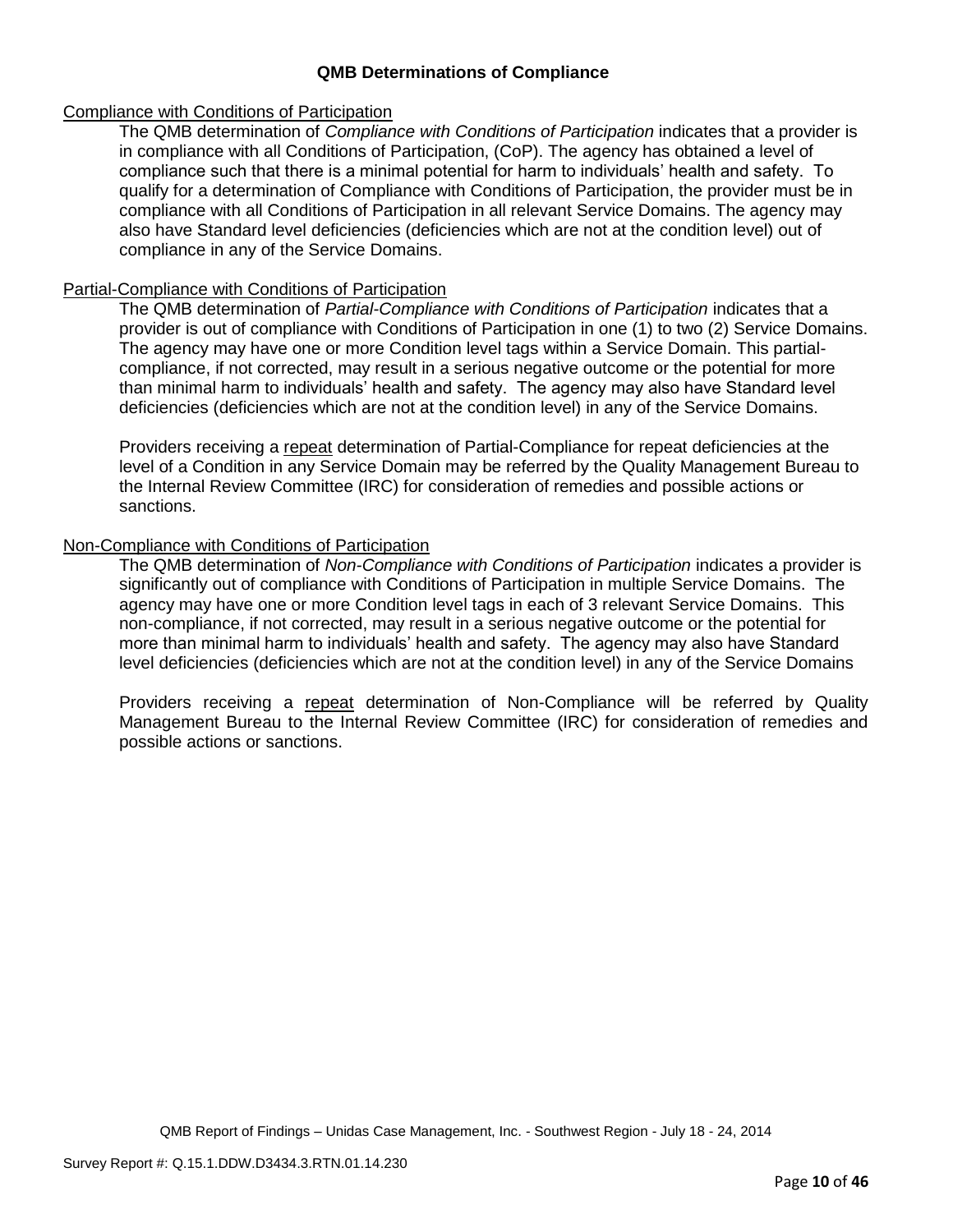#### **Guidelines for the Provider Informal Reconsideration of Finding (IRF) Process**

## **Introduction:**

Throughout the QMB Survey process, surveyors are openly communicating with providers. Open communication means surveyors have clarified issues and/or requested missing information before completing the review through the use of the signed/dated "Document Request," or "Administrative Needs," etc. forms. Regardless, there may still be instances where the provider disagrees with a specific finding. Providers may use the following process to informally dispute a finding.

## **Instructions:**

- 1. The Informal Reconsideration of the Finding (IRF) request must be received in writing to the QMB Deputy Bureau Chief **within 10 business days** of receipt of the final Report of Findings.
- 2. The written request for an IRF *must* be completed on the QMB Request for Informal Reconsideration of Finding form available on the QMB website:<http://dhi.health.state.nm.us/qmb>
- 3. The written request for an IRF must specify in detail the request for reconsideration and why the finding is inaccurate.
- 4. The IRF request must include all supporting documentation or evidence.
- 5. If you have questions about the IRC process, email the IRF Chairperson, Crystal Lopez-Beck at [crystal.lopez-beck@state.nm.us](mailto:crystal.lopez-beck@state.nm.us) for assistance.

## **The following limitations apply to the IRF process:**

- The written request for an IRF and all supporting evidence must be received within 10 business days.
- Findings based on evidence requested during the survey and not provided may not be subject to reconsideration.
- The supporting documentation must be new evidence not previously reviewed or requested by the survey team.
- Providers must continue to complete their Plan of Correction during the IRF process
- Providers may not request an IRF to challenge the sampling methodology.
- Providers may not request an IRF based on disagreement with the nature of the standard or regulation.
- Providers may not request an IRF to challenge the team composition.
- Providers may not request an IRF to challenge the DHI/QMB determination of compliance or the length of their DDSD provider contract.

A Provider forfeits the right to an IRF if the request is not received within 10 business days of receiving the report and/or does not include all supporting documentation or evidence to show compliance with the standards and regulations.

The IRF Committee will review the request, the Provider will be notified in writing of the ruling; no face-toface meeting will be conducted.

When a Provider requests that a finding be reconsidered, it does not stop or delay the Plan of Correction process. **Providers must continue to complete the Plan of Correction, including the finding in dispute regardless of the IRF status.** If a finding is removed or modified, it will be noted and removed or modified from the Report of Findings. It should be noted that in some cases a Plan of Correction may be completed prior to the IRF process being completed. The provider will be notified in writing on the decisions of the IRF committee.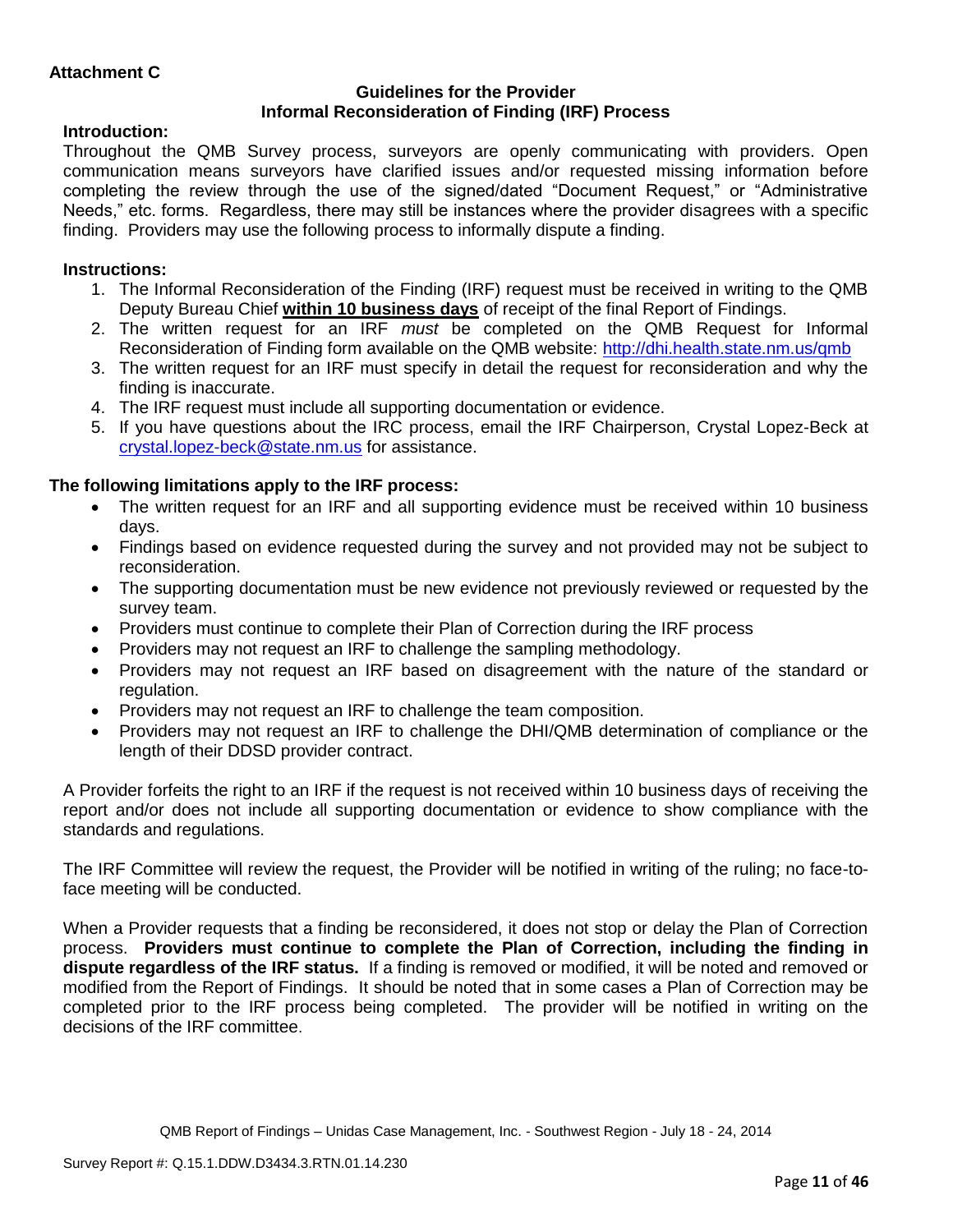| Agency:                 | Unidas Case Management, Inc.- Southwest Region     |
|-------------------------|----------------------------------------------------|
| Program:                | Developmental Disabilities Waiver                  |
| Service:                | 2007 & 2012 DDW Service Standards: Case Management |
| <b>Monitoring Type:</b> | <b>Routine Survey</b>                              |
| <b>Survey Date:</b>     | July 18 - 24, 2014                                 |

| <b>Standard of Care</b>                                                                                | <b>Deficiencies</b>                                                                                                            | <b>Agency Plan of Correction, On-going</b><br><b>QA/QI &amp; Responsible Party</b>                                                    | <b>Date</b><br><b>Due</b> |  |  |  |
|--------------------------------------------------------------------------------------------------------|--------------------------------------------------------------------------------------------------------------------------------|---------------------------------------------------------------------------------------------------------------------------------------|---------------------------|--|--|--|
|                                                                                                        | Service Domain: Plan of Care - ISP Development & Monitoring - Service plans address all participates' assessed needs(including |                                                                                                                                       |                           |  |  |  |
|                                                                                                        |                                                                                                                                | health and safety risk factors) and goals, either by waiver services or through other means. Services plans are updated or revised at |                           |  |  |  |
| least annually or when warranted by changes in the waiver participants' needs.                         |                                                                                                                                |                                                                                                                                       |                           |  |  |  |
| Tag #1A08 Agency Case File                                                                             | <b>Standard Level Deficiency</b>                                                                                               |                                                                                                                                       |                           |  |  |  |
|                                                                                                        |                                                                                                                                |                                                                                                                                       |                           |  |  |  |
| Developmental Disabilities (DD) Waiver Service                                                         | Based on record review, the Agency did not                                                                                     | <b>Provider:</b>                                                                                                                      |                           |  |  |  |
| Standards effective 11/1/2012 revised 4/23/2013                                                        | maintain a complete and confidential case file at                                                                              | State your Plan of Correction for the                                                                                                 |                           |  |  |  |
| <b>CHAPTER 4 (CMgt) I. Case Management</b>                                                             | the administrative office for 15 of 24 individuals.                                                                            | deficiencies cited in this tag here: $\rightarrow$                                                                                    |                           |  |  |  |
| Services: 1. Scope of Services: S. Maintain a<br>complete record for the individual's DDW              | Review of the Agency individual case files                                                                                     |                                                                                                                                       |                           |  |  |  |
| services, as specified in DDSD Consumer                                                                | revealed the following items were not found,                                                                                   |                                                                                                                                       |                           |  |  |  |
| <b>Records Requirements Policy;</b>                                                                    | incomplete, and/or not current:                                                                                                |                                                                                                                                       |                           |  |  |  |
|                                                                                                        |                                                                                                                                |                                                                                                                                       |                           |  |  |  |
| <b>DEVELOPMENTAL DISABILITIES SUPPORTS</b>                                                             | <b>Annual ISP</b>                                                                                                              |                                                                                                                                       |                           |  |  |  |
| DIVISION (DDSD): Director's Release:                                                                   | • ISP Assessment Checklist Appendix 1 (#1, 6,                                                                                  |                                                                                                                                       |                           |  |  |  |
| <b>Consumer Record Requirements eff. 11/1/2012</b><br>III. Requirement Amendments(s) or                | 7, 8, 11, 18)                                                                                                                  |                                                                                                                                       |                           |  |  |  |
| <b>Clarifications:</b>                                                                                 | • ISP Signature Page                                                                                                           |                                                                                                                                       |                           |  |  |  |
| A. All case management, living supports,                                                               | ° Not Fully Constituted IDT (No evidence of                                                                                    | <b>Provider:</b>                                                                                                                      |                           |  |  |  |
| customized in-home supports, community                                                                 | Direct Service Personnel involvement) (#2)                                                                                     | <b>Enter your ongoing Quality Assurance/Quality</b>                                                                                   |                           |  |  |  |
| integrated employment and customized                                                                   |                                                                                                                                | Improvement processes as it related to this tag                                                                                       |                           |  |  |  |
| community supports providers must maintain                                                             | ° Not Fully Constituted IDT (No evidence of                                                                                    | number here: $\rightarrow$                                                                                                            |                           |  |  |  |
| records for individuals served through DD Waiver<br>in accordance with the Individual Case File Matrix | Individual Served involvement) (#22)                                                                                           |                                                                                                                                       |                           |  |  |  |
| incorporated in this director's release.                                                               |                                                                                                                                |                                                                                                                                       |                           |  |  |  |
|                                                                                                        | • Individual Specific Training Section (ISP) (#1)                                                                              |                                                                                                                                       |                           |  |  |  |
| H. Readily accessible electronic records are                                                           | ° Incomplete. Records indicate the following<br>is required but is not indicated in the IST                                    |                                                                                                                                       |                           |  |  |  |
| accessible, including those stored through the                                                         | section. Missing Positive Behavior Support                                                                                     |                                                                                                                                       |                           |  |  |  |
| Therap web-based system.                                                                               | Plan, Positive Behavior Crisis Plan, Speech                                                                                    |                                                                                                                                       |                           |  |  |  |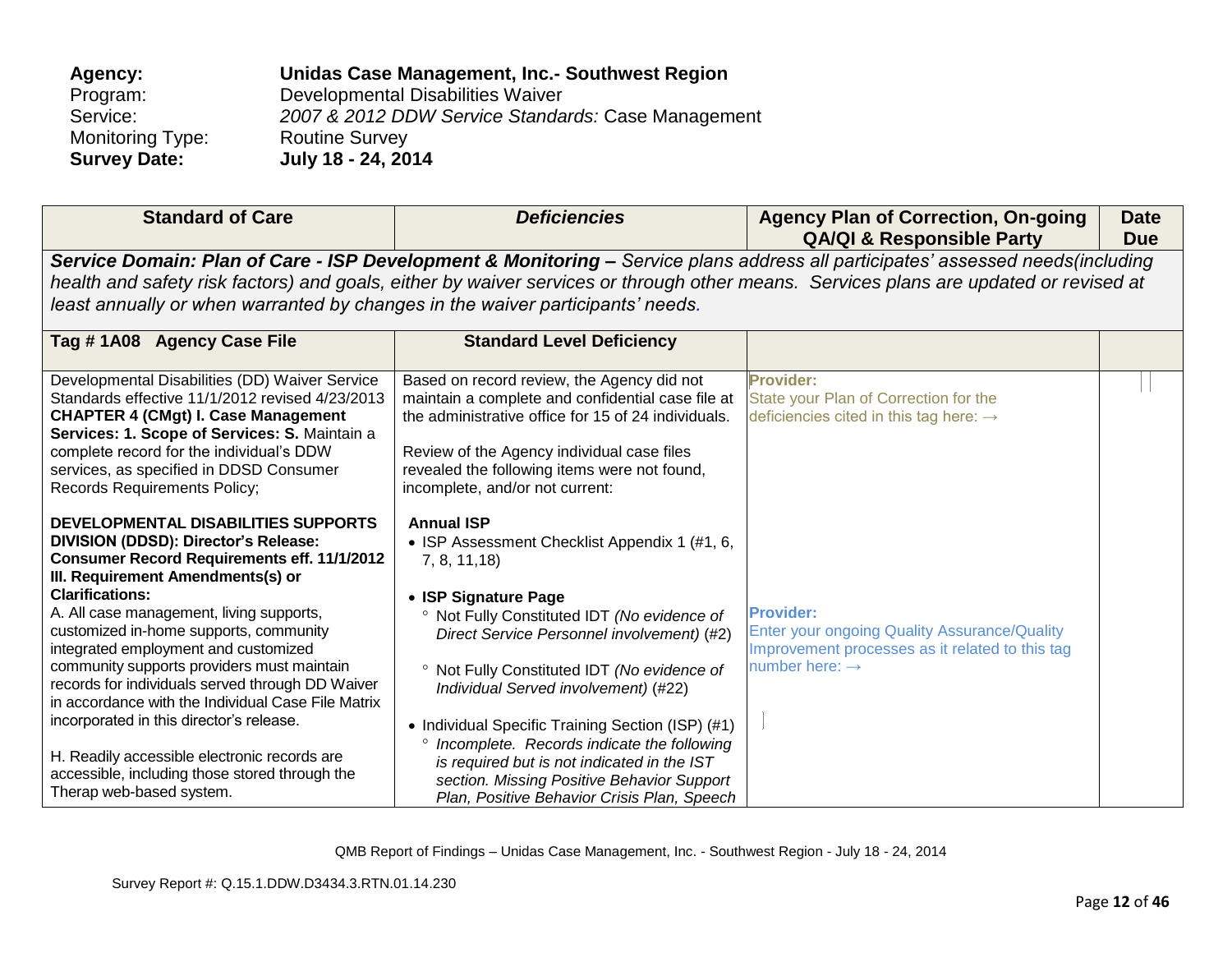|                                                                               | Language Pathology Plan.                                 |  |
|-------------------------------------------------------------------------------|----------------------------------------------------------|--|
| Developmental Disabilities (DD) Waiver Service                                |                                                          |  |
| Standards effective 4/1/2007                                                  | • ISP Teaching & Support Strategies                      |  |
| <b>CHAPTER 1 II. PROVIDER AGENCY</b>                                          | ° Individual #2 - TSS not found for:                     |  |
| <b>REQUIREMENTS:</b> The objective of these                                   | ° Live Outcome Statement:                                |  |
| standards is to establish Provider Agency policy,                             | > "Will go to store and pick up items."                  |  |
| procedure and reporting requirements for DD                                   |                                                          |  |
| Medicaid Waiver program. These requirements                                   | <sup>o</sup> Work/Education/Volunteer Outcome            |  |
| apply to all such Provider Agency staff, whether                              | Statement:                                               |  |
| directly employed or subcontracting with the                                  | $\triangleright$ "With assistancewill obtain a blank     |  |
| Provider Agency. Additional Provider Agency                                   | calendar."                                               |  |
| requirements and personnel qualifications may                                 |                                                          |  |
| be applicable for specific service standards.                                 | $\triangleright$ "With assistance will choose activities |  |
| D. Provider Agency Case File for the                                          | and fill out calendar."                                  |  |
| Individual: All Provider Agencies shall maintain                              |                                                          |  |
| at the administrative office a confidential case                              | <sup>o</sup> Relationships/Fun Outcome Statement:        |  |
| file for each individual. Case records belong to                              | ▶ "With assistancewill take pictures at                  |  |
| the individual receiving services and copies shall                            | events."                                                 |  |
| be provided to the receiving agency whenever                                  |                                                          |  |
| an individual changes providers. The record                                   | ° Individual #8 - TSS not found for:                     |  |
| must also be made available for review when                                   | <sup>o</sup> Work/Education/Volunteer Outcome            |  |
| requested by DOH, HSD or federal government                                   | Statement:                                               |  |
| representatives for oversight purposes. The                                   | $\triangleright$ "With assistancewill make a checklist   |  |
| individual's case file shall include the following                            | with all aspects of his daily work tasks."               |  |
| requirements:                                                                 |                                                          |  |
| (1) Emergency contact information, including the                              | > "With assistancewill use checklist."                   |  |
| individual's address, telephone number,                                       |                                                          |  |
| names and telephone numbers of relatives,                                     | <sup>o</sup> Relationships/Fun Outcome Statement:        |  |
| or guardian or conservator, physician's                                       | $\triangleright$ "With assistancewill be reminded to     |  |
| name(s) and telephone number(s), pharmacy                                     | use email password on computer."                         |  |
| name, address and telephone number, and                                       |                                                          |  |
| health plan if appropriate;<br>(2) The individual's complete and current ISP, | > "With assistancewill email friends/                    |  |
| with all supplemental plans specific to the                                   | family."                                                 |  |
| individual, and the most current completed                                    |                                                          |  |
| Health Assessment Tool (HAT);                                                 | <sup>o</sup> Health/Other Outcome Statement:             |  |
| (3) Progress notes and other service delivery                                 | ▶ "With staff assistancewill complete                    |  |
| documentation;                                                                | weekly activities as assigned."                          |  |
| (4) Crisis Prevention/Intervention Plans, if there                            |                                                          |  |
| are any for the individual;                                                   | Individual #10 - TSS not found for:                      |  |
| (5) A medical history, which shall include at least                           | <sup>o</sup> Work/Education/Volunteer Outcome            |  |
|                                                                               | Statement:                                               |  |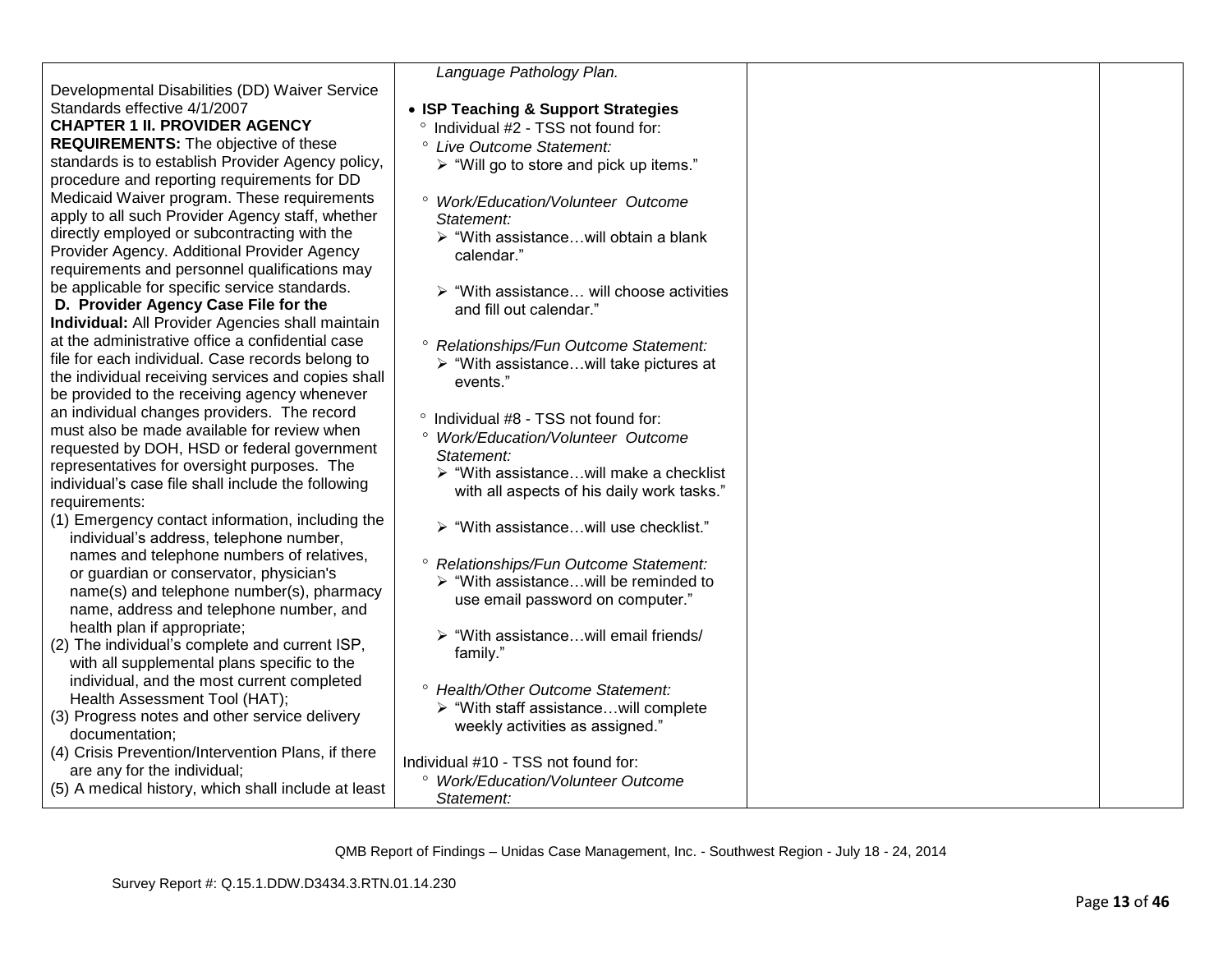| demographic data, current and past medical      | > "Will choose an activity."                                |  |
|-------------------------------------------------|-------------------------------------------------------------|--|
| diagnoses including the cause (if known) of     |                                                             |  |
| the developmental disability, psychiatric       | $\triangleright$ "Will attend activity."                    |  |
| diagnoses, allergies (food, environmental,      |                                                             |  |
| medications), immunizations, and most           | <sup>o</sup> Relationships/Fun Outcome Statement:           |  |
| recent physical exam;                           | $\triangleright$ "Will introduce himself to a new person."  |  |
| (6) When applicable, transition plans completed |                                                             |  |
| for individuals at the time of discharge from   | Individual #11- TSS not found for:                          |  |
| Fort Stanton Hospital or Los Lunas Hospital     | ° Live Outcome Statement:                                   |  |
| and Training School; and                        | $\triangleright$ "With assistance will plant seeds/plants." |  |
| (7) Case records belong to the individual       |                                                             |  |
| receiving services and copies shall be          | <sup>o</sup> Work/Education/Volunteer Outcome               |  |
| provided to the individual upon request.        | Statement:                                                  |  |
| (8) The receiving Provider Agency shall be      | > "Will obtain class schedule from gym."                    |  |
| provided at a minimum the following records     |                                                             |  |
| whenever an individual changes provider         | > "Will chose classes."                                     |  |
| agencies:                                       |                                                             |  |
| (a) Complete file for the past 12 months;       | $\triangleright$ "Will attend classes."                     |  |
| (b) ISP and quarterly reports from the current  |                                                             |  |
| and prior ISP year;                             | Individual #17 - TSS not found for:                         |  |
| (c) Intake information from original admission  | ° Live Outcome Statement:                                   |  |
| to services; and                                | > "Will visit a store."                                     |  |
| (d) When applicable, the Individual             |                                                             |  |
| Transition Plan at the time of discharge        | > "Will make a purchase of her choice."                     |  |
| from Los Lunas Hospital and Training            |                                                             |  |
| School or Ft. Stanton Hospital.                 | <sup>o</sup> Relationships/Fun Outcome Statement:           |  |
|                                                 | > "Will visit at least two recreation venues."              |  |
|                                                 |                                                             |  |
|                                                 | Individual #23 - TSS not found for:                         |  |
|                                                 | <sup>o</sup> Work/Education/Volunteer Outcome               |  |
|                                                 | Statement:                                                  |  |
|                                                 | $\triangleright$ "With staff assistancewill check prices    |  |
|                                                 | on bus pass."                                               |  |
|                                                 |                                                             |  |
|                                                 | • Positive Behavior Support Plan (#2)                       |  |
|                                                 |                                                             |  |
|                                                 | • Speech Therapy Plan (#7, 8)                               |  |
|                                                 |                                                             |  |
|                                                 | • Occupational Therapy Plan (#10)                           |  |
|                                                 |                                                             |  |
|                                                 | • Physical Therapy Plan (#8)                                |  |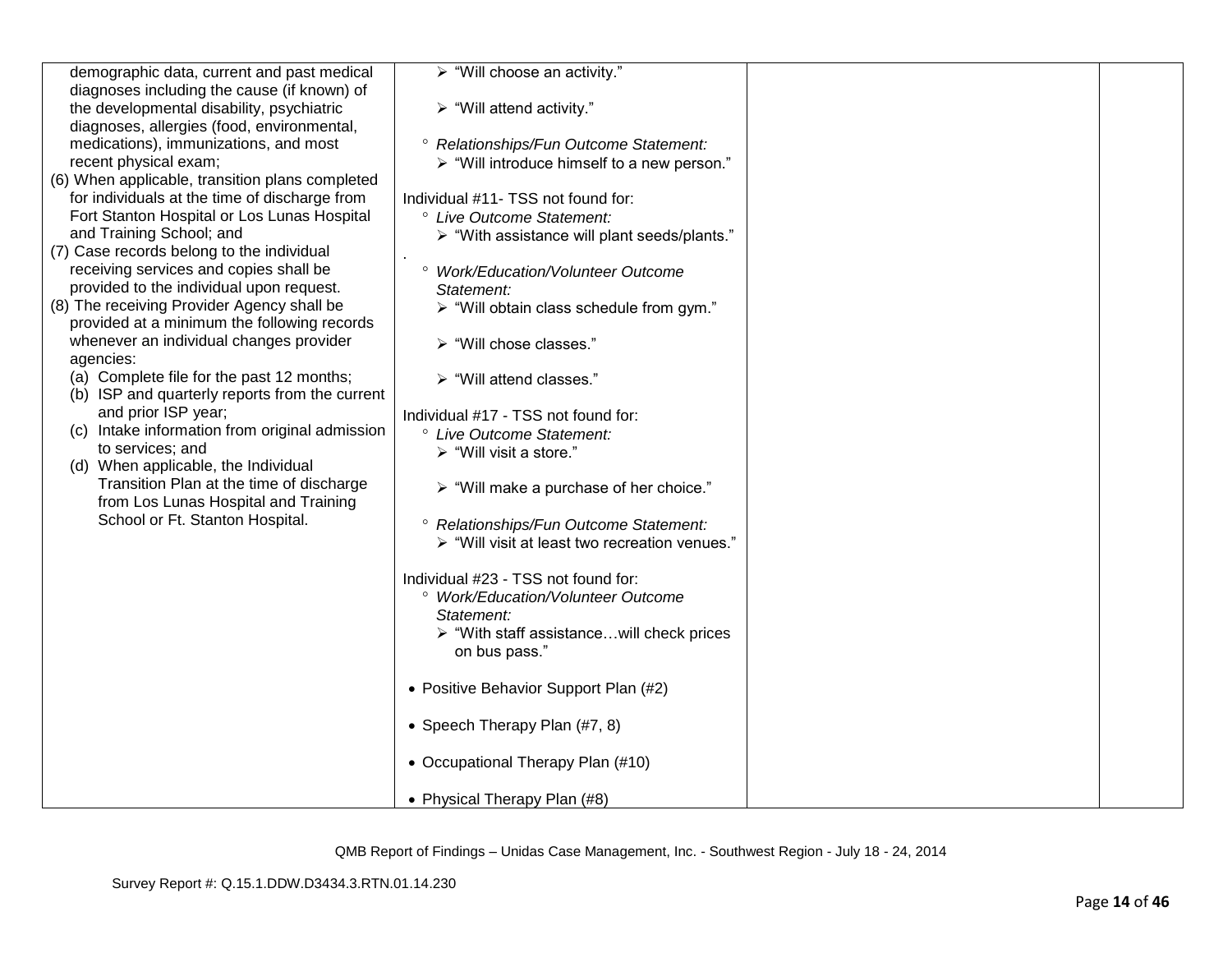| • Electronic Comprehensive Health Assessment<br>Tool (#25)                                                                                                                                                                                          |  |
|-----------------------------------------------------------------------------------------------------------------------------------------------------------------------------------------------------------------------------------------------------|--|
| • Health Care Plans<br>• Body Mass Index (BMI) Plan<br><sup>o</sup> Individual #10 - According to Electronic<br><b>Comprehensive Health Assessment Tool</b><br>the individual is required to have a plan. No<br>evidence of plan found.             |  |
| • Falls Plan<br>° Individual #10 - According to Electronic<br>Comprehensive Health Assessment Tool<br>the individual is required to have a plan. No<br>evidence of plan found.                                                                      |  |
| • Oral Care Plan<br><sup>o</sup> Individual #10 - According Electronic<br>Comprehensive Health Assessment Tool<br>the individual is required to have a plan. No<br>evidence of plan found.                                                          |  |
| • Seizure Plan<br>° Individual #10 - According to Electronic<br><b>Comprehensive Health Assessment Tool</b><br>the individual is required to have a plan. No<br>evidence of plan found.                                                             |  |
| • Crisis Plans/Medical Emergency<br><b>Response Plans</b><br>• Anaphylactic Reaction<br>° Individual #10 - According Electronic<br>Comprehensive Health Assessment Tool<br>the individual is required to have a plan. No<br>evidence of plan found. |  |
| • Aspiration Risk<br>° Individual #10 - According to Electronic<br><b>Comprehensive Health Assessment Tool</b>                                                                                                                                      |  |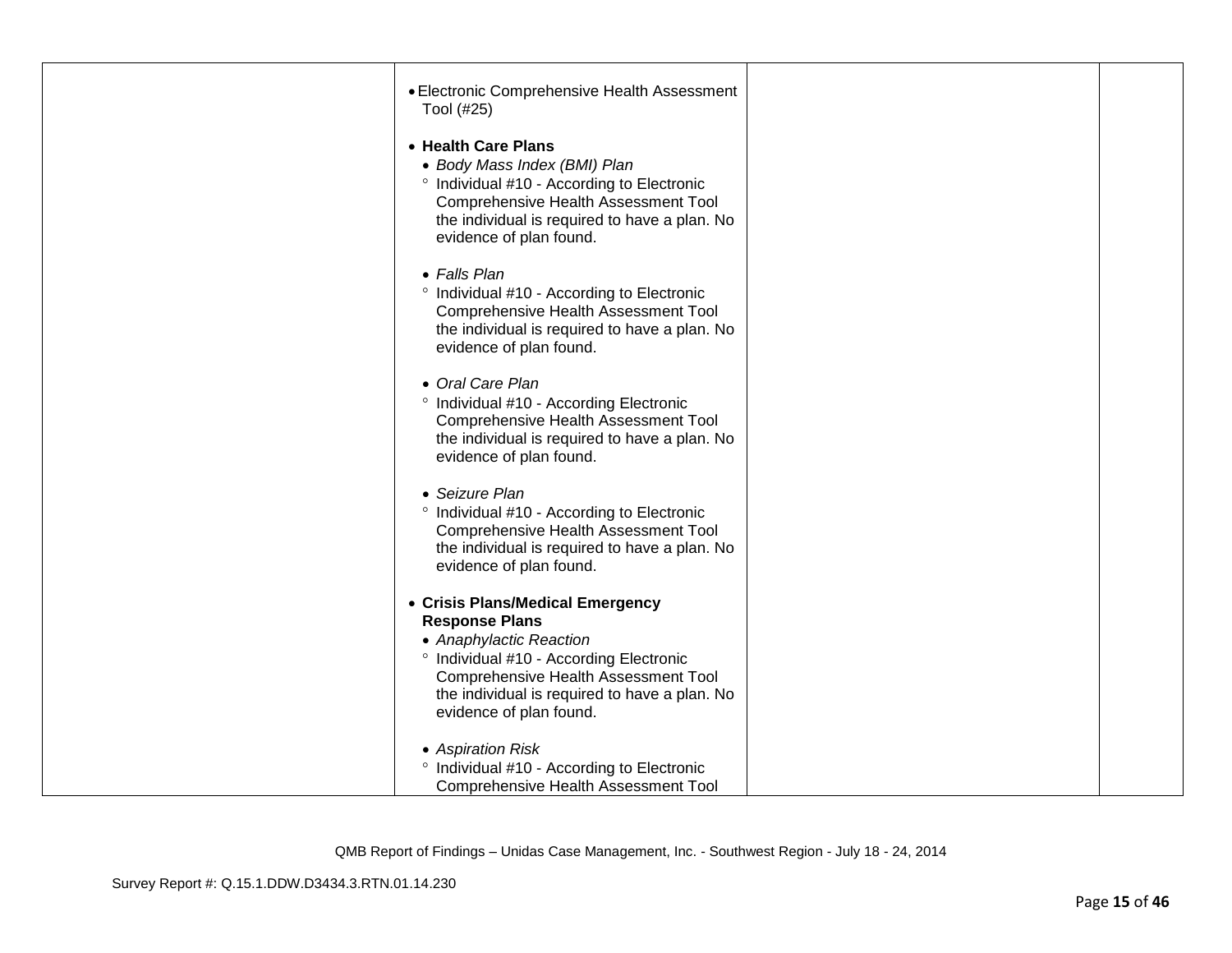| the individual is required to have a plan. No                                         |  |
|---------------------------------------------------------------------------------------|--|
| evidence of plan found.                                                               |  |
|                                                                                       |  |
| • Constipation                                                                        |  |
| ° Individual #17 - According to Electronic                                            |  |
| Comprehensive Health Assessment Tool                                                  |  |
| the individual is required to have a plan. No<br>current plan found.                  |  |
|                                                                                       |  |
| • Diabetes/Glucose Monitoring                                                         |  |
| ° Individual #8 - As indicated by the IST                                             |  |
| section of ISP the individual is required to                                          |  |
| have a plan. No evidence of plan found.                                               |  |
| $\bullet$ Falls                                                                       |  |
| <sup>o</sup> Individual #10 - According to Electronic                                 |  |
| Comprehensive Health Assessment Tool                                                  |  |
| the individual is required to have a plan. No                                         |  |
| evidence of plan found.                                                               |  |
|                                                                                       |  |
| • Oral Care/Hygiene<br>° Individual #6 - As indicated by the IST                      |  |
| section of ISP the individual is required to                                          |  |
| have a plan. No evidence of plan found.                                               |  |
|                                                                                       |  |
| • Seizure                                                                             |  |
| ° Individual #10 - According to Electronic                                            |  |
| Comprehensive Health Assessment Tool<br>the individual is required to have a plan. No |  |
| evidence of plan found.                                                               |  |
|                                                                                       |  |
| <b>Other Individual Specific Evaluations &amp;</b>                                    |  |
| <b>Examinations:</b>                                                                  |  |
| • Dental Exam                                                                         |  |
| Individual #2 - As indicated by the DDSD file<br>$\circ$                              |  |
| matrix Dental Exams are to be conducted                                               |  |
| annually. No documented evidence of exam                                              |  |
| was found.                                                                            |  |
|                                                                                       |  |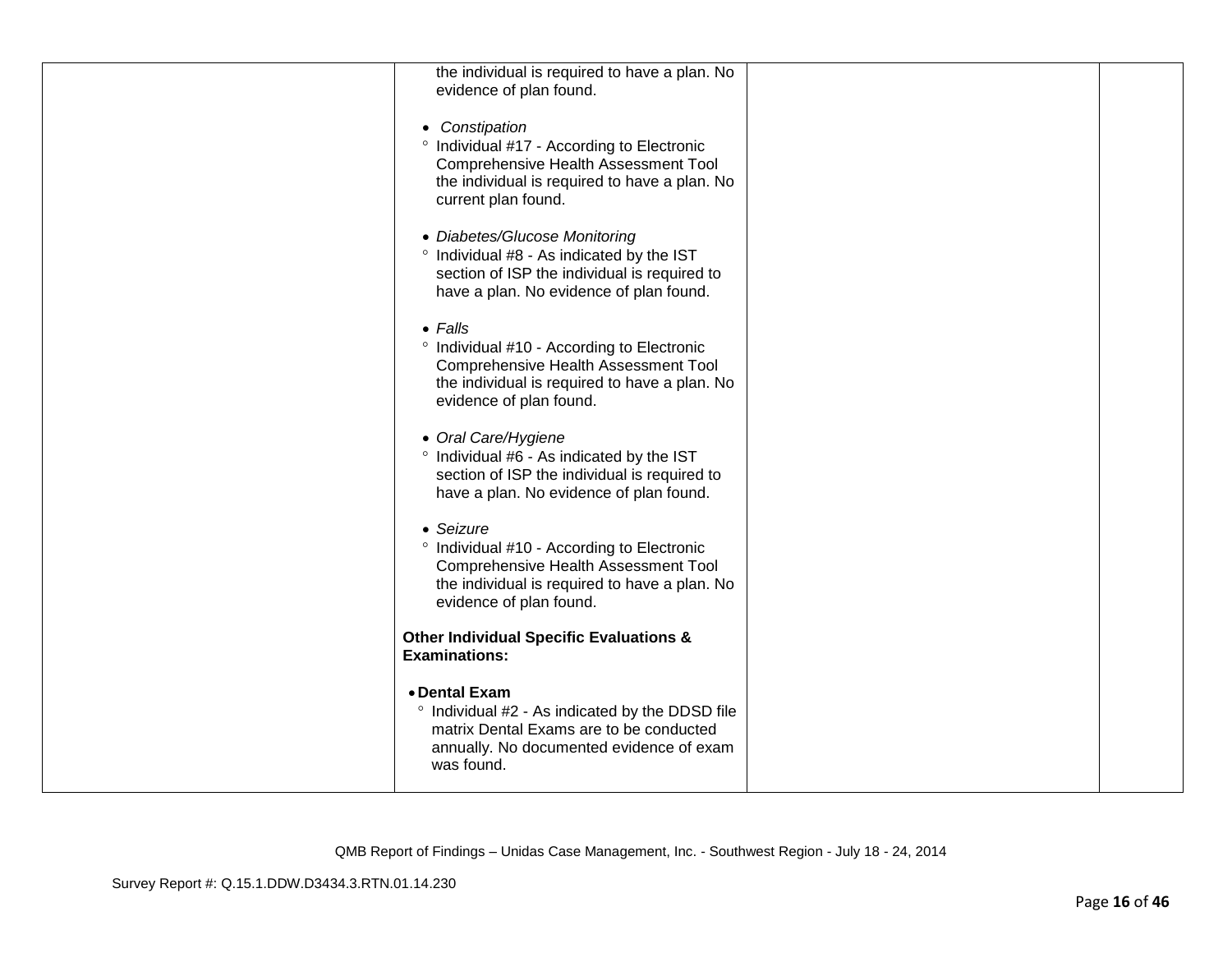| ° Individual #6 - As indicated by the DDSD file<br>matrix Dental Exams are to be conducted<br>annually. No documented evidence of exam                                              |  |
|-------------------------------------------------------------------------------------------------------------------------------------------------------------------------------------|--|
| was found.<br><sup>o</sup> Individual #11 - As indicated by the DDSD                                                                                                                |  |
| file matrix Dental Exams are to be<br>conducted annually. No documented<br>evidence of exam was found.                                                                              |  |
| <sup>o</sup> Individual #18 - As indicated by the DDSD<br>file matrix Dental Exams are to be<br>conducted annually. No documented<br>evidence of exam was found.                    |  |
| • Vision Exam<br>° Individual #7 - As indicated by the DDSD file<br>matrix Vision Exams are to be conducted<br>every other year. No documented evidence<br>of exam was found.       |  |
| <sup>o</sup> Individual #11 - As indicated by the DDSD<br>file matrix Vision Exams are to be<br>conducted every other year. No<br>documented evidence of exam was found.            |  |
| ° Individual #16 - As indicated by the DDSD<br>file matrix Vision Exams are to be<br>conducted every other year. No<br>documented evidence of exam was found.                       |  |
| • Blood Levels<br>° Individual #7 - As indicated by the<br>documentation reviewed, lab work was<br>ordered on 6/9/2014. No documented<br>evidence found to verify it was completed. |  |
| • Orthodontics Exam<br>° Individual #10 - As indicated by the<br>documentation reviewed, exam was<br>completed on 8/28/2013. Follow-up was to                                       |  |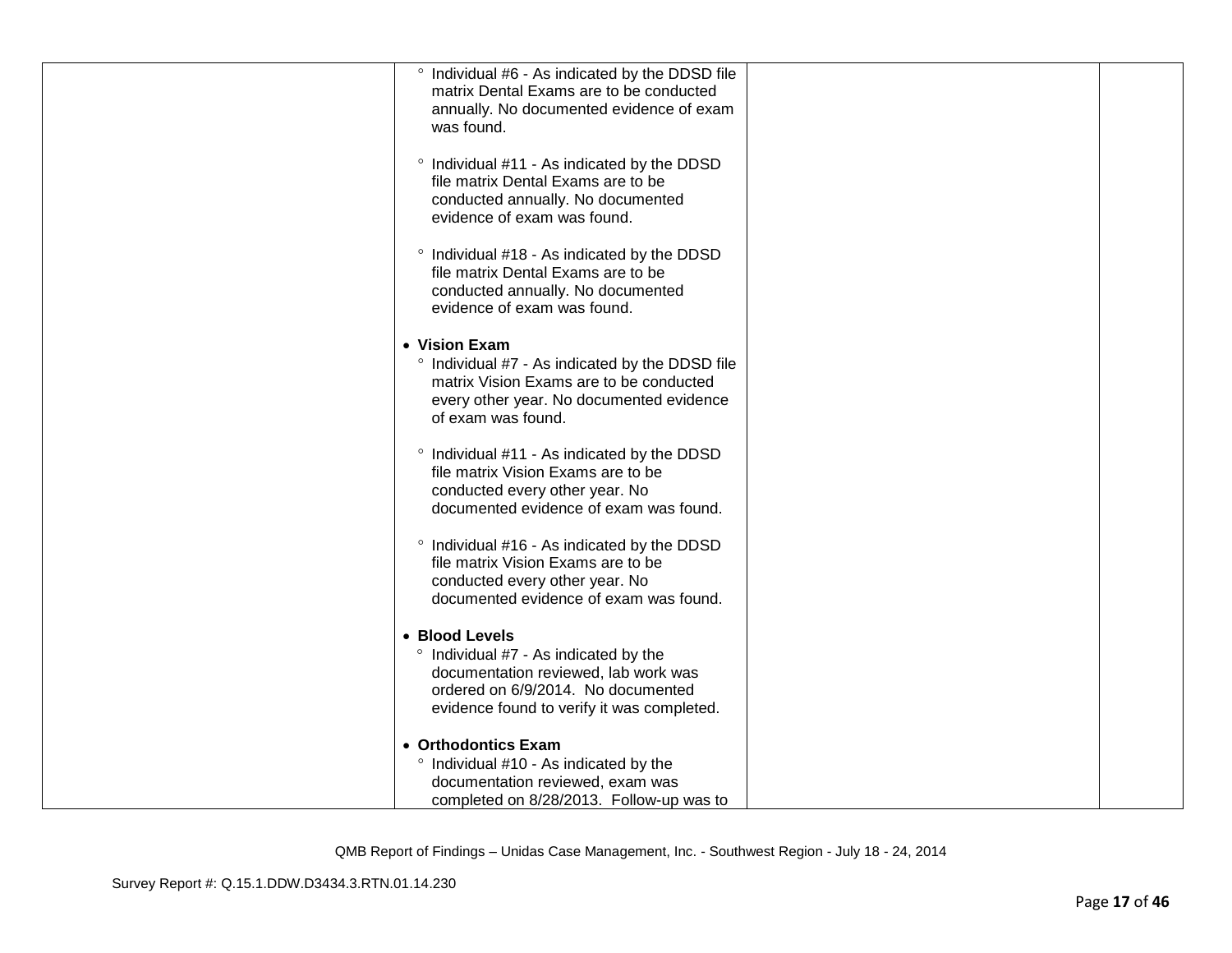| be completed in 6 months. No documented                                               |  |
|---------------------------------------------------------------------------------------|--|
| evidence of the follow-up being completed                                             |  |
| was found.                                                                            |  |
|                                                                                       |  |
| • Internal Medicine                                                                   |  |
| ° Individual #14 - As indicated by the                                                |  |
| documentation reviewed, exam was                                                      |  |
| completed on 12/11/2013. Follow-up was to                                             |  |
| be completed on 3/10/2014. No                                                         |  |
| documented evidence of the follow-up being                                            |  |
| completed was found.                                                                  |  |
| • Podiatry                                                                            |  |
| ° Individual #14 - As indicated by the                                                |  |
| documentation reviewed, exam was                                                      |  |
| completed on 1/23/2014. Follow-up was to                                              |  |
| be completed on 3/27/2014. No                                                         |  |
| documented evidence of the follow-up being                                            |  |
| completed was found.                                                                  |  |
| • Psychiatry Medication Review                                                        |  |
| ° Individual #14 - As indicated by the                                                |  |
| documentation reviewed, exam was                                                      |  |
| completed on 2/5/2014. Follow-up was to                                               |  |
| be completed 3/5/2014. No documented                                                  |  |
| evidence of the follow-up being completed                                             |  |
| was found.                                                                            |  |
| • Vocational Assessment Profile (VAP)                                                 |  |
| $\degree$ As indicated in the 8/2013 - 8/2014 ISP                                     |  |
| the Individual's VAP "Needs updating." No                                             |  |
| evidence found indicating the Vocational                                              |  |
| Assessment Profile was updated. (#7)                                                  |  |
|                                                                                       |  |
| $\degree$ As indicated in the 12/2013 - 11/2014 ISP                                   |  |
| the Individual's VAP "Needs reassessment<br>7/2012." No evidence found indicating the |  |
| Vocational Assessment Profile was                                                     |  |
| updated. (#8)                                                                         |  |
|                                                                                       |  |
| • Positive Behavior Support Assessment (#10,                                          |  |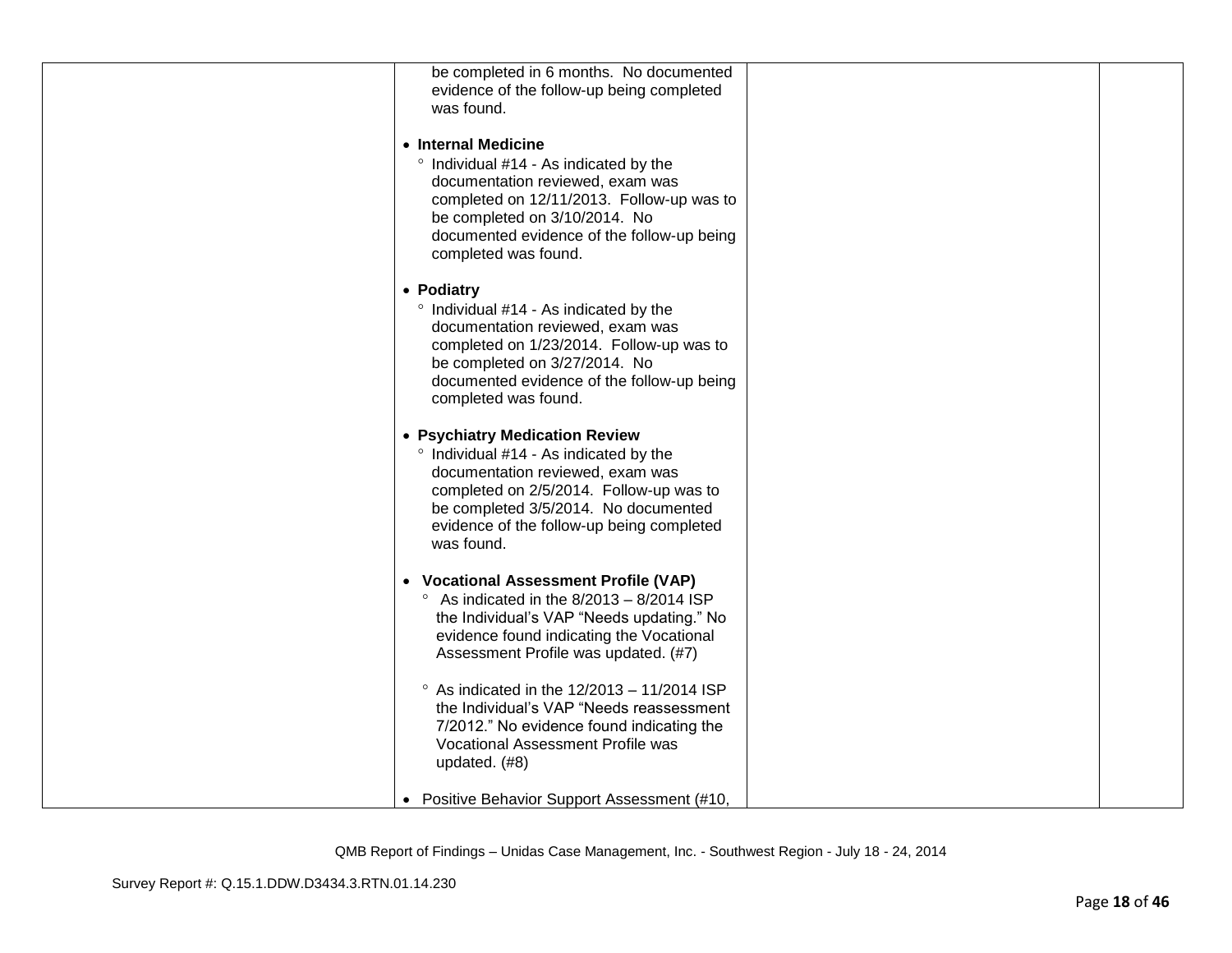| (23)                                            |  |
|-------------------------------------------------|--|
| • Speech/Language Therapy Assessment (#7,<br>8) |  |
| • Occupational Therapy Evaluation (#24)         |  |
| • Physical Therapy Assessment (#8)              |  |
|                                                 |  |
|                                                 |  |
|                                                 |  |
|                                                 |  |
|                                                 |  |
|                                                 |  |
|                                                 |  |
|                                                 |  |
|                                                 |  |
|                                                 |  |
|                                                 |  |
|                                                 |  |
|                                                 |  |
|                                                 |  |
|                                                 |  |
|                                                 |  |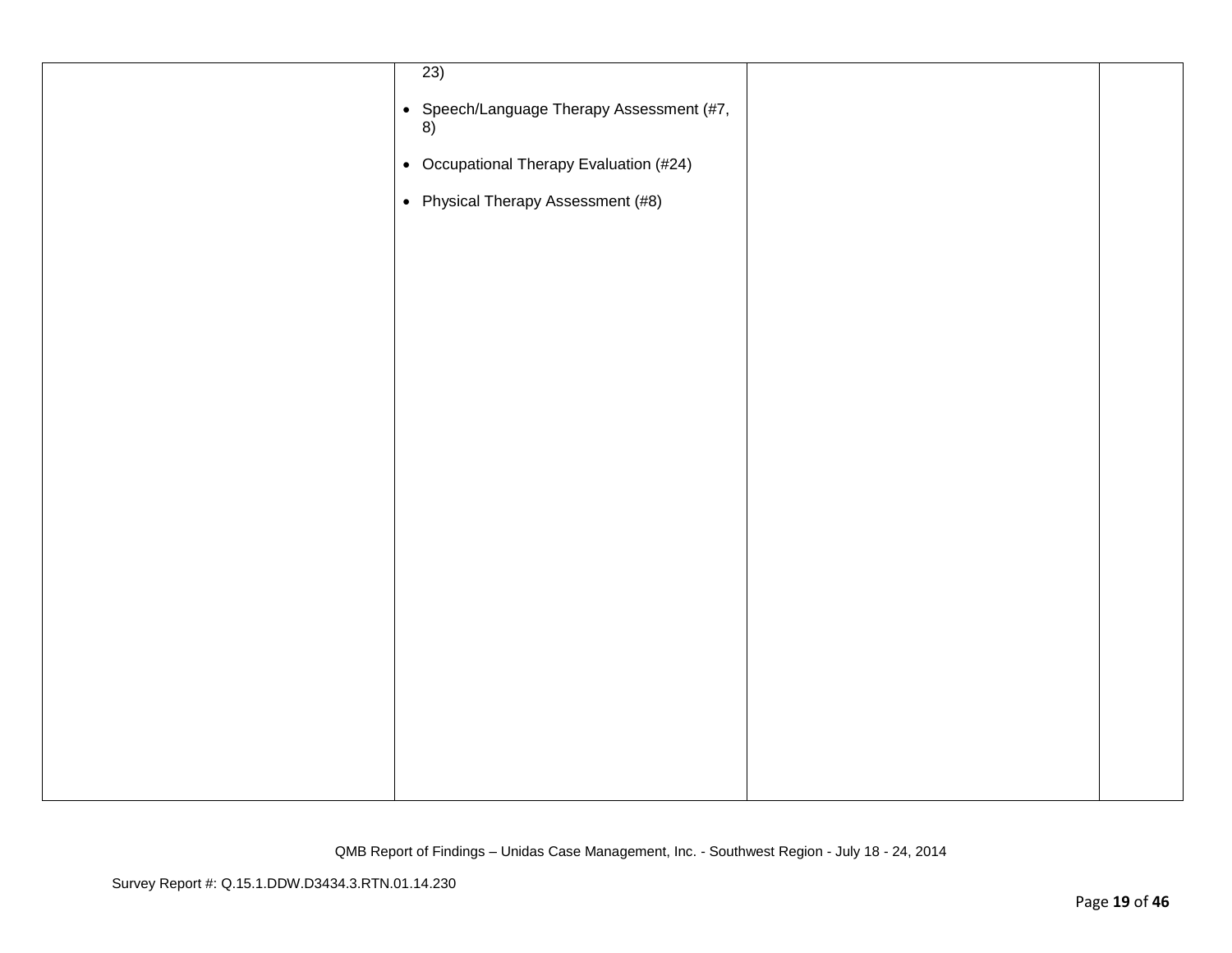| Tag #4C02 Scope of Services - Primary                                           | <b>Standard Level Deficiency</b>             |                                                    |  |
|---------------------------------------------------------------------------------|----------------------------------------------|----------------------------------------------------|--|
| <b>Freedom of Choice</b>                                                        |                                              |                                                    |  |
| Developmental Disabilities (DD) Waiver Service                                  | Based on record review the Agency did not    | Provider:                                          |  |
| Standards effective 11/1/2012 revised                                           | maintain documentation assuring individuals  | State your Plan of Correction for the              |  |
| 4/23/2013 CHAPTER 4 (CMgt) I. Case                                              | obtained all services through the freedom of | deficiencies cited in this tag here: $\rightarrow$ |  |
| <b>Management Services: 1. Scope of Services:</b>                               | choice process for 2 of 24 individuals.      |                                                    |  |
| T. Ensure individuals obtain all services through                               |                                              |                                                    |  |
| the Freedom of Choice (FOC) process.                                            | Review of the Agency individual case files   |                                                    |  |
|                                                                                 | revealed the following items were not found, |                                                    |  |
| 2. Service Requirements B. Assessment: 2.                                       | incomplete, and/or not current:              |                                                    |  |
| Review and Approval of the Long Term Care                                       |                                              |                                                    |  |
| Assessment Abstract by the TPA Contractor:                                      | • Primary Freedom of Choice (#8, 18)         |                                                    |  |
| a. The Case Manager will submit the Long Term                                   |                                              |                                                    |  |
| Care Assessment Abstract packet to the TPA                                      |                                              |                                                    |  |
| Contractor for review and approval. If it is an                                 |                                              |                                                    |  |
| initial allocation, submission shall occur within                               |                                              | <b>Provider:</b>                                   |  |
| ninety (90) calendar days from the date the                                     |                                              | Enter your ongoing Quality Assurance/Quality       |  |
| DDSD receives the individual's Primary                                          |                                              | Improvement processes as it related to this tag    |  |
| Freedom of Choice (FOC) selecting the DDW                                       |                                              | number here: $\rightarrow$                         |  |
| as well as their Case Management Freedom                                        |                                              |                                                    |  |
| of Choice selection. All initial Long Term<br>Care Assessment Abstracts must be |                                              |                                                    |  |
| approved by the TPA Contractor prior to                                         |                                              |                                                    |  |
| service delivery;                                                               |                                              |                                                    |  |
|                                                                                 |                                              |                                                    |  |
| Developmental Disabilities (DD) Waiver Service                                  |                                              |                                                    |  |
| Standards effective 4/1/2007                                                    |                                              |                                                    |  |
| <b>CHAPTER 4 II. SCOPE OF CASE</b>                                              |                                              |                                                    |  |
| <b>MANAGEMENT SERVICES: Case</b>                                                |                                              |                                                    |  |
| Management shall include, but is not limited to,                                |                                              |                                                    |  |
| the following services:                                                         |                                              |                                                    |  |
|                                                                                 |                                              |                                                    |  |
| T. Assure individuals obtain all services through                               |                                              |                                                    |  |
| the Freedom of Choice process.                                                  |                                              |                                                    |  |
|                                                                                 |                                              |                                                    |  |
|                                                                                 |                                              |                                                    |  |
|                                                                                 |                                              |                                                    |  |
|                                                                                 |                                              |                                                    |  |
|                                                                                 |                                              |                                                    |  |
|                                                                                 |                                              |                                                    |  |
|                                                                                 |                                              |                                                    |  |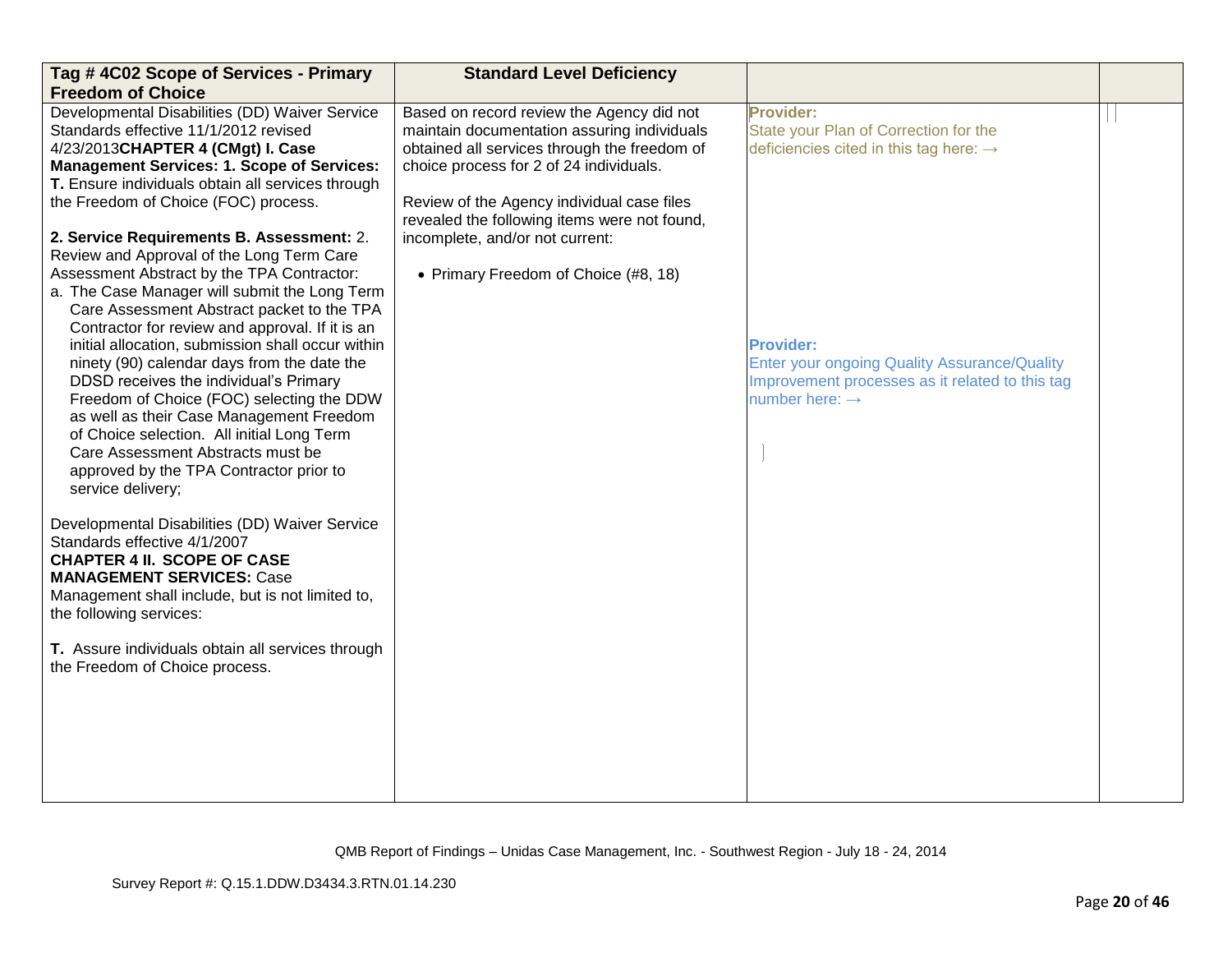| Tag #4C08 ISP Development Process                   | <b>Standard Level Deficiency</b>                  |                                                     |  |
|-----------------------------------------------------|---------------------------------------------------|-----------------------------------------------------|--|
| Developmental Disabilities (DD) Waiver Service      | Based on record review the Agency did not         | <b>Provider:</b>                                    |  |
| Standards effective 11/1/2012 revised 4/23/2013     | ensure Case Managers provided and/or advised      | State your Plan of Correction for the               |  |
| <b>CHAPTER 4 (CMgt) 2. Service Requirements</b>     | the individual and/or guardian with the following | deficiencies cited in this tag here: $\rightarrow$  |  |
| C. Individual Service Planning: The Case            | requirements for 3 of 24 individuals.             |                                                     |  |
| Manager is responsible for ensuring the ISP         |                                                   |                                                     |  |
| addresses all the participant's assessed needs      | Review of record found no evidence of the         |                                                     |  |
| and personal goals, either through DDW waiver       | following:                                        |                                                     |  |
| services or other means. The Case Manager           |                                                   |                                                     |  |
| ensures the ISP is updated/revised at least         | Rights & Responsibilities (#2)<br>$\bullet$       |                                                     |  |
| annually; or when warranted by changes in the       |                                                   |                                                     |  |
| participant's needs.                                | Case Manager Code of Ethics (#2, 23)<br>$\bullet$ |                                                     |  |
| 1. The ISP is developed through a person-           |                                                   |                                                     |  |
| centered planning process in accordance with        |                                                   | <b>Provider:</b>                                    |  |
| the rules governing ISP development [7.26.5]        |                                                   | <b>Enter your ongoing Quality Assurance/Quality</b> |  |
| NMAC] and includes:                                 |                                                   | Improvement processes as it related to this tag     |  |
| a. Ongoing assessment of the individual's           |                                                   | number here: $\rightarrow$                          |  |
| strengths, needs and preferences shared with        |                                                   |                                                     |  |
| IDT members and used to guide development           |                                                   |                                                     |  |
| of the plan;                                        |                                                   |                                                     |  |
| i. The Case Manager meets with the DDW              |                                                   |                                                     |  |
| recipient prior to the ISP meeting to review        |                                                   |                                                     |  |
| current assessment information, prepare for         |                                                   |                                                     |  |
| the meeting, create a plan to facilitate or co-     |                                                   |                                                     |  |
| facilitate the meeting if the individual wishes,    |                                                   |                                                     |  |
| and facilitate greater informed participation;      |                                                   |                                                     |  |
|                                                     |                                                   |                                                     |  |
| d. The Case Manager will clarify the individual's   |                                                   |                                                     |  |
| long-term vision through direct communication       |                                                   |                                                     |  |
| with the individual where possible, or through      |                                                   |                                                     |  |
| communication with family, guardians, friends,      |                                                   |                                                     |  |
| support providers and others who know the           |                                                   |                                                     |  |
| individual well. Information gathered prior to the  |                                                   |                                                     |  |
| annual meeting shall include, but is not limited to |                                                   |                                                     |  |
| the following:                                      |                                                   |                                                     |  |
| ii.Strengths;                                       |                                                   |                                                     |  |
| iii.Capabilities;                                   |                                                   |                                                     |  |
| iv.Preferences;                                     |                                                   |                                                     |  |
| v.Desires;                                          |                                                   |                                                     |  |
| vi.Cultural values;                                 |                                                   |                                                     |  |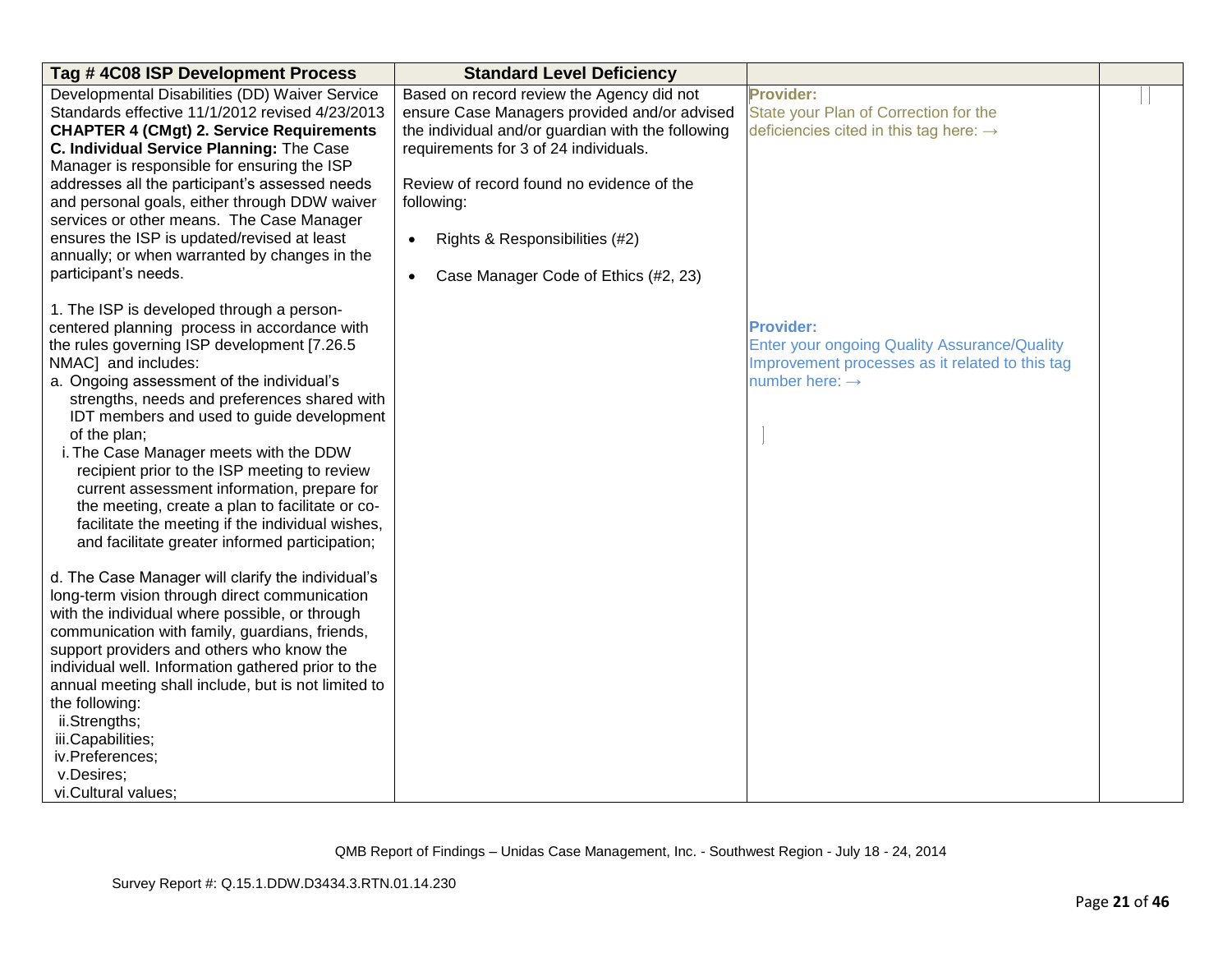| vii.Relationships;                                     |  |  |
|--------------------------------------------------------|--|--|
| viii.Resources;                                        |  |  |
| ix. Functional skills in the community;                |  |  |
| x. Work/learning interests and experiences;            |  |  |
| xi.Hobbies;                                            |  |  |
| xii.Community membership activities or                 |  |  |
| interests:                                             |  |  |
| xiii. Spiritual beliefs or interests; and              |  |  |
| xiv.Communication and learning styles or               |  |  |
| preferences to be used in development of the           |  |  |
| individual's service plan.                             |  |  |
|                                                        |  |  |
| e. Case Managers shall operate under the               |  |  |
| assumption all working age adults with                 |  |  |
| developmental disabilities are capable of              |  |  |
| working given the appropriate supports.                |  |  |
| Individuals will be offered employment as a            |  |  |
| preferred day service over other day service           |  |  |
| options. It is the responsibility of the Case          |  |  |
| Manager and IDT members to ensure                      |  |  |
|                                                        |  |  |
| employment decisions are based on informed<br>choices: |  |  |
|                                                        |  |  |
| i. The Case Manager shall verify that                  |  |  |
| individuals who express an interest in work or         |  |  |
| who have employment-related desired                    |  |  |
| outcome(s) in their ISP, have an initial or            |  |  |
| updated Vocational Assessment Profile that             |  |  |
| has been completed within the preceding                |  |  |
| twelve (12) months, and complete or update             |  |  |
| the Work/Learn section of the ISP and                  |  |  |
| relevant Desired Outcomes and Action Steps;            |  |  |
|                                                        |  |  |
| ii. In cases when employment is not an                 |  |  |
| immediate desired outcome, the ISP shall               |  |  |
| document the reasons for this decision and             |  |  |
| develop employment-related goals and tasks             |  |  |
| within the ISP to be undertaken to explore             |  |  |
| employment options (e.g., volunteer activities,        |  |  |
| career exploration, situational assessments,           |  |  |
| etc.). This discussion related to employment           |  |  |
| issues shall be documented within the ISP;             |  |  |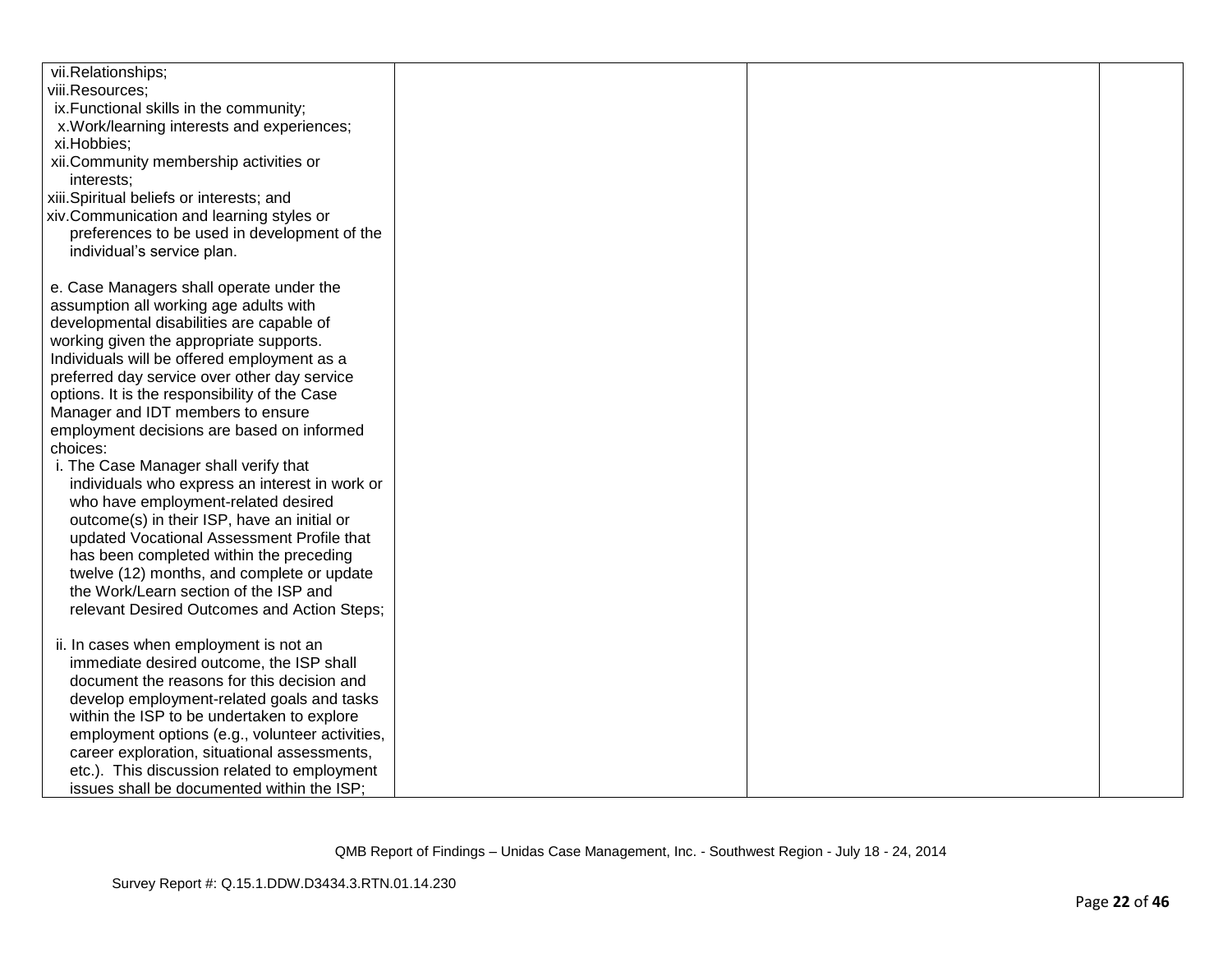| iii. Informed choice in the context of<br>employment includes the following:<br>A. Information regarding the range of<br>employment options available to the<br>individual;<br>B. Information regarding self-employment<br>and customized employment options; and<br>C. Job exploration activities including<br>volunteer work and/or trial work<br>opportunities.                                                                                                                           |  |  |
|----------------------------------------------------------------------------------------------------------------------------------------------------------------------------------------------------------------------------------------------------------------------------------------------------------------------------------------------------------------------------------------------------------------------------------------------------------------------------------------------|--|--|
| iv. The Case Manager will ensure a discussion<br>on Meaningful Day activities for the<br>individual occurs in the ISP meeting, and<br>reflect such discussion in the ISP.                                                                                                                                                                                                                                                                                                                    |  |  |
| v. Secondary Freedom of Choice Process:<br>C. At least annually, rights and<br>responsibilities are reviewed with the<br>recipients and guardians and they are<br>reminded they may change providers<br>and/or the types of services they receive.<br>At this time, Case Managers shall offer to<br>review the current Secondary FOC list<br>with individuals and guardians. If they are<br>interested in changing providers or<br>service types, a new Secondary FOC<br>shall be completed. |  |  |
| vi. Case Managers shall facilitate and maintain<br>communication with the individual and their<br>representative, other IDT members, providers<br>and relevant parties to ensure the individual<br>receives maximum benefit of their services and<br>revisions to the service plan are made as<br>needed.                                                                                                                                                                                    |  |  |
| 3. Agency Requirements: H. Training: 2. All<br>Case Managers are required to understand and<br>to adhere to the Case Manager Code of Ethics.                                                                                                                                                                                                                                                                                                                                                 |  |  |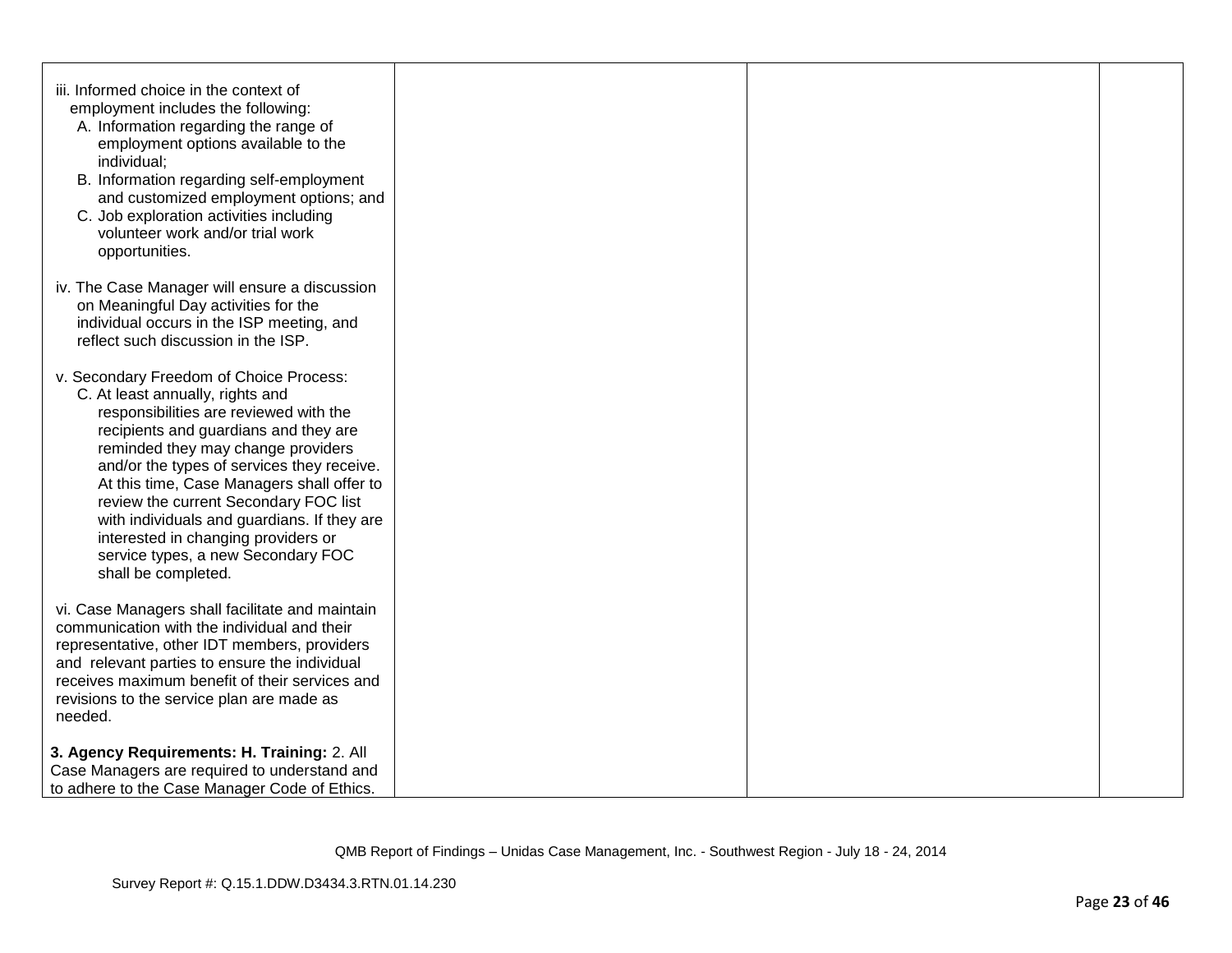| Developmental Disabilities (DD) Waiver Service<br>Standards effective 4/1/2007<br><b>CHAPTER 4 III. CASE MANAGEMENT</b><br><b>SERVICE REQUIREMENTS - F.</b><br>Case<br><b>Manager ISP Development Process:</b><br>(1) The Case Manager meets with the individual<br>in advance of the ISP meeting in order to enable<br>the person to review current assessment<br>information, prepare for the meeting, plan to<br>facilitate or co-facilitate the meeting if the<br>individual wishes and to ensure greater and<br>more informed participation. |  |  |
|---------------------------------------------------------------------------------------------------------------------------------------------------------------------------------------------------------------------------------------------------------------------------------------------------------------------------------------------------------------------------------------------------------------------------------------------------------------------------------------------------------------------------------------------------|--|--|
| (2) The Case Manager will discuss and offer the<br>optional Personal Plan Facilitation service to the<br>individual to supplement the ISP planning<br>process; if selected, the Case Manager will<br>assist in obtaining this service through the FOC<br>process. This service is funded within the<br>individual's ARA.                                                                                                                                                                                                                          |  |  |
| (3) The Case Manager convenes the IDT<br>members and a service plan is developed in<br>accordance with the rule governing ISP<br>development (7.26.5 NMAC).                                                                                                                                                                                                                                                                                                                                                                                       |  |  |
| (4) The Case Manager will advise the individual<br>of his or her rights and responsibilities related to<br>receipt of services, applicable federal and state<br>laws and guidelines, DOH policies and<br>procedures pertaining to the development and<br>implementation of the ISP, confidentiality,<br>abuse, neglect, exploitation, and appropriate<br>grievance and appeal procedures. In addition,<br>the Case Manager shall provide the individual<br>and/or guardian with a copy of the Case<br>Management Code of Ethics at this time.     |  |  |
| (5) The Case Manager will clarify the<br>individual's long-term vision through direct                                                                                                                                                                                                                                                                                                                                                                                                                                                             |  |  |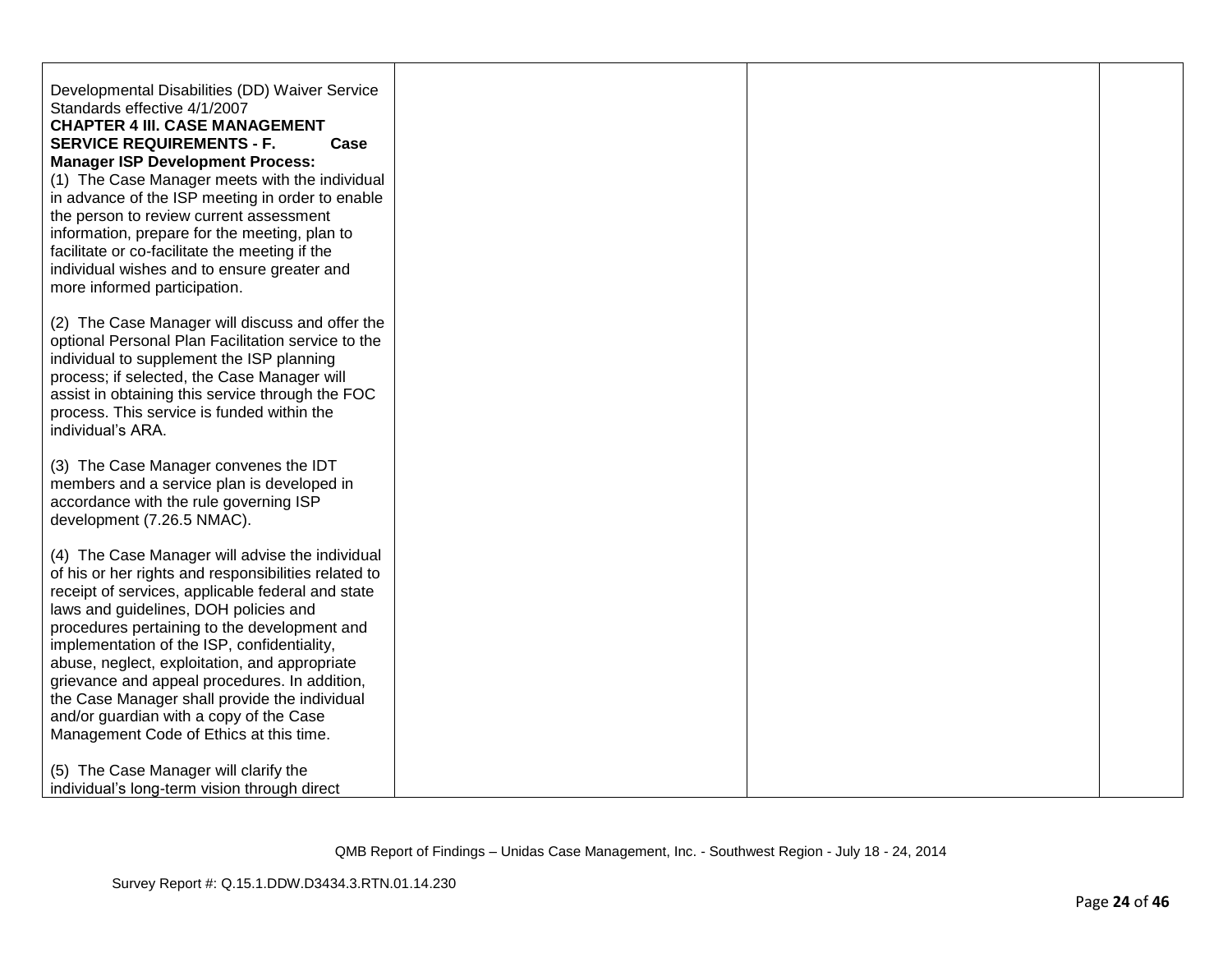| communication with the individual, and if         |  |  |
|---------------------------------------------------|--|--|
| needed, through communication with family,        |  |  |
| guardians, friends and support providers and      |  |  |
| others who know the individual. Information       |  |  |
| gathered shall include, but is not limited to the |  |  |
| following:                                        |  |  |
| (a) Strengths;                                    |  |  |
| (b) Capabilities;                                 |  |  |
| Preferences;<br>(c)                               |  |  |
| (d) Desires;                                      |  |  |
| Cultural values;<br>(e)                           |  |  |
| Relationships;<br>(f)                             |  |  |
| (g) Resources;                                    |  |  |
| Functional skills in the community;<br>(h)        |  |  |
| Work interests and experiences;<br>(i)            |  |  |
| Hobbies;<br>(j)                                   |  |  |
| Community membership activities or<br>(k)         |  |  |
| interests;                                        |  |  |
| Spiritual beliefs or interests; and<br>(1)        |  |  |
| (m) Communication and learning styles or          |  |  |
| preferences to be used in development of          |  |  |
| the individual's service plan.                    |  |  |
|                                                   |  |  |
| (6) Case Managers shall operate under the         |  |  |
| presumption that all working age adults with      |  |  |
| developmental disabilities are capable of         |  |  |
| working given the appropriate supports.           |  |  |
| Individuals will be offered employment as a       |  |  |
| preferred day service over other day service      |  |  |
| options. It is the responsibility of the Case     |  |  |
| Manager and all IDT members to ensure that        |  |  |
| employment decisions are based on informed        |  |  |
| choices.                                          |  |  |
| (a) The Case Manager shall verify that all        |  |  |
| Jackson Class members who express an              |  |  |
| interest in work or who have employment-          |  |  |
| related desired outcome(s) in the ISP have        |  |  |
| an initial or updated vocational assessment       |  |  |
| that has been completed within the preceding      |  |  |
| twelve (12) months.                               |  |  |
|                                                   |  |  |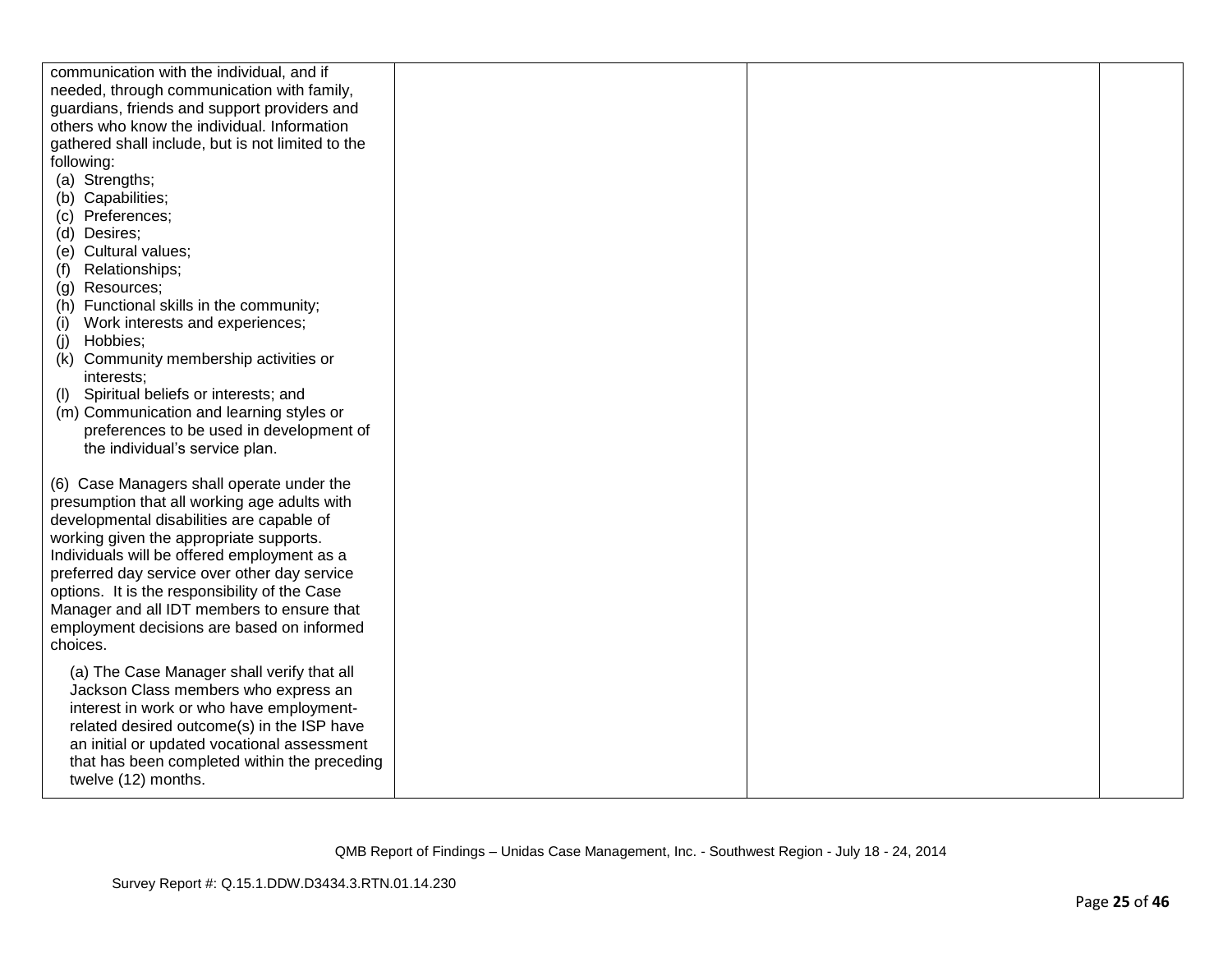| (b) In cases when employment is not an<br>immediate desired outcome, the ISP shall<br>document the reasons for this decision and<br>develop employment-related goals within the<br>ISP that will be undertaken to explore<br>employment options (e.g., volunteer activities,<br>career exploration, situational assessments,<br>etc.) This discussion related to employment<br>issues shall be documented within the ISP or<br>on the DDSD Decision Justification form.                                            |  |  |
|--------------------------------------------------------------------------------------------------------------------------------------------------------------------------------------------------------------------------------------------------------------------------------------------------------------------------------------------------------------------------------------------------------------------------------------------------------------------------------------------------------------------|--|--|
| (c) In the context of employment, informed<br>choices include the following:                                                                                                                                                                                                                                                                                                                                                                                                                                       |  |  |
| Information regarding the range of<br>(i)<br>employment options available to the<br>individual                                                                                                                                                                                                                                                                                                                                                                                                                     |  |  |
| Information regarding self-<br>(ii)<br>employment and customized<br>employment options                                                                                                                                                                                                                                                                                                                                                                                                                             |  |  |
| (iii) Job exploration activities including<br>volunteer work and/or trial work<br>opportunities                                                                                                                                                                                                                                                                                                                                                                                                                    |  |  |
| (7) The Case Manager will ensure discussion<br>on Meaningful Day activities for the individual in<br>the ISP meeting, and reflect such discussion in<br>the ISP "Meaningful Day Definition" section.                                                                                                                                                                                                                                                                                                               |  |  |
| (8) When a recipient of DD Waiver services has<br>a HAT score of 4, 5, or 6, medical consultation<br>shall be obtained for service planning and<br>delivery, including the ISP and relevant Health<br>Care and Crisis Prevention/Intervention Plans.<br>Medical consultation may be from a Provider<br>Agency Nurse, Primary Care<br>Physician/Practitioner, Regional Office Nurse,<br>Continuum of Care Nurses or Physicians<br>including his or her Regional Medical Consultant<br>and/or RN Nurse Case Manager. |  |  |
| (9) For new allocations, the Case Manager will                                                                                                                                                                                                                                                                                                                                                                                                                                                                     |  |  |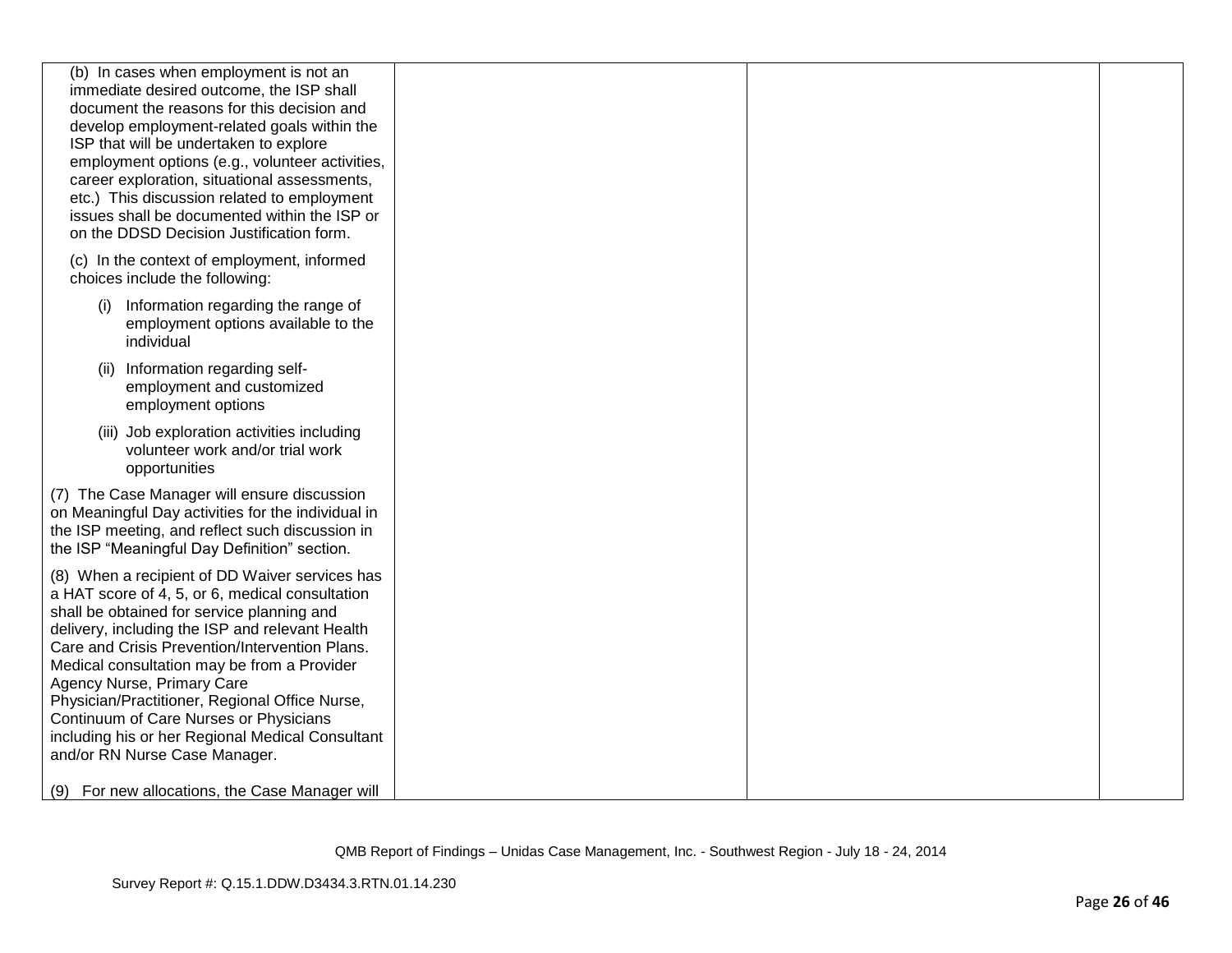| submit the ISP to NMMUR only after a MAW<br>letter has been received, indicating the individual<br>meets financial and LOC eligibility.                                                                              |  |  |
|----------------------------------------------------------------------------------------------------------------------------------------------------------------------------------------------------------------------|--|--|
| (10) The Case Manager, with input from each<br>Provider Agency, shall complete the Individual<br>Specific Training Requirements section of the<br>ISP form listing all training needs specific to the<br>individual. |  |  |
| (11) The Case Manager shall complete the initial<br>ISP development within ninety (90) days as<br>required by DDSD.                                                                                                  |  |  |
|                                                                                                                                                                                                                      |  |  |
|                                                                                                                                                                                                                      |  |  |
|                                                                                                                                                                                                                      |  |  |
|                                                                                                                                                                                                                      |  |  |
|                                                                                                                                                                                                                      |  |  |
|                                                                                                                                                                                                                      |  |  |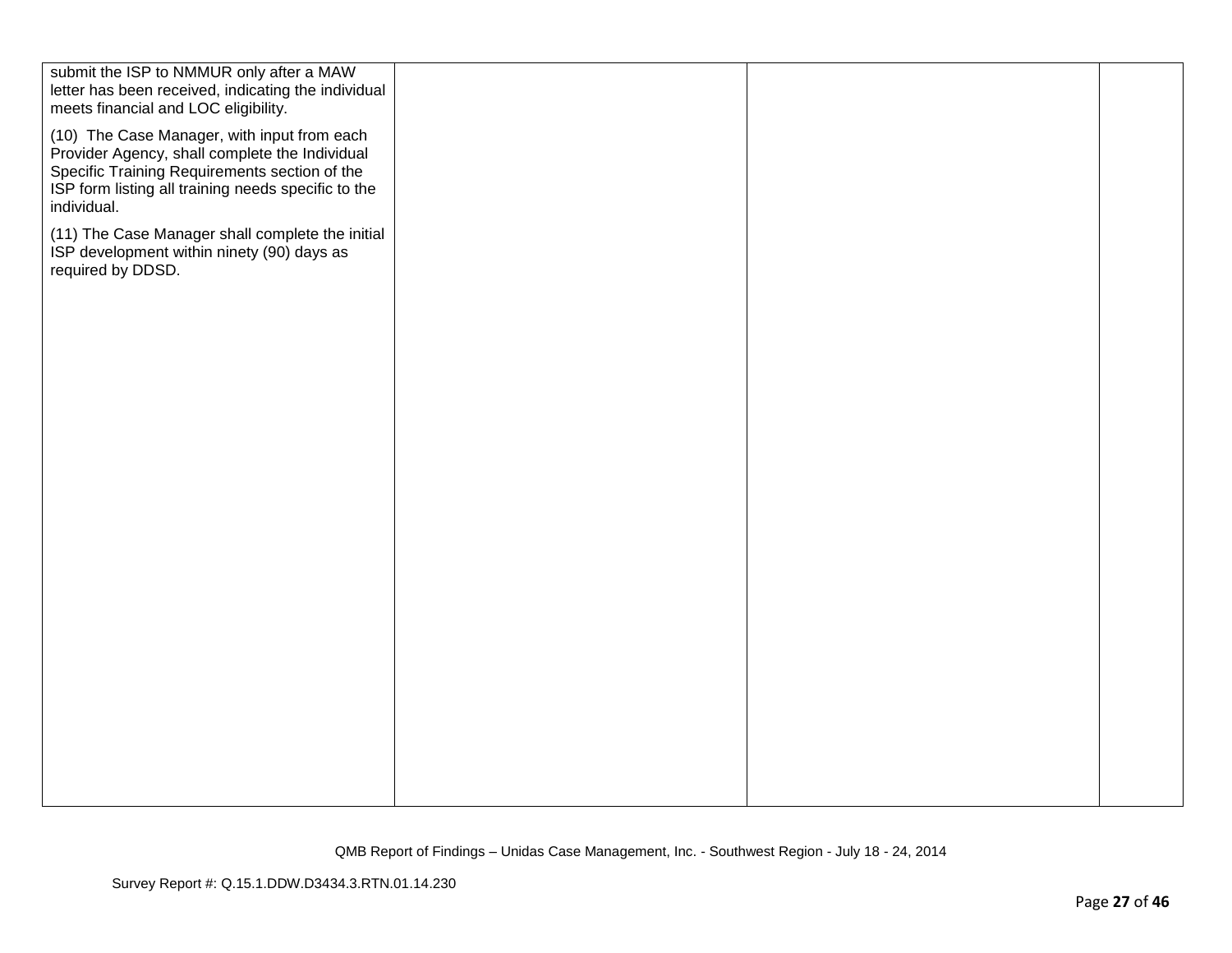| Tag #4C09 Secondary FOC                                                                                                                                                                                                                                                                                                                                                                                                                                                                                                                                                                                                           | <b>Standard Level Deficiency</b>                                                                                                                                                                                                                                                                                                                   |                                                                                                                                                          |  |
|-----------------------------------------------------------------------------------------------------------------------------------------------------------------------------------------------------------------------------------------------------------------------------------------------------------------------------------------------------------------------------------------------------------------------------------------------------------------------------------------------------------------------------------------------------------------------------------------------------------------------------------|----------------------------------------------------------------------------------------------------------------------------------------------------------------------------------------------------------------------------------------------------------------------------------------------------------------------------------------------------|----------------------------------------------------------------------------------------------------------------------------------------------------------|--|
|                                                                                                                                                                                                                                                                                                                                                                                                                                                                                                                                                                                                                                   |                                                                                                                                                                                                                                                                                                                                                    |                                                                                                                                                          |  |
| Developmental Disabilities (DD) Waiver Service<br>Standards effective 11/1/2012 revised 4/23/2013<br><b>CHAPTER 4 (CMgt) 2. Service Requirements</b><br>C. Individual Service Planning: v. Secondary<br>Freedom of Choice Process:<br>A. The Case Manager will obtain a current<br>Secondary Freedom of Choice (FOC) form<br>that includes all service providers offering<br>services in that region;                                                                                                                                                                                                                             | Based on record review, the Agency did not<br>maintain the Secondary Freedom of Choice<br>documentation (for current services) and/or<br>ensure individuals obtained all services through<br>the Freedom of Choice Process for 6 of 24<br>individuals.<br>Review of the Agency individual case files<br>revealed 9 out of 109 Secondary Freedom of | Provider:<br>State your Plan of Correction for the<br>deficiencies cited in this tag here: $\rightarrow$                                                 |  |
| B. The Case Manager will present the<br>Secondary FOC form for each service to the<br>individual or authorized representative for<br>selection of direct service providers; and<br>C. At least annually, rights and responsibilities<br>are reviewed with the recipients and<br>guardians and they are reminded they may<br>change providers and/or the types of services<br>they receive. At this time, Case Managers<br>shall offer to review the current Secondary<br>FOC list with individuals and guardians. If<br>they are interested in changing providers or<br>service types, a new Secondary FOC shall be<br>completed. | Choices were not found and/or not agency<br>specific to the individual's current services:<br>• Secondary Freedom of Choice<br>$\circ$<br>Supported Living (#23)<br>Customized Community Supports (#1,<br>2, 23, 24)<br>$\circ$<br>Speech Therapy (#8, 17)<br>$\circ$<br>Physical Therapy (#8)<br>$\circ$<br>Occupational Therapy (#17)            | <b>Provider:</b><br><b>Enter your ongoing Quality Assurance/Quality</b><br>Improvement processes as it related to this tag<br>number here: $\rightarrow$ |  |
| Developmental Disabilities (DD) Waiver Service<br>Standards effective 4/1/2007<br><b>CHAPTER 4 III. CASE MANAGEMENT</b><br><b>SERVICE REQUIREMENTS: G. Secondary</b><br><b>Freedom of Choice Process</b><br>(1) The Case Management Provider Agency will<br>ensure that it maintains a current Secondary<br>Freedom of Choice (FOC) form that includes all<br>service providers offering services in that region.<br>(2) The Case Manager will present the<br>Secondary FOC form to the individual or<br>authorized representative for selection of direct                                                                        |                                                                                                                                                                                                                                                                                                                                                    |                                                                                                                                                          |  |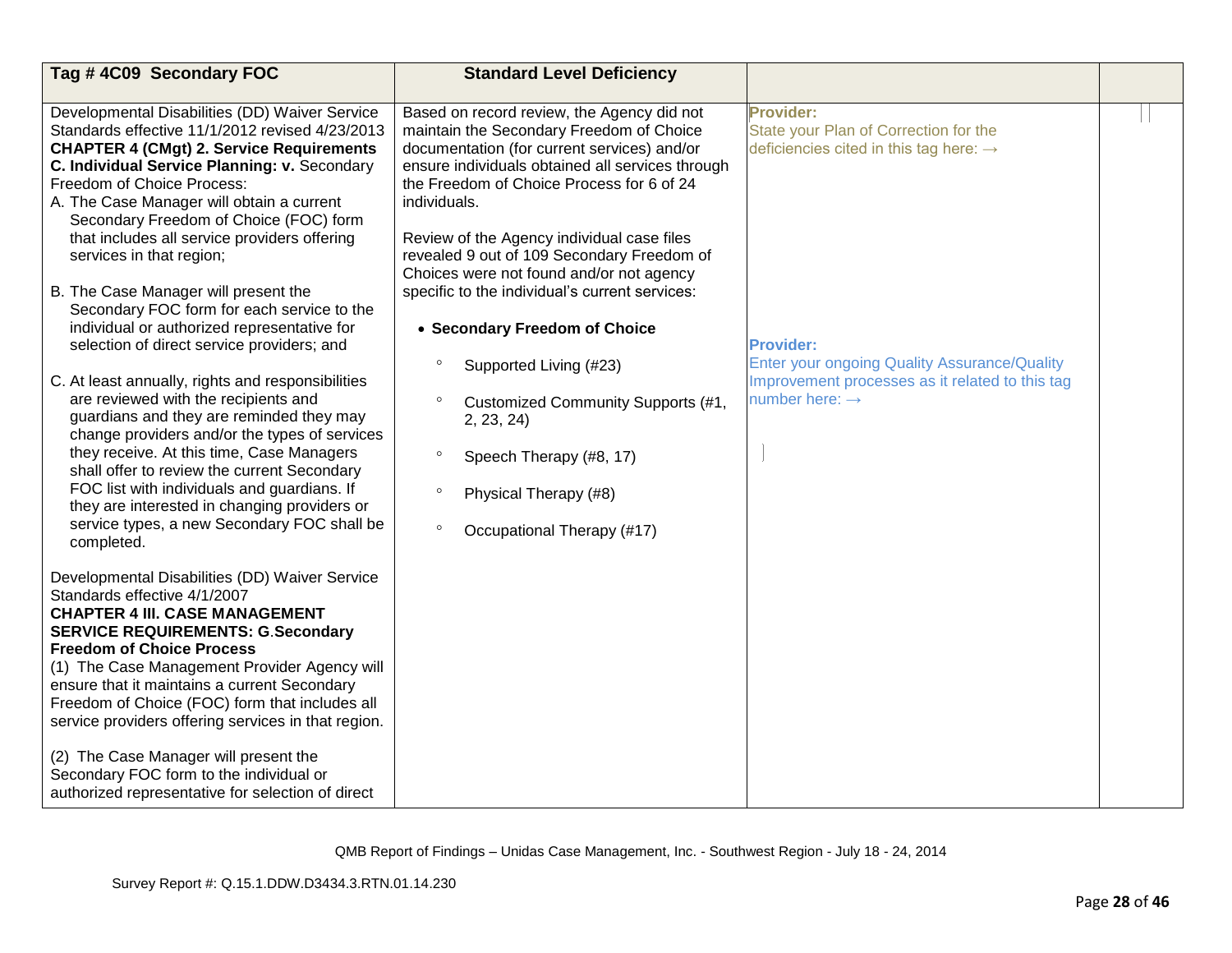| service providers.                                                                                                                                                                                                                                      |  |  |
|---------------------------------------------------------------------------------------------------------------------------------------------------------------------------------------------------------------------------------------------------------|--|--|
| (3) At least annually, at the time rights and<br>responsibilities are reviewed, individuals and<br>guardians served will be reminded that they may<br>change providers at any time, as well as change<br>types of services. At this time, Case Managers |  |  |
| shall offer to review the current Secondary FOC<br>list with individuals and guardians served. If they<br>are interested in changing, a new FOC shall be<br>completed.                                                                                  |  |  |
|                                                                                                                                                                                                                                                         |  |  |
|                                                                                                                                                                                                                                                         |  |  |
|                                                                                                                                                                                                                                                         |  |  |
|                                                                                                                                                                                                                                                         |  |  |
|                                                                                                                                                                                                                                                         |  |  |
|                                                                                                                                                                                                                                                         |  |  |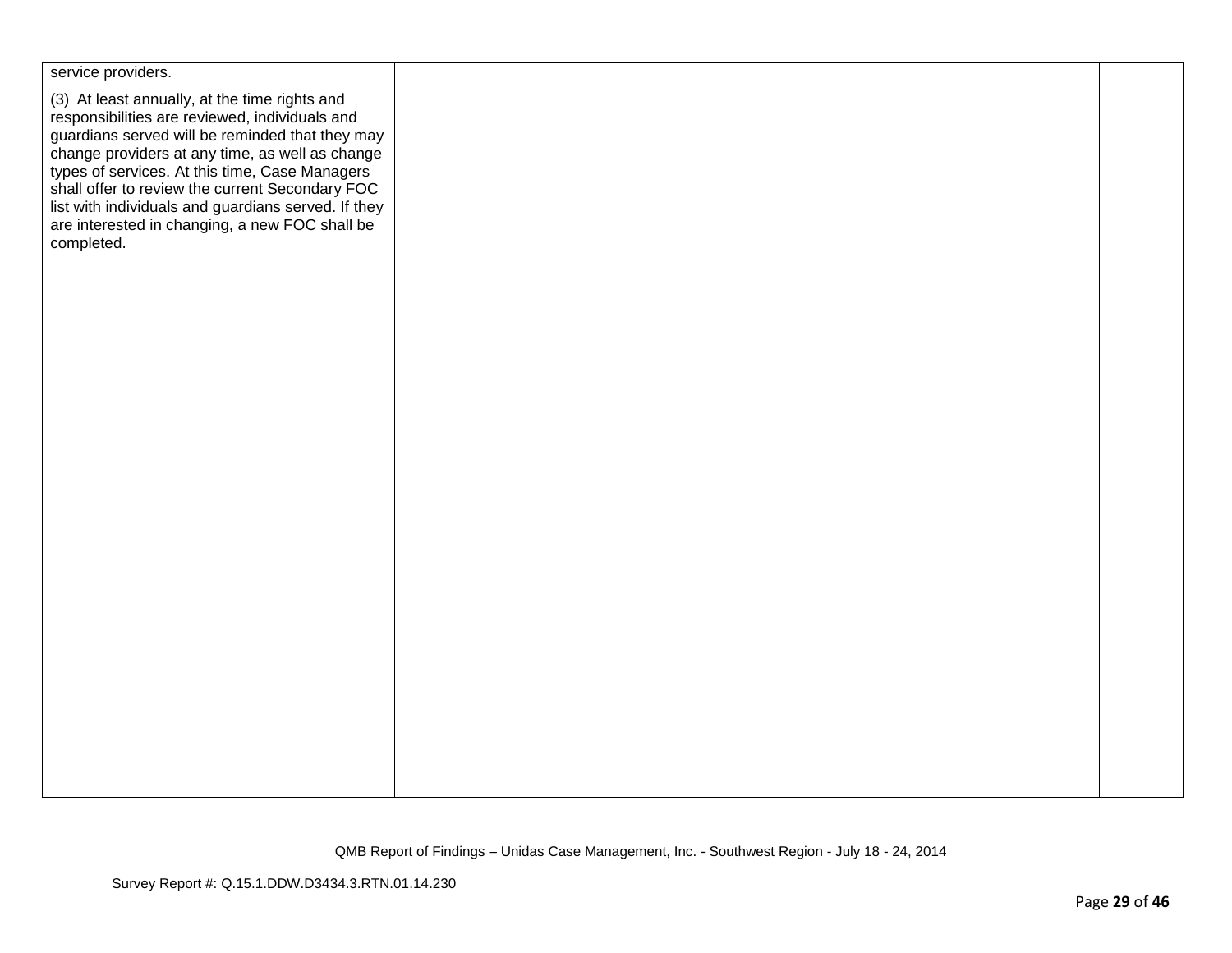| Tag #4C15.1 - QA Requirements -                                                                   | <b>Standard Level Deficiency</b>                       |                                                     |  |
|---------------------------------------------------------------------------------------------------|--------------------------------------------------------|-----------------------------------------------------|--|
| <b>Annual / Semi-Annual Reports and</b>                                                           |                                                        |                                                     |  |
| <b>Provider Semi - Annual / Quarterly</b>                                                         |                                                        |                                                     |  |
| <b>Reports</b>                                                                                    |                                                        |                                                     |  |
| 7.26.5.17 DEVELOPMENT OF THE                                                                      | Based on record review, the Agency did not             | Provider:                                           |  |
| <b>INDIVIDUAL SERVICE PLAN (ISP) -</b>                                                            | ensure that reports and the ISP met required           | State your Plan of Correction for the               |  |
| <b>DISSEMINATION OF THE ISP,</b>                                                                  | timelines and included the required contents for       | deficiencies cited in this tag here: $\rightarrow$  |  |
| <b>DOCUMENTATION AND COMPLIANCE:</b>                                                              | 10 of 24 individuals.                                  |                                                     |  |
| C. Objective quantifiable data reporting progress                                                 |                                                        |                                                     |  |
| or lack of progress towards stated outcomes,                                                      | Review of the Agency individual case files             |                                                     |  |
| and action plans shall be maintained in the                                                       | revealed no evidence of quarterly/bi-annual            |                                                     |  |
| individual's records at each provider agency                                                      | reports for the following:                             |                                                     |  |
| implementing the ISP. Provider agencies shall                                                     |                                                        |                                                     |  |
| use this data to evaluate the effectiveness of                                                    | • Supported Living Annual Assessment                   |                                                     |  |
| services provided. Provider agencies shall                                                        | <sup>o</sup> Individual #2 - None found for 8/2012 -   |                                                     |  |
| submit to the case manager data reports and                                                       | 8/2013.                                                |                                                     |  |
| individual progress summaries quarterly, or                                                       |                                                        |                                                     |  |
| more frequently, as decided by the IDT.                                                           | • Family Living Semi-Annual Reports:                   | <b>Provider:</b>                                    |  |
| These reports shall be included in the                                                            | Individual $#8 - Not$ found for $12/2013 -$<br>$\circ$ | <b>Enter your ongoing Quality Assurance/Quality</b> |  |
| individual's case management record, and used                                                     | 6/2014.                                                | Improvement processes as it related to this tag     |  |
| by the team to determine the ongoing                                                              |                                                        | number here: $\rightarrow$                          |  |
| effectiveness of the supports and services being                                                  | <sup>o</sup> Individual #10 - Report covered 9/2013 -  |                                                     |  |
| provided. Determination of effectiveness shall                                                    | 12/2013 (Term of ISP 9/2013 - 9/2014).                 |                                                     |  |
| result in timely modification of supports and                                                     | (Per regulations reports must coincide with            |                                                     |  |
| services as needed.                                                                               | ISP term)                                              |                                                     |  |
|                                                                                                   |                                                        |                                                     |  |
| Developmental Disabilities (DD) Waiver Service<br>Standards effective 11/1/2012 revised 4/23/2013 | • Family Living Annual Assessment                      |                                                     |  |
|                                                                                                   | $\degree$ Individual #8 - None found for 12/2012 -     |                                                     |  |
| <b>CHAPTER 4 (CMgt) 2. Service Requirements:</b><br>C. Individual Service Planning: The Case      | 11/2013.                                               |                                                     |  |
| Manager is responsible for ensuring the ISP                                                       |                                                        |                                                     |  |
| addresses all the participant's assessed needs                                                    | • Customized Community Supports Semi-                  |                                                     |  |
| and personal goals, either through DDW waiver                                                     | <b>Annual Reports:</b>                                 |                                                     |  |
| services or other means. The Case Manager                                                         | $\degree$ Individual #2 - None found for 8/2013 -      |                                                     |  |
| ensures the ISP is updated/revised at least                                                       | 1/2014.                                                |                                                     |  |
| annually; or when warranted by changes in the                                                     |                                                        |                                                     |  |
| participant's needs.                                                                              | • Annual Customized Community Supports                 |                                                     |  |
|                                                                                                   | <b>Assessment:</b>                                     |                                                     |  |
| 1. The ISP is developed through a person-                                                         | $\degree$ Individual #14 - None found for 2/2013 -     |                                                     |  |
| centered planning process in accordance with                                                      | 2/2014.                                                |                                                     |  |
| the rules governing ISP development [7.26.5]                                                      |                                                        |                                                     |  |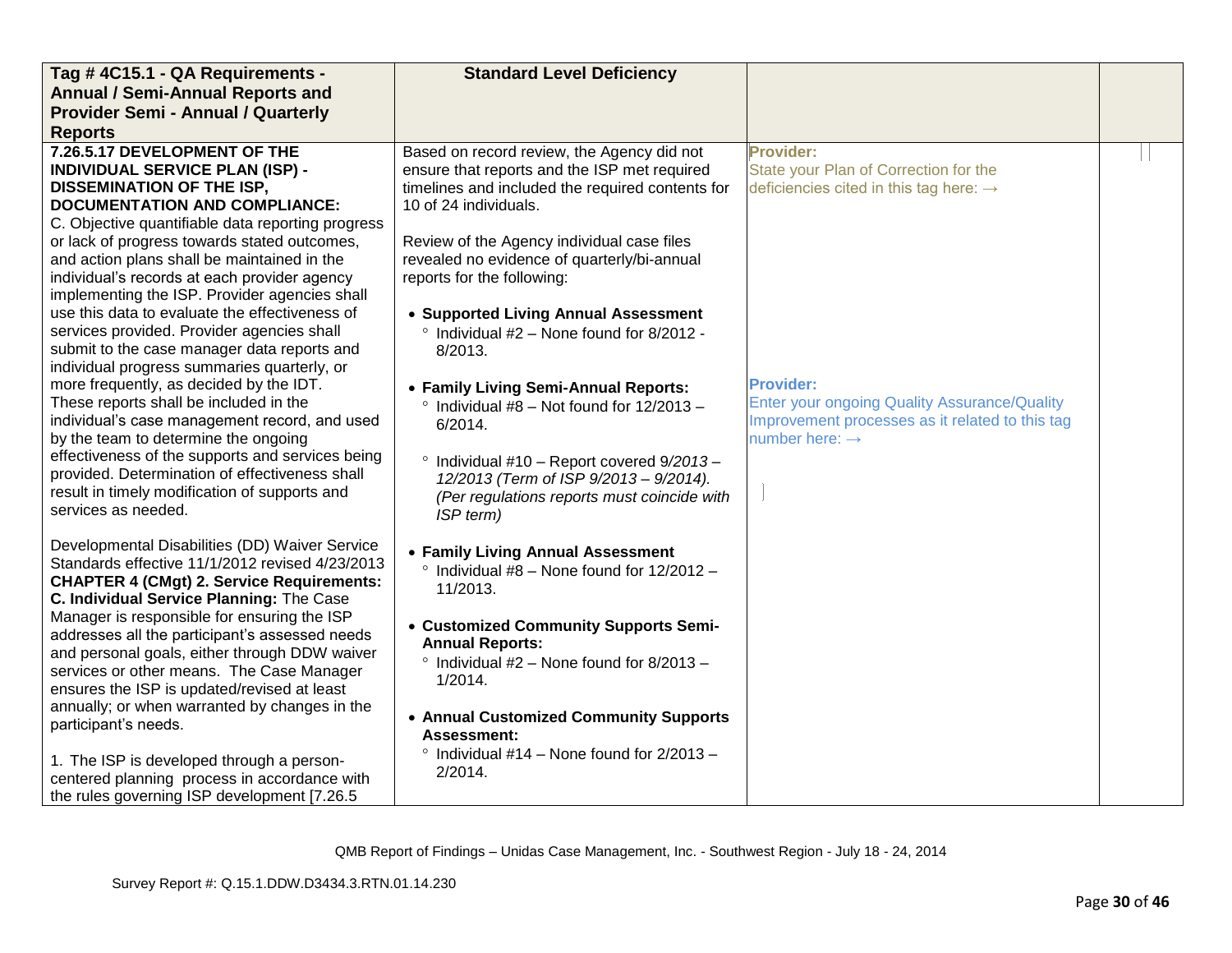| NMAC] and includes:                                                           | • Community Integrated Employment Semi-             |  |
|-------------------------------------------------------------------------------|-----------------------------------------------------|--|
| b. Sharing current assessments, including the                                 | <b>Annual Reports:</b>                              |  |
| SIS assessment, semi-annual and quarterly                                     | Individual #6 - None found for 9/2013 -             |  |
| reports from all providers, including therapists                              | 2/4014.                                             |  |
| and BSCs. Current assessment shall be                                         |                                                     |  |
| distributed by the authors to all IDT members                                 | • Behavior Support Consultation Semi -              |  |
| at least fourteen (14) calendar days prior to                                 | <b>Annual Progress Reports:</b>                     |  |
| the annual IDT Meeting, in accordance with                                    | $\degree$ Individual #7 - None found for 8/2013 -   |  |
| the DDSD Consumer File Matrix                                                 | 1/2014.                                             |  |
| Requirements. The Case Manager shall                                          |                                                     |  |
| notify all IDT members of the annual IDT                                      | $\degree$ Individual #10 - None found for 9/3013 -  |  |
| meeting at least twenty one (21) calendar                                     | 2/2014.                                             |  |
| days in advance:                                                              |                                                     |  |
|                                                                               | $\degree$ Individual #23 - None found for 12/2013 - |  |
| D. Monitoring And Evaluation of Service                                       | 5/2014.                                             |  |
| Delivery:                                                                     |                                                     |  |
| 1. The Case Manager shall use a formal                                        | $\degree$ Individual #24 - None found for 11/2013 - |  |
| ongoing monitoring process to evaluate the                                    | 5/2014.                                             |  |
| quality, effectiveness, and appropriateness of                                |                                                     |  |
| services and supports provided to the individual                              | • Speech Therapy Semi - Annual Progress             |  |
| specified in the ISP.                                                         | <b>Reports:</b>                                     |  |
|                                                                               | $\degree$ Individual #7 - None found for 8/2013 -   |  |
| 5. The Case Manager must ensure at least                                      | 1/2014.                                             |  |
| quarterly that:                                                               |                                                     |  |
| a. Applicable Medical Emergency Response                                      | $\degree$ Individual #8 - None found for 12/2013 -  |  |
| Plans and/or BCIPs are in place in the                                        | 5/2014.                                             |  |
| residence and at the day services<br>location(s) for all individuals who have |                                                     |  |
| chronic medical condition(s) with potential                                   | $\degree$ Individual #24 - None found for 5/2013 -  |  |
| for life threatening complications, or                                        | 11/2013.                                            |  |
| individuals with behavioral challenge(s) that                                 |                                                     |  |
| pose a potential for harm to themselves or                                    | $\degree$ Individual #24 - None found for 11/2013 - |  |
| others; and                                                                   | 5/2014.                                             |  |
|                                                                               |                                                     |  |
| b. All applicable current Healthcare plans,                                   | • Occupational Therapy Semi - Annual                |  |
| <b>Comprehensive Aspiration Risk</b>                                          | <b>Progress Reports:</b>                            |  |
| Management Plan (CARMP), Positive                                             | ° Individual #10 - None found for 9/2013 -          |  |
| Behavior Support Plan (PBSP or other                                          | 2/2014.                                             |  |
| applicable behavioral support plans(such                                      |                                                     |  |
| as BCIP, PPMP, or RMP), and written                                           | $\degree$ Individual #24 - None found for 8/2013 -  |  |
| Therapy Support Plans are in place in the                                     | 2/2014.                                             |  |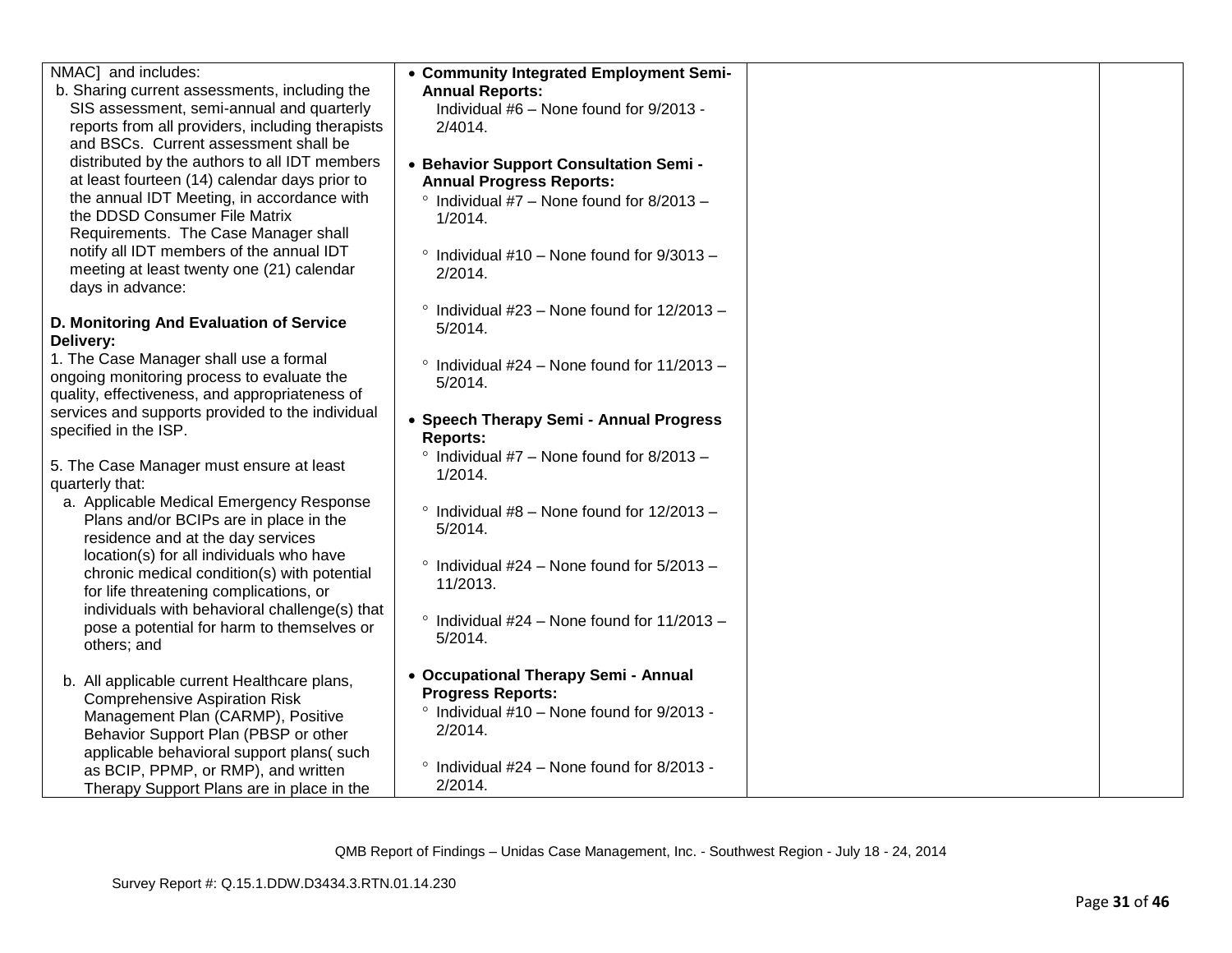| residence and day service sites for<br>individuals who receive Living Supports<br>and/or Customized Community Supports<br>(day services), and who have such plans.<br>6. The Case Managers will report all suspected<br>abuse, neglect or exploitation as required by<br><b>New Mexico Statutes;</b>                                                                                                                                                                 | • Physical Therapy Semi - Annual Progress<br><b>Reports:</b><br>$\degree$ Individual #8 - None found for 12/2013 -<br>5/2014.<br>$\degree$ Individual #12 - None found for 10/2013 -<br>4/2013. |  |
|----------------------------------------------------------------------------------------------------------------------------------------------------------------------------------------------------------------------------------------------------------------------------------------------------------------------------------------------------------------------------------------------------------------------------------------------------------------------|-------------------------------------------------------------------------------------------------------------------------------------------------------------------------------------------------|--|
| 7. If concerns regarding the health or safety of<br>the individual are documented during monitoring<br>or assessment activities, the Case Manager<br>shall immediately notify appropriate supervisory<br>personnel within the Provider Agency and<br>document the concern. In situations where the<br>concern is not urgent the provider agency will be<br>allowed up to fifteen (15) business days to<br>remediate or develop an acceptable plan of<br>remediation. | • Nursing Semi - Annual Reports:<br>$\degree$ Individual #1 – None found for 7/2013 –<br>12/2013.<br>$\degree$ Individual #2 – None found for 8/2013 –<br>1/2014.                               |  |
| 8. If the Case Manager's reported concerns are<br>not remedied by the Provider Agency within a<br>reasonable, mutually agreed period of time, the<br>concern shall be reported in writing to the<br>respective DDSD Regional Office:                                                                                                                                                                                                                                 |                                                                                                                                                                                                 |  |
| a. Submit the DDSD Regional Office Request<br>for Intervention form (RORI); including<br>documentation of requests and attempts (at<br>least two) to resolve the issue(s).                                                                                                                                                                                                                                                                                           |                                                                                                                                                                                                 |  |
| b. The Case Management Provider Agency<br>will keep a copy of the RORI in the<br>individual's record.                                                                                                                                                                                                                                                                                                                                                                |                                                                                                                                                                                                 |  |
| 9. Conduct an online review in the Therap<br>system to ensure that electronic Comprehensive<br>Health Assessment Tools (e-CHATs) and Health<br>Passports are current for those individuals<br>selected for the Quarterly ISP QA Review.                                                                                                                                                                                                                              |                                                                                                                                                                                                 |  |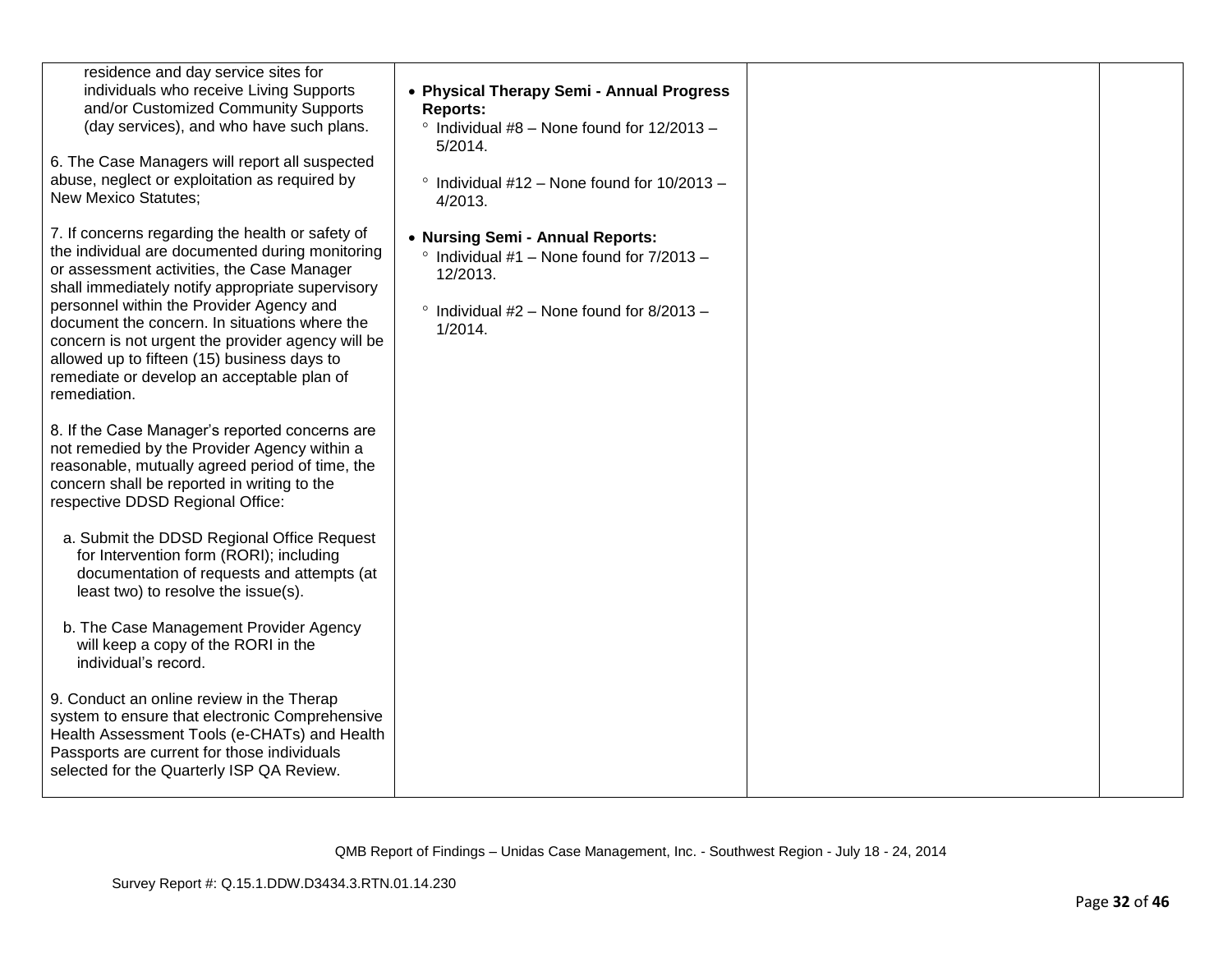| 10. The Case Manager will ensure Living<br>Supports are delivered in accordance with<br>standards, including the minimum of thirty (30)<br>hours per week of planned activities outside the<br>residence. If the planned activities are not<br>possible due to the needs of the individual, the<br>ISP will contain an outcome that addresses an<br>appropriate level of community integration for<br>the individual. These activities do not need to               |  |  |
|---------------------------------------------------------------------------------------------------------------------------------------------------------------------------------------------------------------------------------------------------------------------------------------------------------------------------------------------------------------------------------------------------------------------------------------------------------------------|--|--|
| be limited to paid supports but may include<br>independent or leisure activities with natural<br>supports appropriate to the needs of individual.                                                                                                                                                                                                                                                                                                                   |  |  |
| 11. For individuals with Intensive Medical Living<br>Services, the IDT is not required to plan for at<br>least thirty (30) hours per week of planned<br>activities outside of the residence.                                                                                                                                                                                                                                                                        |  |  |
| Developmental Disabilities (DD) Waiver Service<br>Standards effective 4/1/2007<br><b>CHAPTER 4 IV. CASE MANAGEMENT</b><br>PROVIDER AGENCY REQUIREMENTS<br><b>Quality Assurance Requirements: Case</b><br>C.<br>Management Provider Agencies will use an<br>Internal Quality Assurance and<br>Improvement Plan that must be submitted<br>to and reviewed by the Statewide Case<br>Management Coordinator, that shall include<br>but is not limited to the following: |  |  |
| Case Management Provider Agencies are<br>(1)<br>to:<br>(a) Use a formal ongoing monitoring protocol<br>that provides for the evaluation of quality,<br>effectiveness and continued need for<br>services and supports provided to the<br>individual. This protocol shall be written<br>and its implementation documented.                                                                                                                                            |  |  |
| Assure that reports and ISPs meet<br>required timelines and include required                                                                                                                                                                                                                                                                                                                                                                                        |  |  |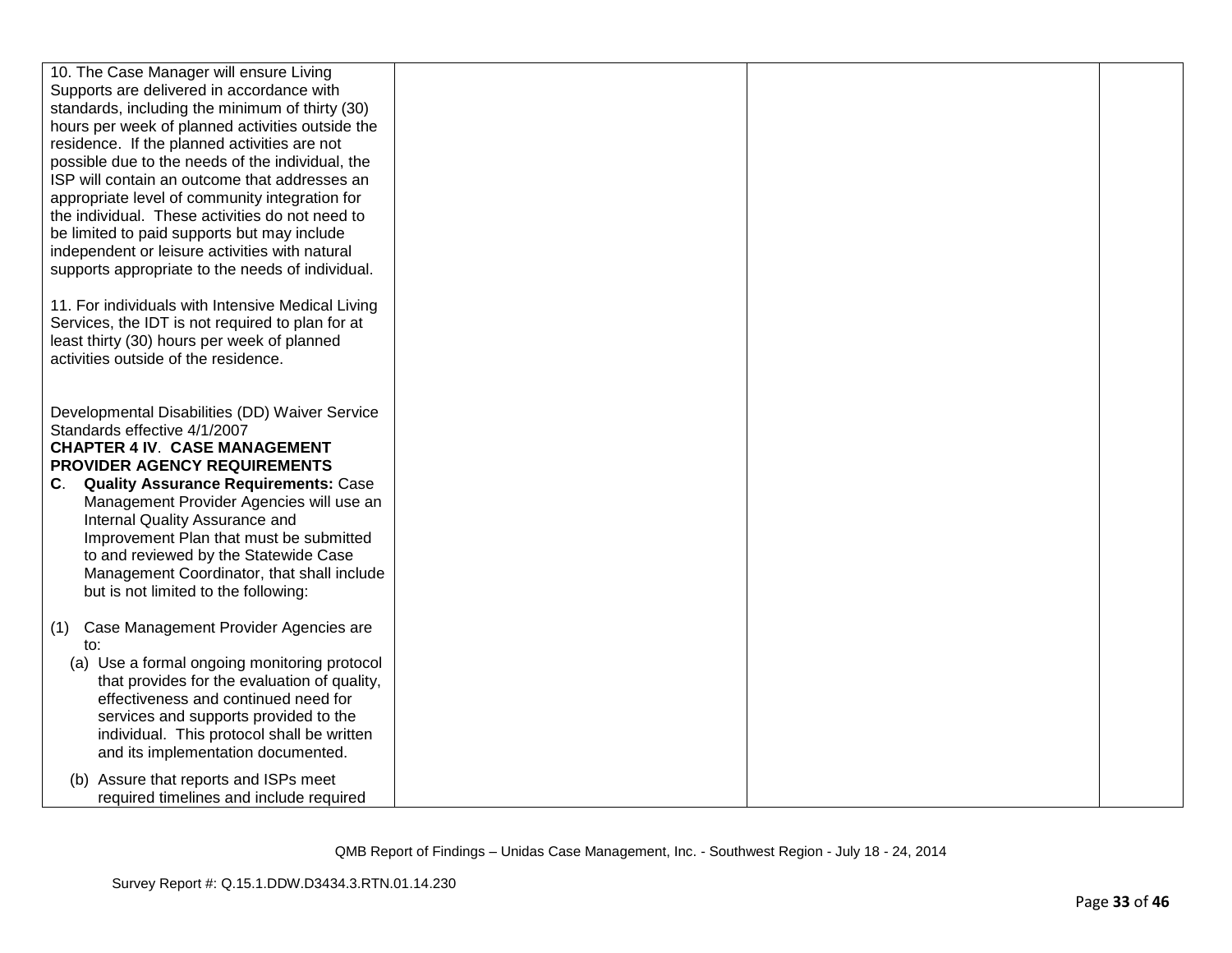| content.                                                                                                                                                                                                                                                                                                                                                                                    |  |  |
|---------------------------------------------------------------------------------------------------------------------------------------------------------------------------------------------------------------------------------------------------------------------------------------------------------------------------------------------------------------------------------------------|--|--|
| (c) Conduct a quarterly review of progress<br>reports from service providers to verify<br>that the individual's desired outcomes<br>and action plans remain appropriate and<br>realistic.                                                                                                                                                                                                   |  |  |
| (i) If the service providers' quarterly<br>reports are not received by the Case<br>Management Provider Agency within<br>fourteen (14) days following the end of<br>the quarter, the Case Management<br>Provider Agency is to contact the<br>service provider in writing requesting<br>the report within one week from that<br>date.                                                         |  |  |
| If the quarterly report is not received<br>(ii)<br>within one week of the written request,<br>the Case Management Provider<br>Agency is to contact the respective<br>DDSD Regional Office in writing within<br>one business day for assistance in<br>obtaining required reports.                                                                                                            |  |  |
| (d) Assure at least quarterly that Crisis<br>Prevention/Intervention Plans are in<br>place in the residence and at the Provider<br>Agency of the Day Services for all<br>individuals who have chronic medical<br>condition(s) with potential for life<br>threatening complications and/or who<br>have behavioral challenge(s) that pose a<br>potential for harm to themselves or<br>others. |  |  |
| (e) Assure at least quarterly that a current<br>Health Care Plan (HCP) is in place in the<br>residence and day service site for<br>individuals who receive Community Living<br>or Day Services and who have a HAT<br>score of 4, 5, or 6. During face-to-face<br>visits and review of quarterly reports, the                                                                                |  |  |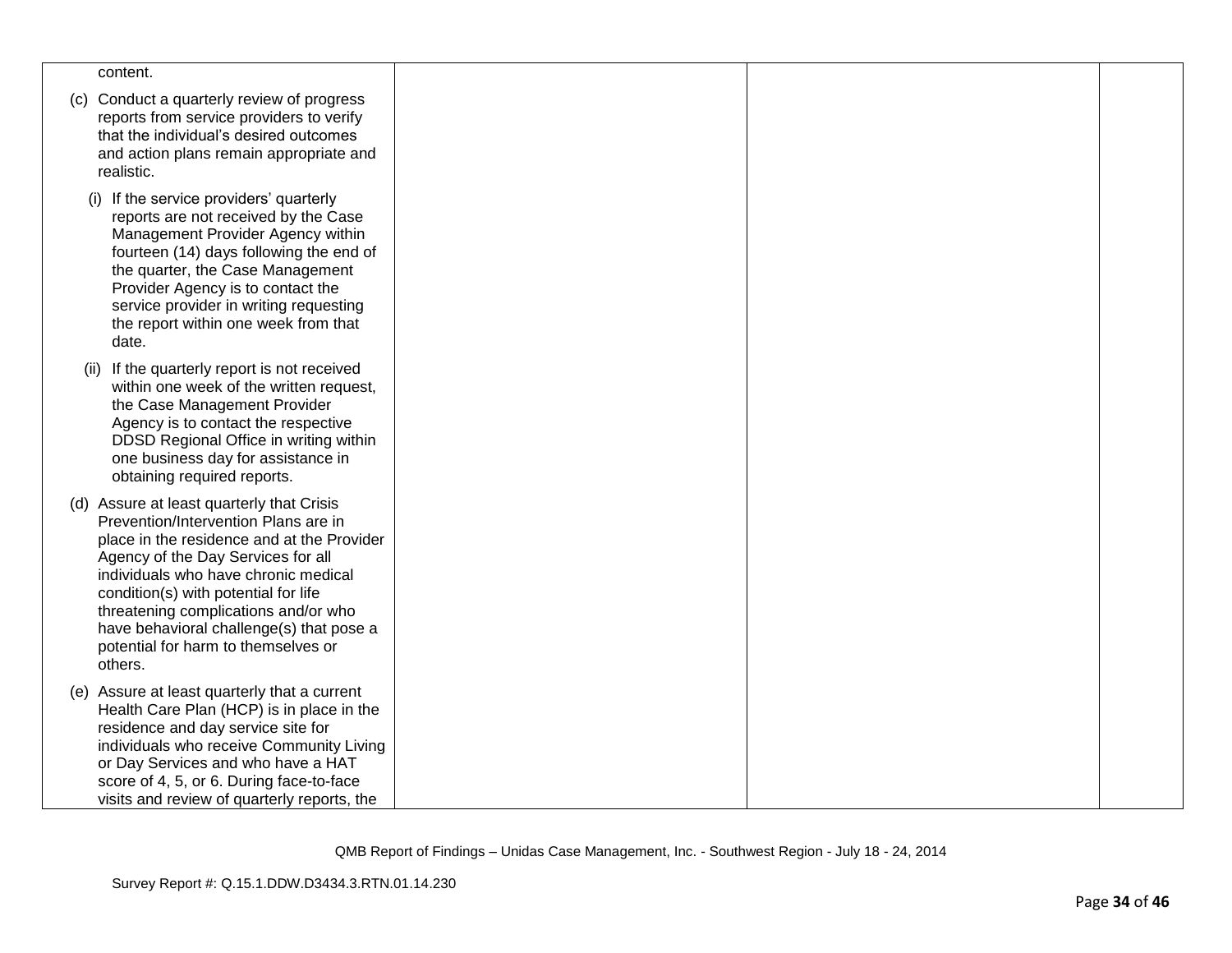|     | Case Manager is required to verify that<br>the Health Care Plan is being<br>implemented.                                                                                                                                                                                                                                                                                                                                                                                                                                                              |  |  |
|-----|-------------------------------------------------------------------------------------------------------------------------------------------------------------------------------------------------------------------------------------------------------------------------------------------------------------------------------------------------------------------------------------------------------------------------------------------------------------------------------------------------------------------------------------------------------|--|--|
| (1) | Assure that Community Living Services<br>are delivered in accordance with<br>standards, including responsibility of the<br>IDT Members to plan for at least 30 hours<br>per week of planned activities outside the<br>residence. If this is not possible due to<br>the needs of the individual, a goal shall<br>be developed that focuses on appropriate<br>levels of community integration. These<br>activities do not need to be limited to paid<br>supports but may include independent or<br>leisure activities appropriate to the<br>individual. |  |  |
|     | (g) Perform annual satisfaction surveys with<br>individuals regarding case management<br>services. A copy of the summary is due<br>each December 10 <sup>th</sup> to the respective<br>DDSD Regional Office, along with a<br>description of actions taken to address<br>suggestions and problems identified in<br>the survey.                                                                                                                                                                                                                         |  |  |
|     | (h) Maintain regular communication with all<br>providers delivering services and<br>products to the individual.                                                                                                                                                                                                                                                                                                                                                                                                                                       |  |  |
| (i) | Establish and implement a written<br>grievance procedure.                                                                                                                                                                                                                                                                                                                                                                                                                                                                                             |  |  |
| (i) | Notify appropriate supervisory personnel<br>within the Provider Agency if concerns<br>are noted during monitoring or<br>assessment activities related to any of<br>the above requirements. If such concerns<br>are not remedied by the Provider Agency<br>within a reasonable mutually agreed<br>period of time, the concern shall be<br>reported in writing to the respective<br>DDSD Regional Office and/or DHI as                                                                                                                                  |  |  |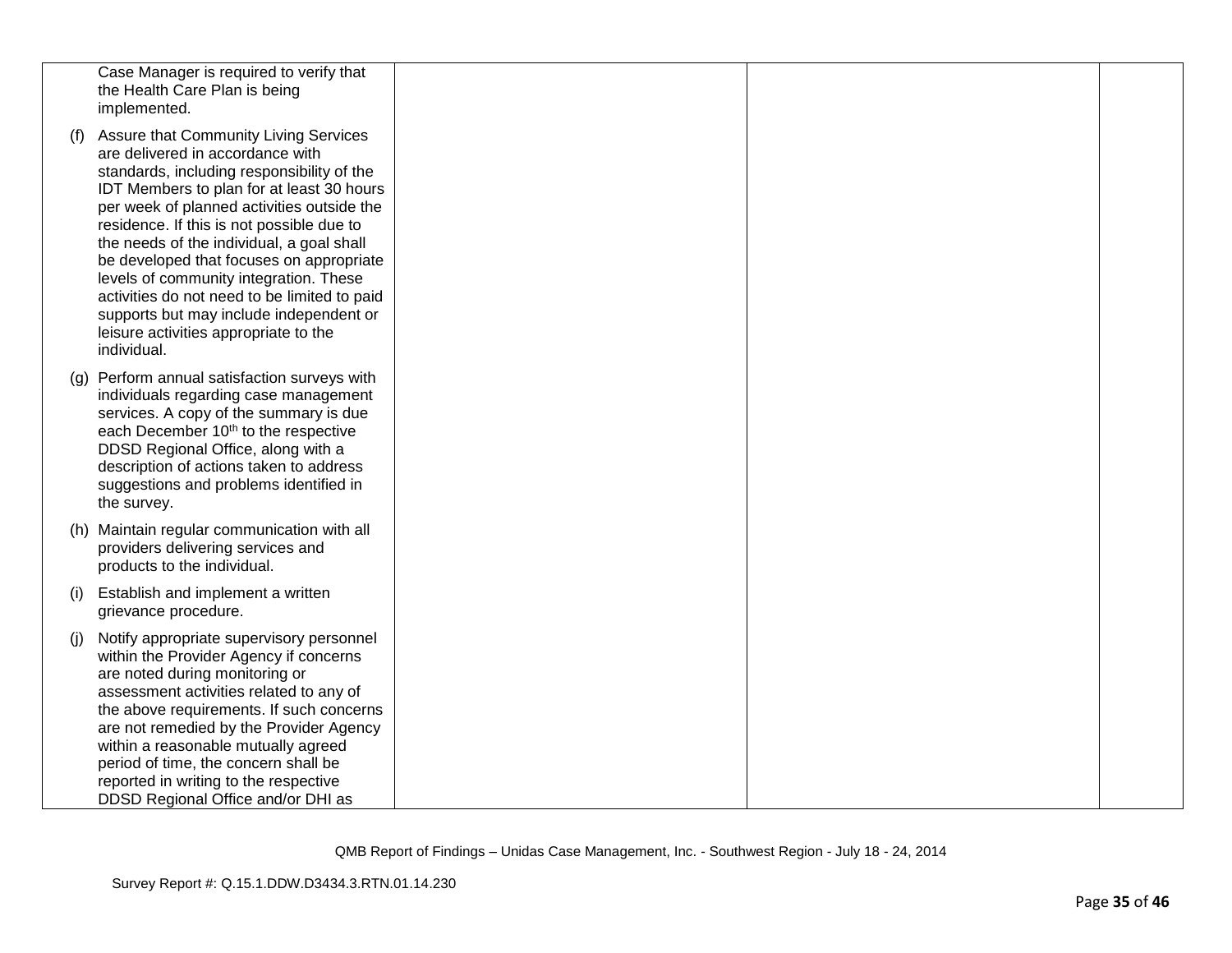| appropriate to the nature of the concern.<br>This does not preclude Case Managers'<br>obligations to report abuse, neglect or<br>exploitation as required by New Mexico<br>Statute.                                                                                                                                                 |  |  |
|-------------------------------------------------------------------------------------------------------------------------------------------------------------------------------------------------------------------------------------------------------------------------------------------------------------------------------------|--|--|
| (k) Utilize and submit the "Request for DDSD<br>Regional Office Intervention" form as<br>needed, such as when providers are not<br>responsive in addressing a quality<br>assurance concern. The Case<br>Management Provider Agency is required<br>to keep a copy in the individual's file.                                          |  |  |
| Case Managers and Case Management<br>(2)<br>Provider Agencies are required to promote<br>and comply with the Case Management<br>Code of Ethics:                                                                                                                                                                                     |  |  |
| (a) Case Managers shall provide the<br>individual/guardian with a copy of the<br>Code of Ethics when Addendum A is<br>signed.                                                                                                                                                                                                       |  |  |
| (b) Complaints against a Case Manager for<br>violation of the Code of Ethics brought to<br>the attention of DDSD will be sent to the<br>Case Manager's supervisor who is<br>required to respond within 10 working<br>days to DDSD with detailed actions<br>taken. DDSD reserves the right to<br>forward such complaints to the IRC. |  |  |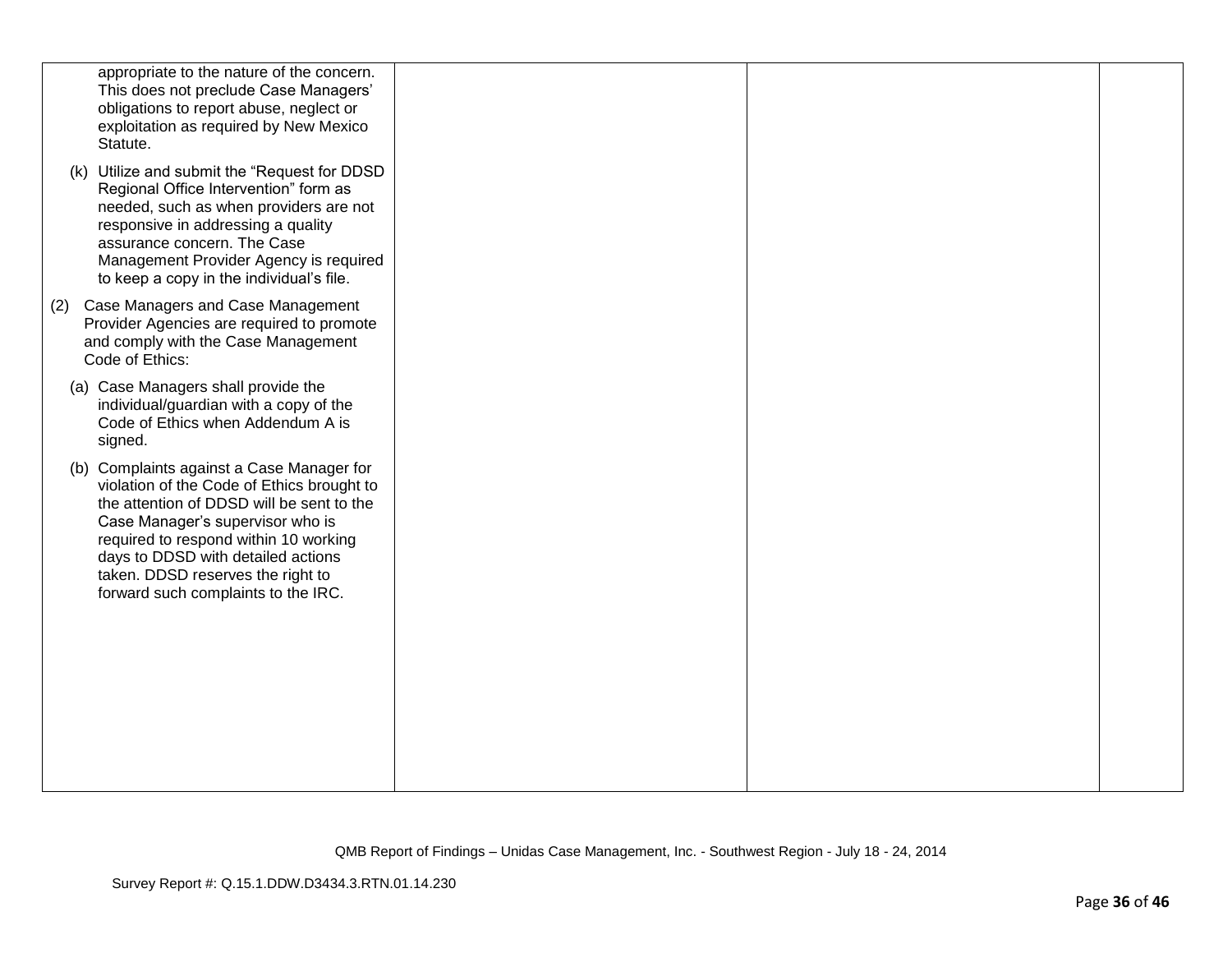|    | Tag #4C16 - Req. for Reports &                                                                    | <b>Standard Level Deficiency</b>                                                   |                                                                               |  |
|----|---------------------------------------------------------------------------------------------------|------------------------------------------------------------------------------------|-------------------------------------------------------------------------------|--|
|    | <b>Distribution of Doc.</b>                                                                       |                                                                                    |                                                                               |  |
|    | Developmental Disabilities (DD) Waiver Service<br>Standards effective 11/1/2012 revised 4/23/2013 | Based on record review the Agency did not<br>follow and implement the Case Manager | <b>Provider:</b><br>State your Plan of Correction for the                     |  |
|    | <b>CHAPTER 4 (CMgt) 3. Agency Requirements</b>                                                    | Requirement for Reports and Distribution of                                        | deficiencies cited in this tag here: $\rightarrow$                            |  |
|    | L. Primary Record Documentation: The Case                                                         | Documents as follows for 16 of 24 Individual:                                      |                                                                               |  |
|    | Manager is responsible for maintaining required                                                   |                                                                                    |                                                                               |  |
|    | documentation for each individual served:                                                         | Failure to provide a copy of the ISP within<br>$\bullet$                           |                                                                               |  |
|    |                                                                                                   | 14 days of the ISP Approval to the                                                 |                                                                               |  |
|    | 1. The Case Manager will provide reports and<br>data as specified/requested by DDSD within        | respective DDSD Regional Office:                                                   |                                                                               |  |
|    | the required time frames;                                                                         | ° Individual #1 (ISP 7/2014 - 7/2015)                                              |                                                                               |  |
|    | 2. Case Managers will provide copies of the<br>ISP to the Provider Agencies listed in the         | ° Individual #2 (ISP 8/2013 - 8/2014)                                              |                                                                               |  |
|    | budget, and the individual and guardian (if<br>applicable) within 14 days of the new ISP          | ° Individual #6 (ISP 3/2014 - 2/2015)                                              | <b>Provider:</b><br>Enter your ongoing Quality Assurance/Quality              |  |
|    | effective date;                                                                                   | <sup>o</sup> Individual #7 (ISP 8/2013 - 8/2014)                                   | Improvement processes as it related to this tag<br>number here: $\rightarrow$ |  |
|    | 3. Case Managers will provide copies of the<br>ISP to the respective DDSD Regional                | <sup>o</sup> Individual #8 (ISP 12/2013 - 11/2014)                                 |                                                                               |  |
|    | Offices within 14 days of the new ISP<br>effective date;                                          | ° Individual #10 (ISP 9/2013 - 9/2014)                                             |                                                                               |  |
|    | 4. Copies of the ISP are distributed by the case                                                  | ° Individual #11 (ISP 1/2014 - 12/2014)                                            |                                                                               |  |
|    | manager to providers, the individual and<br>guardian(s) and shall include any related             | ° Individual #12 (ISP 6/2014 - 5/2015)                                             |                                                                               |  |
|    | ISP minutes, teaching and support<br>strategies, individual specific training                     | ° Individual #14 (ISP 2/2014 - 2/2015)                                             |                                                                               |  |
|    | required, client rights and responsibilities,<br>and revisions, if applicable; and                | ° Individual #15 (ISP 8/2013 - 8/2014)                                             |                                                                               |  |
|    | Developmental Disabilities (DD) Waiver Service                                                    | ° Individual #16 (ISP 8/2013 - 8/2014)                                             |                                                                               |  |
|    | Standards effective 4/1/2007<br><b>CHAPTER 4 IV. CASE MANAGEMENT</b>                              | ° Individual #17 (ISP 7/2014 - 7/2015)                                             |                                                                               |  |
|    | PROVIDER AGENCY REQUIREMENTS                                                                      | ° Individual #18 (ISP 8/2013 - 8/2014)                                             |                                                                               |  |
| D. | <b>Case Manager Requirements for Reports</b><br>and Distribution of Documents                     | ° Individual #19 (ISP 2/2014 - 2/2015)                                             |                                                                               |  |
|    | (1) Case Managers will provide reports and                                                        | ° Individual #23 (ISP 12/2013 - 11/2014)                                           |                                                                               |  |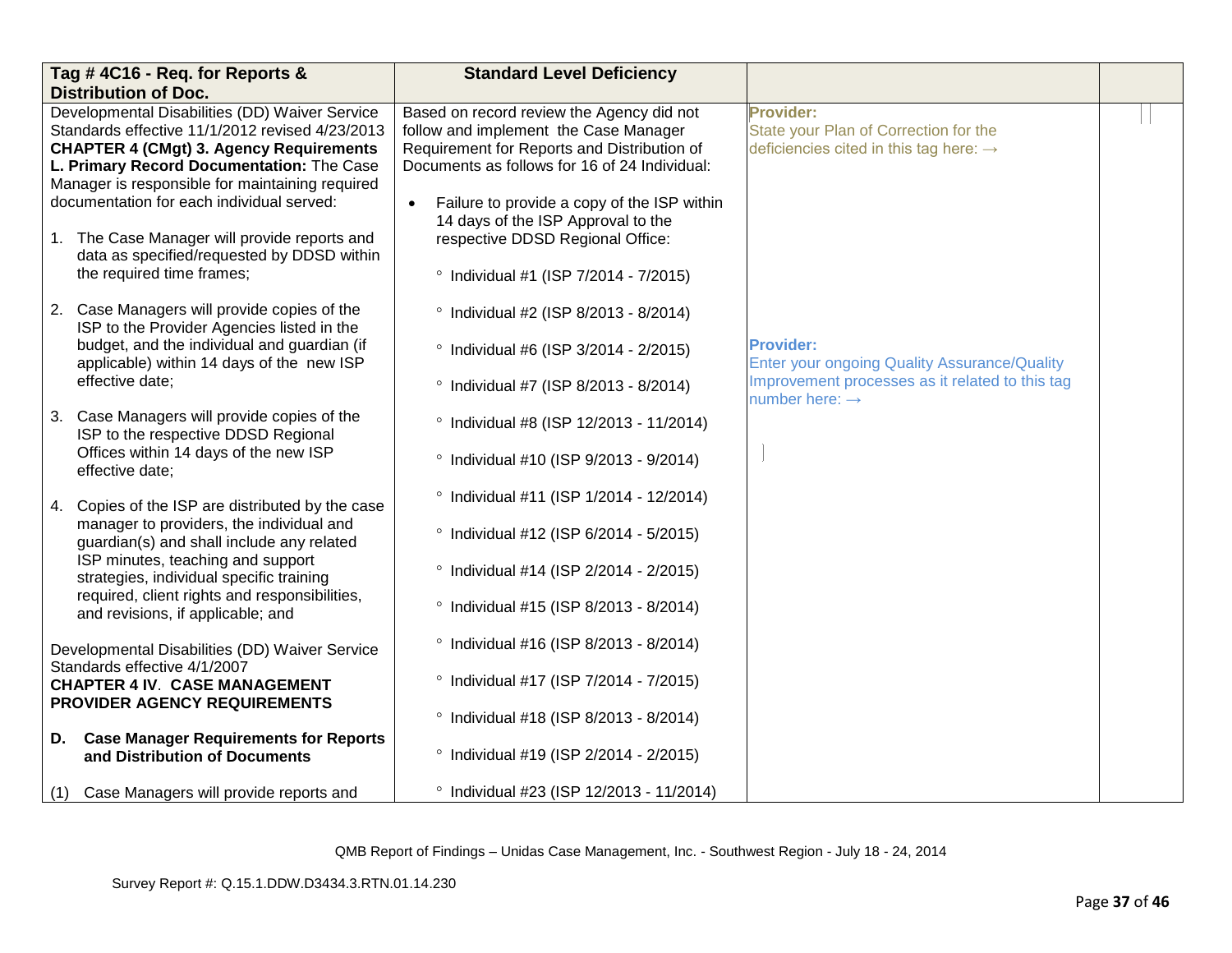|     | data as specified/requested by DDSD                                                                                                                                                                                                                                                                                                                             |                                        |  |
|-----|-----------------------------------------------------------------------------------------------------------------------------------------------------------------------------------------------------------------------------------------------------------------------------------------------------------------------------------------------------------------|----------------------------------------|--|
|     | within the required time frames.                                                                                                                                                                                                                                                                                                                                | ° Individual #24 (ISP 2/2014 - 1/2015) |  |
| (2) | Case Managers shall provide copies of the<br>ISP to the Provider Agencies listed in the<br>budget, and the individual and guardian (if<br>applicable) within 14 days of ISP approval;                                                                                                                                                                           |                                        |  |
| (3) | Case Managers shall provide copies of the<br>ISP to the respective DDSD Regional<br>Offices within 14 days of ISP approval.                                                                                                                                                                                                                                     |                                        |  |
| (4) | Copies of the ISP given to providers, the<br>individual and guardians shall include any<br>related ISP minutes, provider strategies,<br>individual specific training required, client<br>rights and responsibilities, and revisions, if<br>applicable.                                                                                                          |                                        |  |
| (5) | At times, recommendations for further<br>evaluations, screenings, diagnostics and/or<br>treatments may be made to the IDT<br>Members by various healthcare staff,<br>consultants, various audit tools, the<br>Supports and Assessments for Feeding<br>and Eating (SAFE) Clinic, Transdisciplinary<br>Evaluation and Support Clinic (TEASC) or<br>other experts: |                                        |  |
|     | (a) The IDT Members shall discuss these<br>recommendations and a determination<br>made if the IDT Members agree with the<br>recommendations.                                                                                                                                                                                                                    |                                        |  |
|     | (b) If the IDT Members concur with the<br>recommendation, the ISP is required to<br>be revised and follow-up shall be<br>completed and documented in progress<br>reports and, if applicable, in a revision to<br>relevant therapy plans.<br>(c) If the IDT Members, in their professional                                                                       |                                        |  |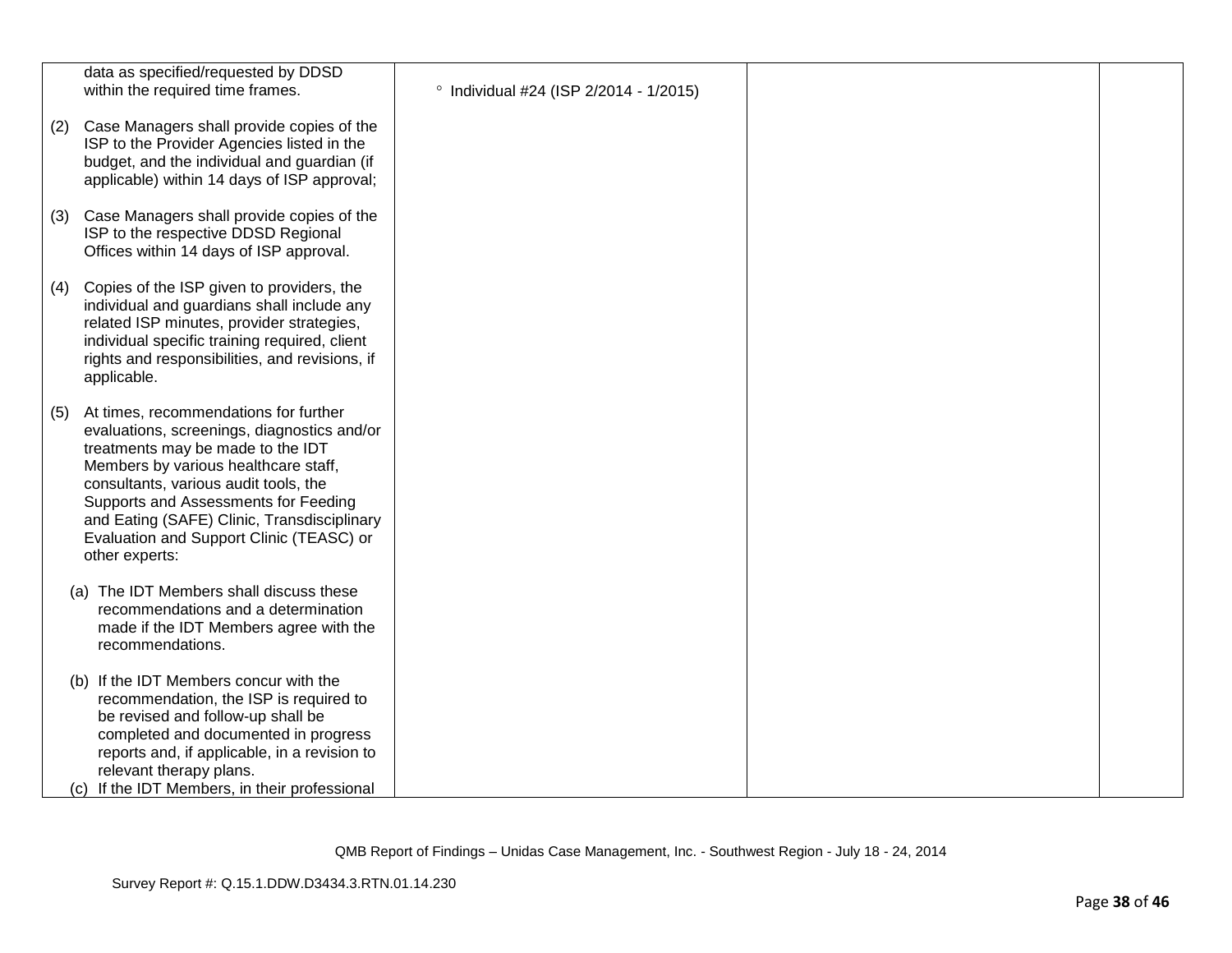| judgment, do not agree with the<br>recommendation, the reasons for this<br>shall be clearly documented in the<br>Decision Justification document and filed<br>by the Case Manager with the healthcare<br>provider or consultant report/document in<br>which the recommendation was made.<br>(d) A copy of the Decision Justification<br>document shall also is given to the<br>residential provider (if any) and the<br>guardian. |  |  |
|-----------------------------------------------------------------------------------------------------------------------------------------------------------------------------------------------------------------------------------------------------------------------------------------------------------------------------------------------------------------------------------------------------------------------------------|--|--|
| The individual's name and the date are<br>(6)<br>required to be included on all pages of<br>documents. All documents shall also<br>include the signature of the author on the<br>last page.                                                                                                                                                                                                                                       |  |  |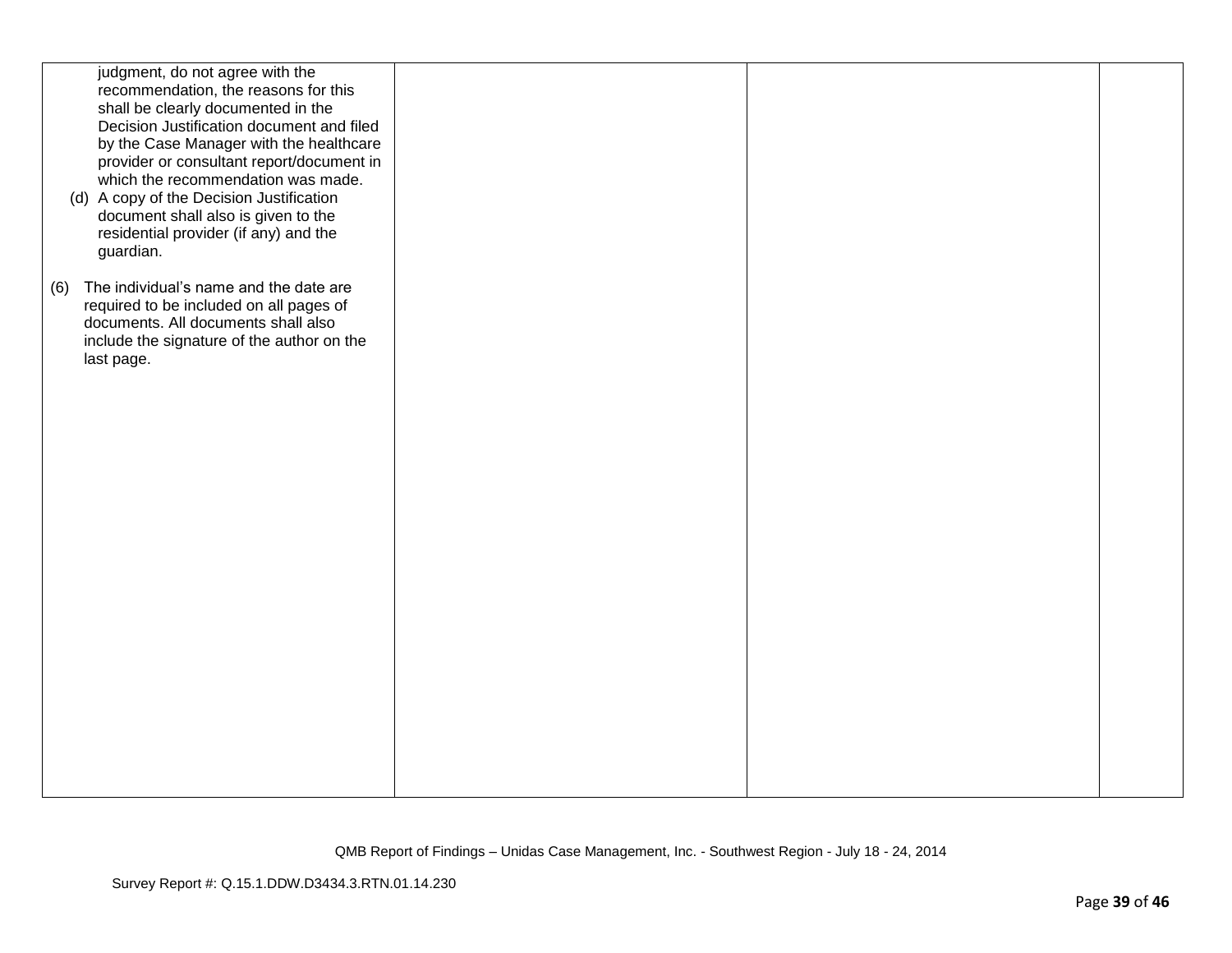| <b>Standard of Care</b>                                                                                                                                                                                                                                                                                                                                                                                                                                                                                                                                                                                                                                                                                                                                                                                                                                                                                                                                                                                                                                                                                                    | <b>Deficiencies</b>                                                                                                                                                                                                                                                                                                                                     | <b>Agency Plan of Correction, On-going</b><br><b>QA/QI &amp; Responsible Party</b>                                                                                                                                                                                   | <b>Date</b><br><b>Due</b> |
|----------------------------------------------------------------------------------------------------------------------------------------------------------------------------------------------------------------------------------------------------------------------------------------------------------------------------------------------------------------------------------------------------------------------------------------------------------------------------------------------------------------------------------------------------------------------------------------------------------------------------------------------------------------------------------------------------------------------------------------------------------------------------------------------------------------------------------------------------------------------------------------------------------------------------------------------------------------------------------------------------------------------------------------------------------------------------------------------------------------------------|---------------------------------------------------------------------------------------------------------------------------------------------------------------------------------------------------------------------------------------------------------------------------------------------------------------------------------------------------------|----------------------------------------------------------------------------------------------------------------------------------------------------------------------------------------------------------------------------------------------------------------------|---------------------------|
| State.                                                                                                                                                                                                                                                                                                                                                                                                                                                                                                                                                                                                                                                                                                                                                                                                                                                                                                                                                                                                                                                                                                                     |                                                                                                                                                                                                                                                                                                                                                         | Service Domain: Level of Care - Initial and annual Level of Care (LOC) evaluations are completed within timeframes specified by the                                                                                                                                  |                           |
| Tag #4C06 Review & Approval of the<br><b>LTCAA</b>                                                                                                                                                                                                                                                                                                                                                                                                                                                                                                                                                                                                                                                                                                                                                                                                                                                                                                                                                                                                                                                                         | <b>Standard Level Deficiency</b>                                                                                                                                                                                                                                                                                                                        |                                                                                                                                                                                                                                                                      |                           |
| Developmental Disabilities Supports Division<br>(DDSD) Director's Release effective 10/29/2012<br><b>Consumer Records Requirements</b><br><b>III.REQUIREMENT AMENDMENT(S) OR</b><br><b>CLARIFICATIONS</b><br>A. All case management, living supports,<br>customized in-home supports, community<br>integrated employment and customized<br>community supports providers must maintain<br>records for individuals served through the DD<br>Waiver in accordance with the Individual Case<br>File Matrix incorporated in this director's release<br>adaptive behavior assessment (current<br>within 3 years)<br>Developmental Disabilities (DD) Waiver Service<br>Standards effective 4/1/2007<br><b>CHAPTER 4 III. CASE MANAGEMENT</b><br><b>SERVICE REQUIREMENTS</b><br>D. Case Management Review and Approval<br>of the LTCAA: Case Management Provider<br>agencies shall ensure that Case Managers<br>conduct a complete and comprehensive LOC<br>review for the intervening two years that the<br>NMMUR is not required to review and approve<br>the LTCAA. The comprehensive LOC shall<br>include:<br>(1) A new LTCAA; | Based on record review, the Agency did not<br>ensure that Case Managers conduct a complete<br>and comprehensive Level of Care review for the<br>intervening two years that the NMMUR is not<br>required to review and approve the LTCAA for 2<br>of 24 individuals.<br>The following items were not found:<br>• Adaptive Behavior Scale (ABS) (#14, 17) | <b>Provider:</b><br>State your Plan of Correction for the<br>deficiencies cited in this tag here: $\rightarrow$<br><b>Provider:</b><br>Enter your ongoing Quality Assurance/Quality<br>Improvement processes as it related to this tag<br>number here: $\rightarrow$ |                           |
| (2) A new history and physical;                                                                                                                                                                                                                                                                                                                                                                                                                                                                                                                                                                                                                                                                                                                                                                                                                                                                                                                                                                                                                                                                                            |                                                                                                                                                                                                                                                                                                                                                         |                                                                                                                                                                                                                                                                      |                           |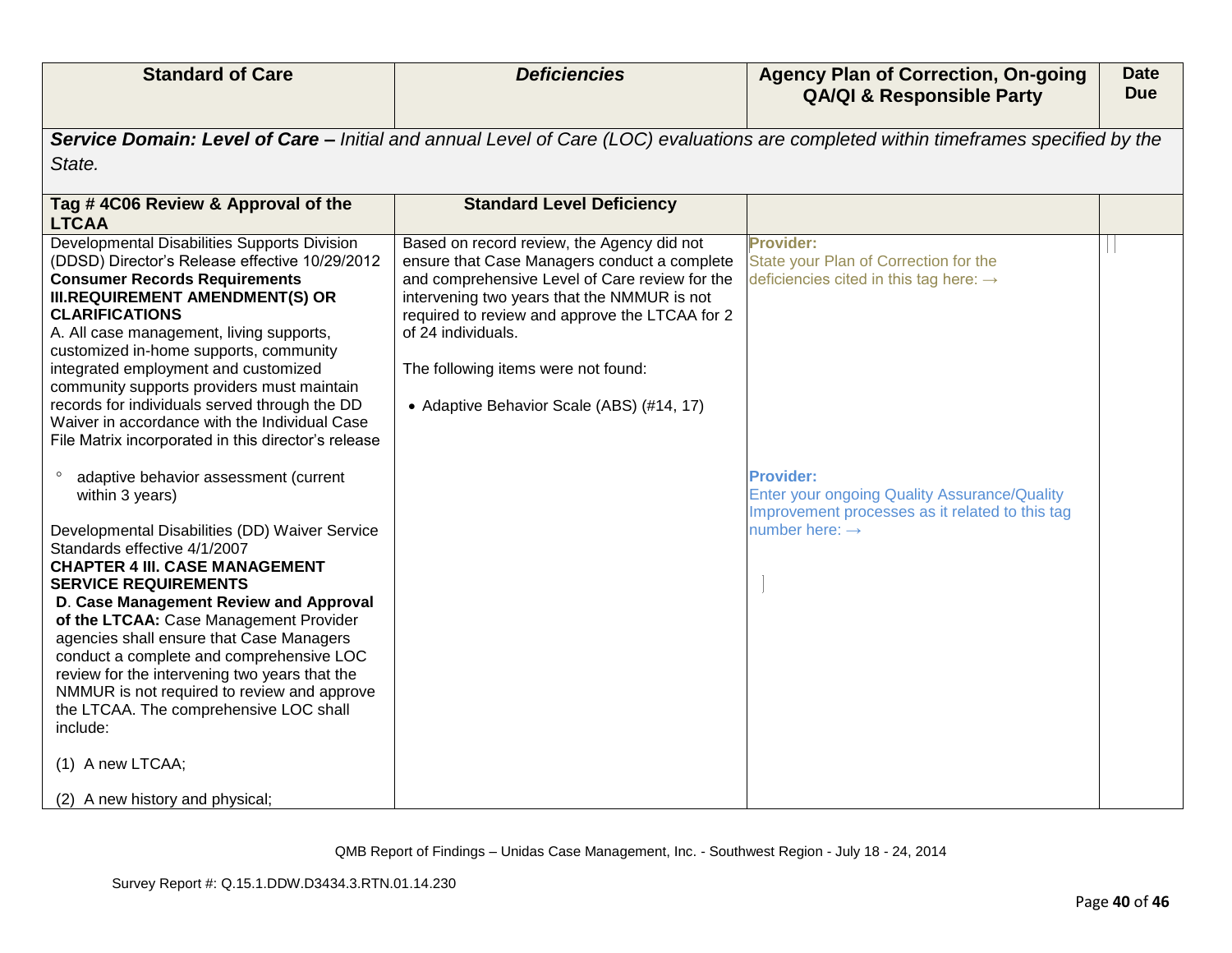| (3) An update to the Client Individual<br>Assessment (CIA); and                                                                                                                                                                                                                                                                                                                                                                                                                                                                                                                                                                                                                                      |  |  |
|------------------------------------------------------------------------------------------------------------------------------------------------------------------------------------------------------------------------------------------------------------------------------------------------------------------------------------------------------------------------------------------------------------------------------------------------------------------------------------------------------------------------------------------------------------------------------------------------------------------------------------------------------------------------------------------------------|--|--|
| (4) A review of the norm-referenced adaptive<br>behavioral assessment (current within three<br>years), to determine if it still reflects the<br>individual's functional level. If yes, the<br>assessment shall be filed with the current<br>LOC packet, and if not, it shall be re-<br>administered. During these two years, it is<br>the responsibility of the Case Manager to<br>send a copy of the approved LOC to the<br>appropriate ISD office for the individual's<br>annual reassessment of Medicaid eligibility.<br>Case Management Provider Agencies shall<br>review a sample of LTCAAs at least<br>annually to verify accuracy and<br>appropriateness of the eligibility<br>determination. |  |  |
|                                                                                                                                                                                                                                                                                                                                                                                                                                                                                                                                                                                                                                                                                                      |  |  |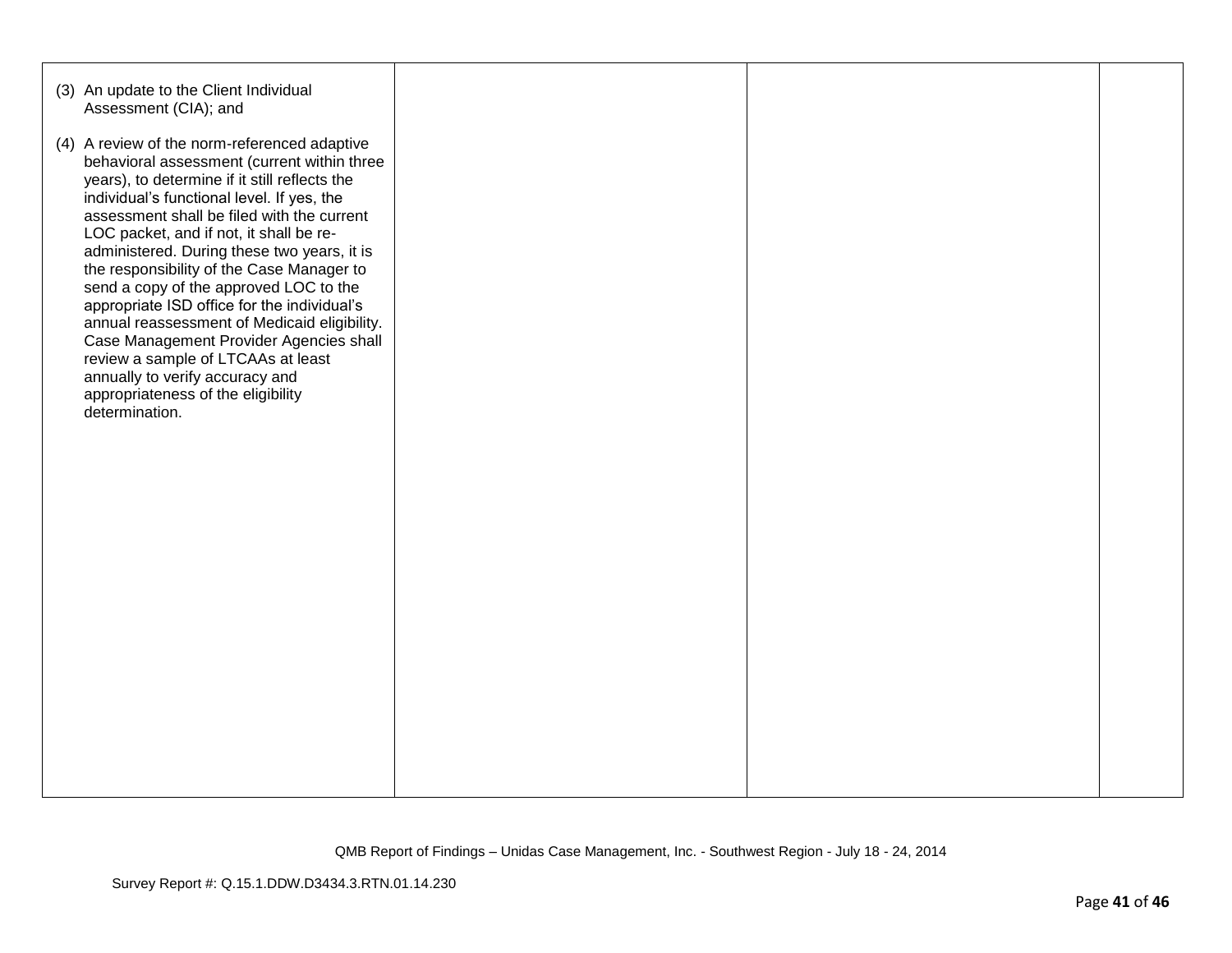| <b>Standard of Care</b>                                                                                                                                                                                                                                                                                                                                                                                                                                                                                                                                                                                                                                                                                                                                                                                                                                                                                                                                                                                                                                                                                                                                                                                                                                                                                                                                                                                                                | <b>Deficiencies</b>                                                                                                                                                                                                                                                                                                                                                                                                                                                                                | <b>Agency Plan of Correction, On-going</b><br><b>QA/QI &amp; Responsible Party</b>                                                                                                                                                                                   | <b>Date</b><br><b>Due</b> |  |
|----------------------------------------------------------------------------------------------------------------------------------------------------------------------------------------------------------------------------------------------------------------------------------------------------------------------------------------------------------------------------------------------------------------------------------------------------------------------------------------------------------------------------------------------------------------------------------------------------------------------------------------------------------------------------------------------------------------------------------------------------------------------------------------------------------------------------------------------------------------------------------------------------------------------------------------------------------------------------------------------------------------------------------------------------------------------------------------------------------------------------------------------------------------------------------------------------------------------------------------------------------------------------------------------------------------------------------------------------------------------------------------------------------------------------------------|----------------------------------------------------------------------------------------------------------------------------------------------------------------------------------------------------------------------------------------------------------------------------------------------------------------------------------------------------------------------------------------------------------------------------------------------------------------------------------------------------|----------------------------------------------------------------------------------------------------------------------------------------------------------------------------------------------------------------------------------------------------------------------|---------------------------|--|
| Service Domain: Health and Welfare - The state, on an ongoing basis, identifies, addresses and seeks to prevent occurrences of                                                                                                                                                                                                                                                                                                                                                                                                                                                                                                                                                                                                                                                                                                                                                                                                                                                                                                                                                                                                                                                                                                                                                                                                                                                                                                         |                                                                                                                                                                                                                                                                                                                                                                                                                                                                                                    |                                                                                                                                                                                                                                                                      |                           |  |
| abuse, neglect and exploitation. Individuals shall be afforded their basic human rights. The provider supports individuals to access                                                                                                                                                                                                                                                                                                                                                                                                                                                                                                                                                                                                                                                                                                                                                                                                                                                                                                                                                                                                                                                                                                                                                                                                                                                                                                   |                                                                                                                                                                                                                                                                                                                                                                                                                                                                                                    |                                                                                                                                                                                                                                                                      |                           |  |
| needed healthcare services in a timely manner.                                                                                                                                                                                                                                                                                                                                                                                                                                                                                                                                                                                                                                                                                                                                                                                                                                                                                                                                                                                                                                                                                                                                                                                                                                                                                                                                                                                         |                                                                                                                                                                                                                                                                                                                                                                                                                                                                                                    |                                                                                                                                                                                                                                                                      |                           |  |
| Tag #1A28.2                                                                                                                                                                                                                                                                                                                                                                                                                                                                                                                                                                                                                                                                                                                                                                                                                                                                                                                                                                                                                                                                                                                                                                                                                                                                                                                                                                                                                            | <b>Standard Level Deficiency</b>                                                                                                                                                                                                                                                                                                                                                                                                                                                                   |                                                                                                                                                                                                                                                                      |                           |  |
| Incident Mgt. System - Parent/Guardian                                                                                                                                                                                                                                                                                                                                                                                                                                                                                                                                                                                                                                                                                                                                                                                                                                                                                                                                                                                                                                                                                                                                                                                                                                                                                                                                                                                                 |                                                                                                                                                                                                                                                                                                                                                                                                                                                                                                    |                                                                                                                                                                                                                                                                      |                           |  |
| <b>Training</b>                                                                                                                                                                                                                                                                                                                                                                                                                                                                                                                                                                                                                                                                                                                                                                                                                                                                                                                                                                                                                                                                                                                                                                                                                                                                                                                                                                                                                        |                                                                                                                                                                                                                                                                                                                                                                                                                                                                                                    |                                                                                                                                                                                                                                                                      |                           |  |
| 7.1.14.9INCIDENT MANAGEMENT SYSTEM<br><b>REQUIREMENTS:</b><br>A. General: All community-based service<br>providers shall establish and maintain an incident<br>management system, which emphasizes the<br>principles of prevention and staff involvement.<br>The community-based service provider shall<br>ensure that the incident management system<br>policies and procedures requires all employees<br>and volunteers to be competently trained to<br>respond to, report, and preserve evidence related<br>to incidents in a timely and accurate manner.<br>E. Consumer and guardian orientation packet:<br>Consumers, family members, and legal guardians<br>shall be made aware of and have available<br>immediate access to the community-based<br>service provider incident reporting processes.<br>The community-based service provider shall<br>provide consumers, family members, or legal<br>guardians an orientation packet to include incident<br>management systems policies and procedural<br>information concerning the reporting of abuse,<br>neglect, exploitation, suspicious injury, or death.<br>The community-based service provider shall<br>include a signed statement indicating the date,<br>time, and place they received their orientation<br>packet to be contained in the consumer's file. The<br>appropriate consumer, family member, or legal<br>guardian shall sign this at the time of orientation. | Based on record review, the Agency did not<br>provide documentation indicating consumer,<br>family members, or legal guardians had received<br>an orientation packet including incident<br>management system policies and procedural<br>information concerning the reporting of Abuse,<br>Neglect and Misappropriation of Consumers'<br>Property, for 1 of 24 individuals.<br>• Parent/Guardian Incident Management<br>Training (Abuse, Neglect & Misappropriation<br>of Consumers' Property) (#2) | Provider:<br>State your Plan of Correction for the<br>deficiencies cited in this tag here: $\rightarrow$<br><b>Provider:</b><br><b>Enter your ongoing Quality Assurance/Quality</b><br>Improvement processes as it related to this tag<br>number here: $\rightarrow$ |                           |  |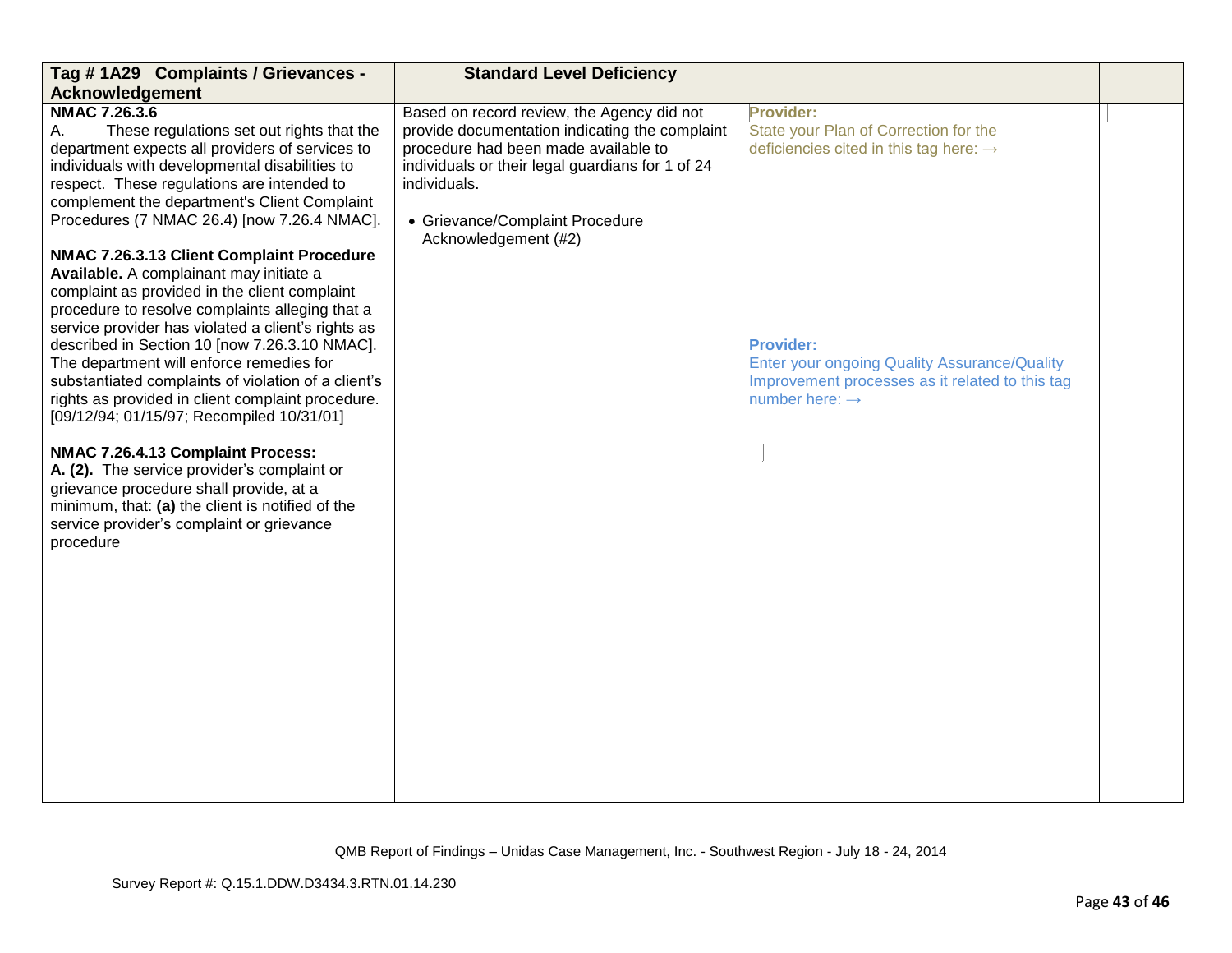| <b>Standard of Care</b>                                                         | <b>Deficiencies</b>                                                                                                                                                                                                                                                                                | <b>Agency Plan of Correction, On-going</b><br><b>QA/QI &amp; Responsible Party</b>                                                                    | <b>Date</b><br><b>Due</b> |
|---------------------------------------------------------------------------------|----------------------------------------------------------------------------------------------------------------------------------------------------------------------------------------------------------------------------------------------------------------------------------------------------|-------------------------------------------------------------------------------------------------------------------------------------------------------|---------------------------|
|                                                                                 |                                                                                                                                                                                                                                                                                                    | Service Domain: Medicaid Billing/Reimbursement – State financial oversight exists to assure that claims are coded and paid for in                     |                           |
| accordance with the reimbursement methodology specified in the approved waiver. |                                                                                                                                                                                                                                                                                                    |                                                                                                                                                       |                           |
| TAG #1A12 All Services Reimbursement (No Deficiencies)                          |                                                                                                                                                                                                                                                                                                    |                                                                                                                                                       |                           |
| <b>SERVICE DELIVERY AND LOCATION</b>                                            |                                                                                                                                                                                                                                                                                                    | Developmental Disabilities (DD) Waiver Service Standards effective 4/1/2007 Chapter 1. III. PROVIDER AGENCY DOCUMENTATION OF                          |                           |
| (3) The signature or authenticated name of staff providing the service.         | prior to a request for reimbursement from the HSD. For each unit billed, the record shall contain the following:<br>(1) Date, start and end time of each service encounter or other billable service interval;<br>(2) A description of what occurred during the encounter or service interval; and | B. Billable Units: The documentation of the billable time spent with an individual shall be kept on the written or electronic record that is prepared |                           |
| of May, June and July 2014.                                                     |                                                                                                                                                                                                                                                                                                    | Billing for Case Management services was reviewed for 24 individuals. Progress notes and billing records supported billing activities for the months  |                           |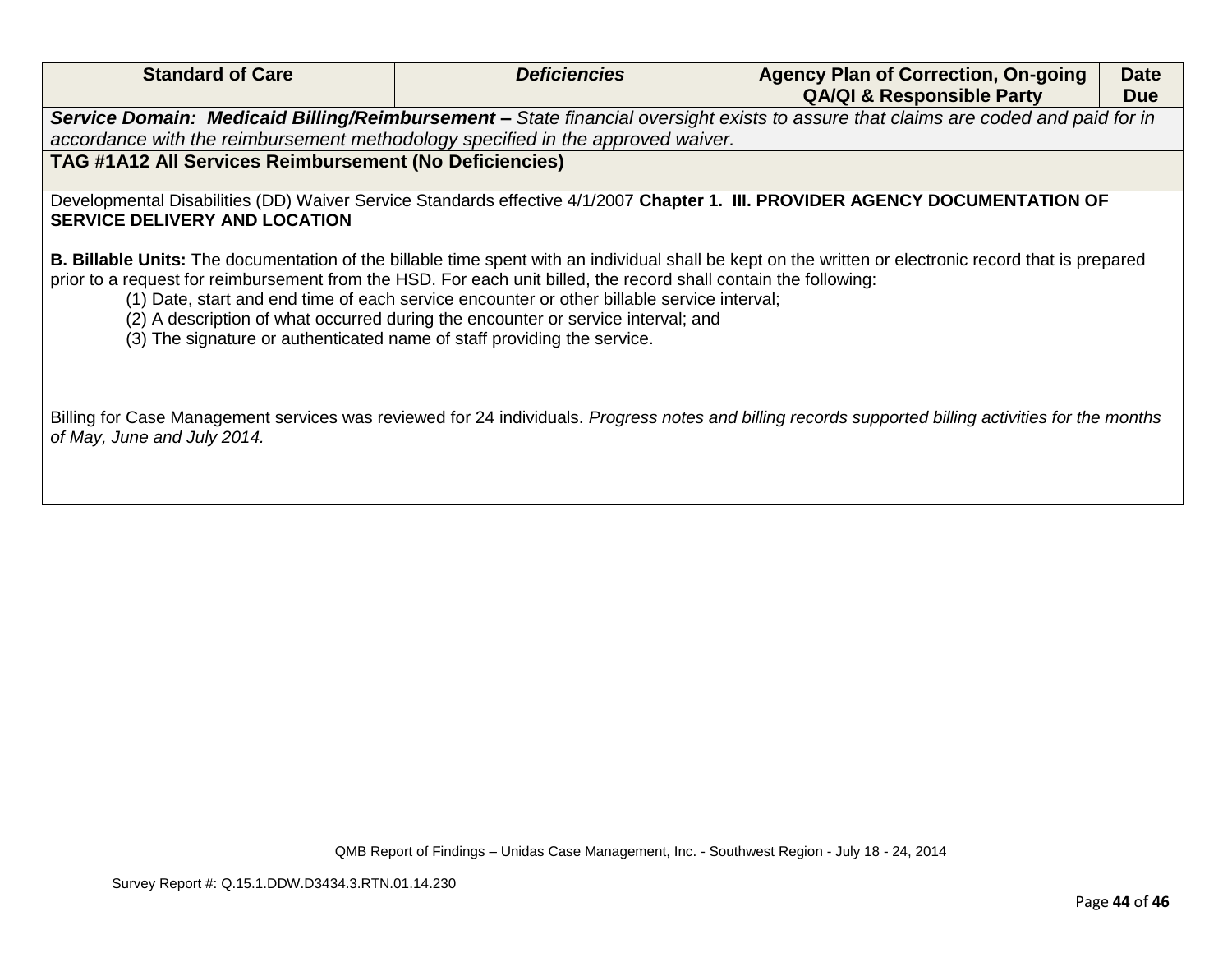

RETTA WARD, CABINET SECRETARY

Date: **October 22, 2014** 

To: Kristin Pasquini-Johnson, Quality Assurance Director/Co-Owner / Executive Director of Southwest Region Provider: Unidas Case Management, Inc. Address: 1990 E. Lohman Ave. Ste. F State/Zip: Las Cruces, NM 88001 E-mail Address: [kpjohnson@unidascm.org](mailto:kpjohnson@unidascm.org)

CC: Scott Newland, President, Board of Directors Address: 1280 Sunset SW State/Zip: Albuquerque, New Mexico 87105

E-Mail Address: [rscottnewland@gmail.com](mailto:rscottnewland@gmail.com)

Region: Southwest Survey Date: July 18 - 24, 2014 Program Surveyed: Developmental Disabilities Waiver Service Surveyed: 2007 & 2012 Case Management Survey Type: Routine

Dear Ms. Pasquini-Johnson and Mr. Newland;

The Division of Health Improvement/Quality Management Bureau has received, reviewed and approved the supporting documents you submitted for your Plan of Correction. The documents you provided verified that all previously cited survey Deficiencies have been corrected.

## **The Plan of Correction process is now complete.**

#### **Furthermore, your agency is now determined to be in Compliance with all Conditions of Participation.**

To maintain ongoing compliance with standards and regulations, continue to use the Quality Assurance (self-auditing) processes you described in your Plan of Correction.

Consistent use these Quality Assurance processes will enable you to identify and promptly respond to problems, enhance your service delivery, and result in fewer deficiencies cited in future QMB surveys.

Thank you for your cooperation with the Plan of Correction process, for striving to come into compliance with standards and regulations, and for helping to provide the health, safety and personal growth of the people you serve.

Sincerely,